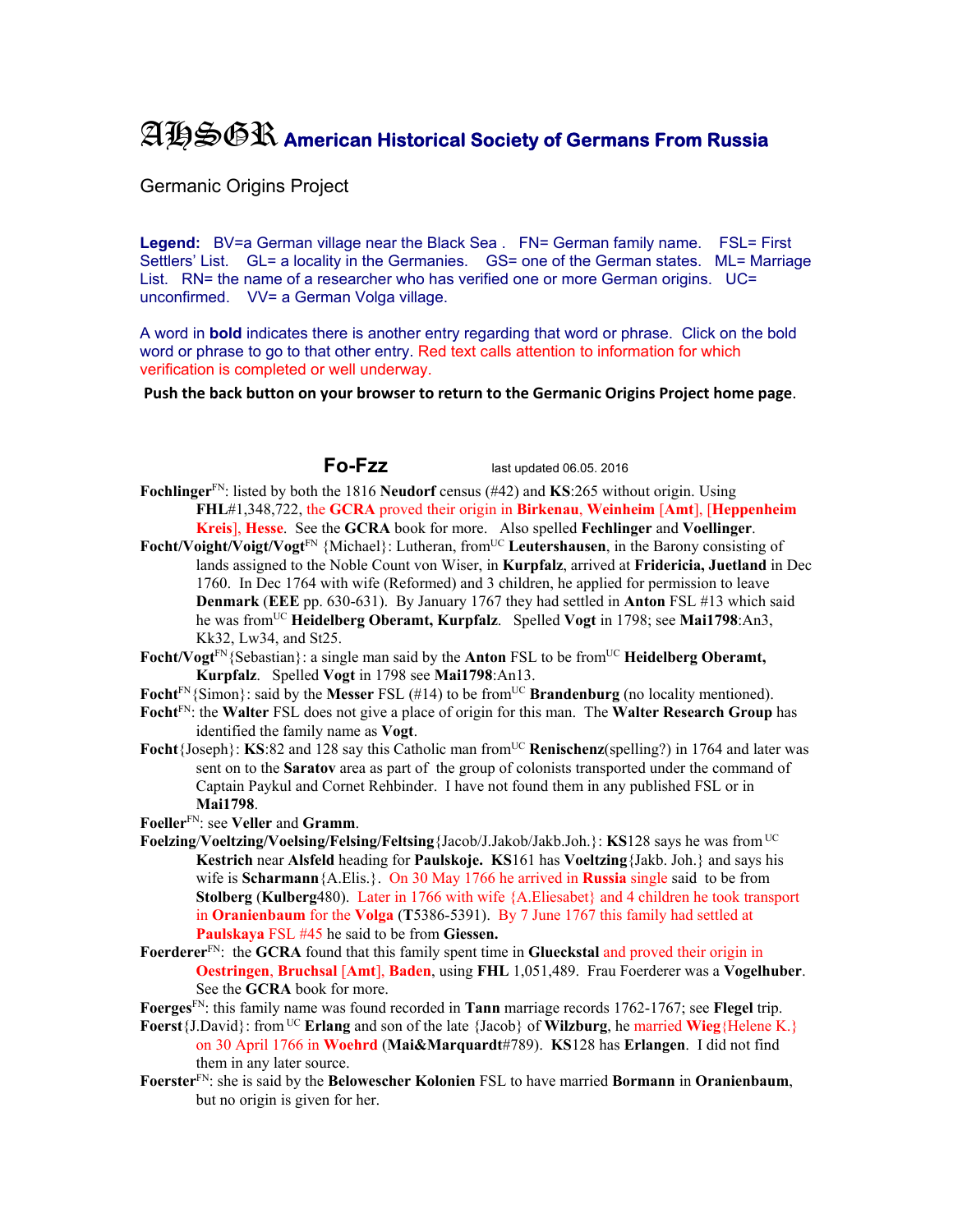Foerster<sup>FN</sup>: said by the Merkel FSL to be from<sup>UC</sup> Galborsht(?), Prussia.

- **Foerster**FN: said by the 1798 **Norka** census to be the maiden name of the wife of **Bach** (**Mai1798**:Nr62). **Foester**{Johanna Netta}: was a godparent at the **Luebeck** baptism of a son of the
	- **Hinkelmann/Schumacher** couple on 6 June 1766 (**Mai&Marquardt**#1354). No record of her discovered so far in **Russia.**
- **Foerster**{Charlotta A.M.}: married **Kiesling**{J.Sigmund} in **Rosslau** 4 April 1766

(**Mai&Marquardt**#887). I did not find them in any published FSL or in **Mai1798**. **Foerster**FN: also see **Forster**.

- Foffelhof<sup> $QGL$ </sup>, Wittenberg: said by the Dreispitz FSL to be home<sup>UC</sup> to a Meier family. This surely is **Pfaffenhofen**, **Wuerttemberg**.
- **Fogal**FN: the **Walter Research Group** has confirmed in local parish records that this **Vogel** family, listed in the **Walter** FSL as **Fogal**, came from **Gelnhaar, Isenburg** (now **Hessen**).
- **Fogel**FN: a variant of **Vogel**.
- **Fogelsang**GL, **Marienburg Amt**: said by the **Orloff** FSL to be home<sup>UC</sup> to a **Wiensz**{Wilhelm} family. Probably better spelled **Vogelsang**, which is now Bronislawie, **Poland**, and was some 4 miles NW of **Tiegendorff** city.
- F**ohr**{J.Hermann}: fromUC **Ober-Bereitenbach** near **Alsfeld** now in **Hesse** he married on 19 June 1766 in **Buedingen**, **Guenter**{Eliesabetha} (**Mai&Marquardt**#703). **KS**128 had {Johan}, **Ober-Breidenbach** near **Alsfeld**, and {Elisabeth}. Not found in any later source.
- **Fokht/Vogt<sup>FN</sup>: said by the Merkel FSL to be from <sup>UC</sup> Hamburg.**
- **Folbert**FN: was said to be the maiden name of the wife in the original **Strack** couple of **Zuerich** (Zr31).
- **Folgard/Foltart** {Johannes+w+1c}: said by **Kulberg**121 to be fromUC **Gruenberg**. Not found in **T**. Spelled **Foltart** and said by the **Katharinenstadt** FSL (#90) to be from<sup>UC</sup> Gruenberg. Possible children are in different colonies in 1798. Bill Pickenhaupt says he found this man's origin.
- Folk<sup>FN</sup>: said by the Walter FSL to be from<sup>UC</sup> Klinen, Kurpfalz. The Walter Research Project has identified this as a **Volk** family from **Klingen, Rhineland-Palatinate**.
- Folkakh/Volkach?<sup>GL</sup>: an unidentified place said by the Leichtling FSL to be home<sup>UC</sup> to a **Bernhard** family. It might be Volkach, **Bavaria**, some 13 miles ENE of **Wuerzburg**.
- **Folmar**VV**:** another spelling for **Volmer**VV.
- **Folmer**VV**:** another spelling for **Volmer**VV.
- Folnis<sup>FN</sup>: said by the **Paulskaya** FSL to be an orphan boy in a Schmidt (from<sup>UC</sup> Grossen Buseck) household. I could not find Folnis in the 1798 Volga censuses.
- Folop?<sup>FN</sup>: said by the **Keller** FSL to be from<sup>UC</sup> **Konz**, **Kurtrier**. I could not find this family in the 1798 Volga censuses.
- **Foltart**FN: see **Folgart**.
- **Foltz**FN: see **Vajas**.
- **Fond 283, file 42**: *About the dispatch of foreigners, as they desire, to Saratov for settlement under the escort of Sargeant Maklakov, and payment of cash loans to them here,* Nol. 25,684 as published by the ASHGR, Lincoln, 1996. Page numbers given refer to pages in the AHSGR publication. A collection of archival documents, mostly dated in 1765, prepared in St. Petersburg by a variety of Russian officials.
- **Fonnershain**?[sic]: said by Recruiter Beauregard's 1768 list (Lk146) to have been home<sup>UC</sup> to **Schmidt**{Nicolaus} [a probable first settlers in **Zuerich**]. The translators of the Russian in this list were guessing as to the name of the locality, i.e. **Fonnershain**, Indeed, I could find no such place name; this might well have been **Volkersheim**. Kuhlberg said he came from **Hessen**.
- **Foos**FN{A.Margeretha}: said by the **Dietel** FSL (#19a) to be the orphan of Foos{Jacob} living in the W.**Brachbacher** household. For 1798 see **Mai1798**:Mr11. Probably the same origin as the next entry.
- **Foos**<sup>FN</sup>{Johann}: said by the **Dietel** FSL (#29) to be from<sup>UC</sup> **Heimkehr**(?), **Hessen**. **Dona Reeves-Marquardt** has found the Foos birth records in **Heimkirchen**, **Rhineland-Palatinate**, confirmed by **Brent Mai**. For 1790, 1795, and 1798 see :Mv396, Mv422, Dt4, 44, Hs26, Mr12.
- **Foos**FN: Using **LDS Film** 193884 containing the records of **Heimkirchen** for the first half of the 18th century when that place was under the jurisdiction of the country of **Kurpfalz** (now **Rheinpfalz**), **Dona Reeves-Marquardt** proved the origins of the Foos family of **Dietel**. In 1720 {J.Jacob} son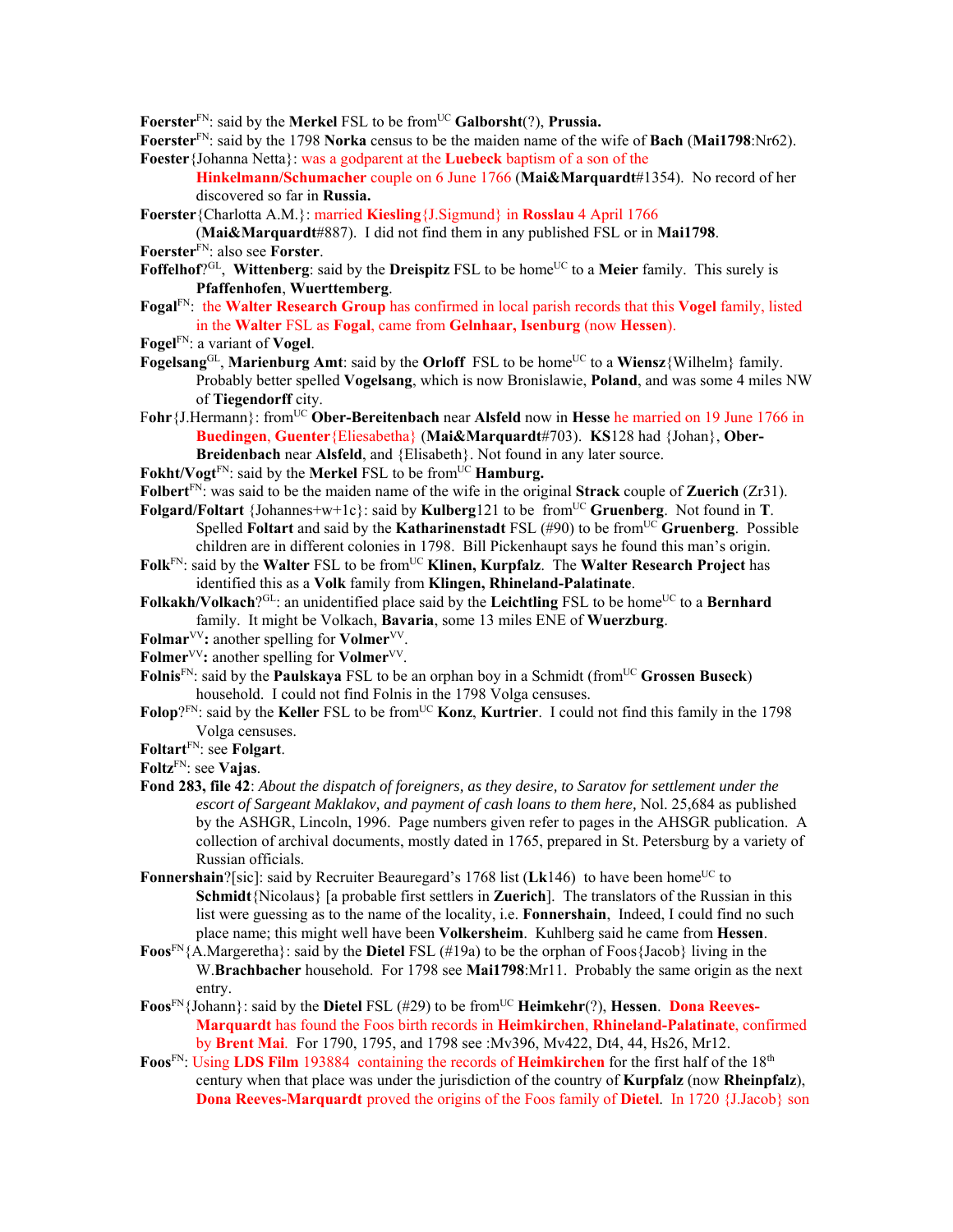of Fusz{Wilhelm and Elisabetha} was baptized. In 1749 he married **Hohenberger**{Catharina E.} fromUC **Niederkirchen**. For more detail including a transcription of the parish book itself go to http://cvgs.cu-portland.edu/origins/f/foos.cfm. This couple arrived in Russia at **Oranienbaum** in 1766 with six of their children. By 1767 the parents had died while 5 of their children arrived in **Dietel** (FSL#19a and 29). For family members in 1798 see **Mai1798**:Dt 4 and 44, Mv396 and 422, Hs26 and Mr11 and 12.

- **Foos**<sup>FN</sup>{Johann}: said by the **Dobrinka** FSL to be from<sup>UC</sup> **Ambap**(?), **Wittenberg**. Later spelled **Foss** (**Mai1798**:Db15).
- **Foos**FN: also see **Fouche**.

**Forbach/Vorbach**: interfiled in the following

- **Forbach** {Anna}: a single woman who arrived in **Russia** 8 August 1766 said to be from **Hanau** [**County**] (**Kuhlberg**3254).
- **Forbach**?**/Vorbach**FN{Friedrich}: said by **Kuhlberg**5002 and the **Kutter** FSL #76 to be fromUC **Hanau**  [**County**]. He arrived in **Russia** single on 9 Aug 1766 and by the time he settled at **Kutter** FSL #76 on 16 Aug 1767 he had a wife older than he, 3 teenage childen who must have be stepchildren the children of the wife and a previous marriage, plus one infant who must have been by him and his new wife. By 1798 he was living in **Beideck** with a new wife with no known trace of the chidren listed in 1767 (M**ai1798**: Bd76).
- Vorbach {Peter}: from<sup>UC</sup> Litzel, Biber [Barony?] his daughter (name not recorded) was baptized in **Friedberg** 27 June 1766 (**Mai&Marquardt**#1365). Not found in any later source,
- **Forbach** [**Kreis**] GL, **Elsass**-**Lothringen**: is 4.5 miles SW of **Saarbruecken** city, and was a District administrative center.
- **Forchheim**, **Bamberg** [**Bishopric**]: is some 3 miles NE of **Dobenreuth** town and 14 miles SSE of **Bamberg** city, and said by the **Dehler** FSL to be home<sup>UC</sup> to a **Betz** family.
- **Forchtenberg**GL, **Oehringen Oberamt**, **Wuerttemberg**: is 6 miles NNE of **Oehringen** city, and has been proven by the **GCRA**, using **FHL**(1,340,210), to be the place **Braun** left in 1821 to go to **Bergdorf**, and to be the place **Romig** left to go to **Glueckstal**. They also proved that the **Braun** family had been in **Grauben**, **Karlsruhe** [**Amt**], **Wuerttemberg** in 1812 using **FHL**(1,238,310). According to the **GCRA** this is a possible birthplace for the **Lechner** children who went to **Glueckstal**. See their book for more detail.
- Forchtenberg<sup>GL</sup>, Oehringen parish, Wuerttemberg: is some 6 miles NNE of Oehringen, Baden-**Wuerttemberg,** and was home to a **Hammel** family that settled in **Gueldendorf, Odessa**.
- **Forckel**FN: this family name was found recorded in **Tann** marriage records 1762-1767; see **Flegel** trip. **Forschauer**<sup>FN</sup>{Eberhard}: said to be from<sup>UC</sup> Aslar, Braunfels, married Frick{M.Sophia} in Friedberg17
- May 1766 (Mai&Marquardt#348). Said by the **Kukkus** FSL (#47) to be from<sup>UC</sup> Asslar, **Braunfels**. **KS**128 said home<sup>UC</sup> was **Altenstaedt** near **Wolfshagen** now in **Hesse**.
- **Forschmann**?{Jacob J.}: was said by the **Fischer** FSL (#18) to be from<sup>UC</sup> **Stockholm**, **Schweden**; his frau was said to come from **Sernow, Preussen**. In **Denmark** he had married the widow of **Leust/Leist**{Joachim F.} (**EEE** p.502) and they later settled in **Fischer** FSL #18 which said he was from<sup>UC</sup> Stockholm, Sweden. This might be **Forsmann** {Johann}??
- Forscht?FN: said by the Neidermonjou FSL to be from<sup>UC</sup> [Hessen-]Darmstadt. I could not find this family in the 1798 censuses.
- **Forsmann** {Johann}: **KS**:82 and 128 say he was from<sup>UC</sup> **Narva**(spelling ?) and in 1764 was sent on to the **Saratov** area as part of the group of colonists transported under the command of Captain Paykul and Cornet Rehbinder. I have not found him in any published FSL or in **Mai1798**, although this might be **Forschmann**?{J.Jacob}.
- **Forsprecher**{ Wolf Herasmus }: **KS**:82 and 128 say he was from<sup>UC</sup> (**Kur-)Sachsen** and then in1764 was sent on to the **Saratov** area as part of the group of colonists transported under the command of Captain Paykul and Cornet Rehbinder. I have not found him in any published FSL.
- Forster<sup>FN</sup>: said by the **Dinkel** FSL to be from<sup>UC</sup> Goerlitz, (Kur-)Sachsen.
- Forster<sup>FN</sup>: said by the Lauwe FSL to be from<sup>UC</sup> Karich?, Berend?. In 1798 the family name was given as **Foerster** (**Mai1798**:Mo54).

**Forster**FN: this family name was found recorded in **Tann** marriage records 1762-1767; see **Flegel** trip. **Forsthaeus**, **Orpiszewo** [**Amt**, **Krotschin Kreis**, **Posen Department**], **South Prussia**: according to the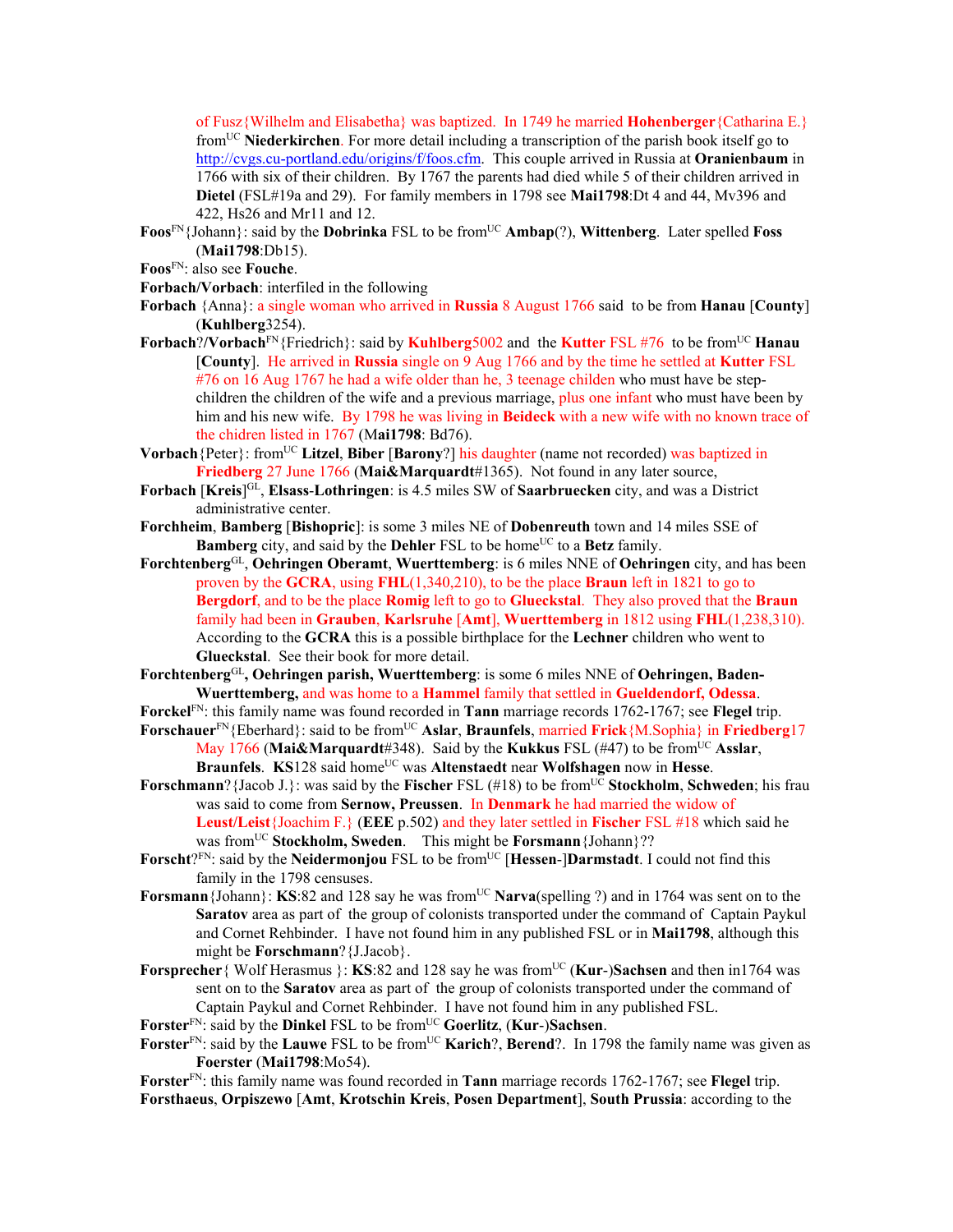**GCRA** it was aka **Forsthaeusler**, near **Rosenfeld** and **Hellefelde** and was associated with the **Benz** and **Wetzler** families.

**Forsthaeusler**GL: aka **Forsthaeus**.

- **Fort**FN: listed by the **Hoelzel** FSL as a stepson in the **Hermann** household. I could not find him in the 1798 Volga censuses.
- Forth<sup>GL</sup>, Nuernburg: is some 12 miles NE of Nuernburg city, and said by the **Lauwe** FSL to be home<sup>UC</sup> to a **Prinz** family.
- Fortner<sup>FN</sup>: said by the **Merkel** FSL to be from<sup>UC</sup> Vienna, Austria.
- **Fosbusche**{Ignatz}: **KS**128 said he left<sup>UC</sup> **Darmstadt**? now in Hesse for **Semonowka**. I did not find him in any published SL or in **Mai1798**.
- **Foss** {Joachim /Loachim}: **KS**:82 and 128 say he was from<sup>UC</sup> Mecklenburg and in 1764 was sent on to the **Saratov** area as part of the group of colonists transported under the command of Captain Paykul and Cornet Rehbinder. I have not found him in any published FSL or in **Mai1798**.

**Foss**FN: see **Foos**.

- Fossel<sup>FN</sup>: said by the **Herzog** FSL to be from<sup>UC</sup> **Neuburg**, [**Kur-**]Bayern.
- **Foster**{Johanna Netta}: was a godmother at the 6 June 1766 **Luebeck** baptism of a child of **Hinckelmann**{Johann} and his **Schumacher** wife {Barbara} (**Mai&Marquardt**#1354). No further information.
- Fouche<sup>FN</sup>: said by the **Franzosen** FSL to be from<sup>UC</sup> Paris, Frankreich. May have been spelled Fushi? (**Mai1798**:Fz3?) and **Foos** (Fz42?) in 1798. The 1834 census says a **Fusche** family moved to **Leichtling**.
- Foudenbach?, Provinz Utrecht: an unidentified place said by the Brabander FSL to be home<sup>UC</sup> to a **Schlegel** family.
- **Fourau**FN said by the **Frank** FSL to be fromUC **Chez**(?), **Frankreich.**
- **Fouron** {Peter}: from<sup>UC</sup> **Homburg** on the Hoehe 13 May 1766 in **Buedingen** he married **Seibert**{M.E.Louise} (**Mai&Marquardt**#643). **KS**128 said this place was in **Hesse**. I did not find them in any published FSL or in **Mai1798**.
- **Fraas**{Wolfgang}: said by the Recruiter Beauregard's list ( $Lk39$ ) to have been from<sup>UC</sup> **Kastel**. Spelled **Fraasf** in 1767 (**T**4925-4926). Spelled **Freis** in 1798 (**Mai1798**:Lz13 and 22). Found in no FSL so may have been among the **Luzern** first settlers.

**Fraasf**: see **Fraas**.

- **Frachtel**<sup>FN</sup>{J.Adam}: **Kulberg**99 said He as Catholic from<sup>UC</sup> Boehmen. Not in T. Said by the **Orlovskaya** FSL  $(\#35)$  to be from<sup>UC</sup> **Bernartice**, **Boehmen**. The family name was spelled **Frichel** and the wife's maiden name was given as **Unrein** in 1798 (**Mai1798**:Sn14).
- **Fraenkisch-Crumbach**GL, [**Rodenstein Barony**]: is 13 miles SE of **Darmstadt** city and might have been the origin of the **Balzer Weber** family. Said by the **Bauer** FSL to be home to a **Miller** family -- **Fraenkisch-Crumbach** parish records confirm that this **Eidmueller** family left there for Russia in May 1766 (**Mai&Marquardt**#1277). The **Walter Research Group** has confirmed in parish records that this was the home of **Becker** families that went to **Walter**. Also see **Grumberg** and **Krumbach**. According to two different parish priests, the following families, having lived in the area or past through here, left here for Russia in 1766: Amann, Becker {J.Jakob, Johannes}, Bock, Eidemueller {J. Martin, .Nikolaus}, Froelich, Hess, Hoerr, Lehn, Lichtenberg(er), Loret(t)us, Merz, Muntermann, Pertsch, Reinhard, Ruppel, Schaefer, Schenkel, Traut, Walther {J.Ludwig, J.Peter, J.Philipp}, and Weber (Gieg1).
- **Fraenkischen Ritterkreis**: this state was a joint project of several knightly families that had struggled against enormous odds to achieve it since the 1200's. They finally got the blessing of the Holy Roman Emperor in 1656. Ten families were involved in that agreement: von Boyneburg, von Buchenau, von Dernbach, von Ebersberg-Weyhers, von Ilten, von Lauter, von Mansbach, von Schiltz-Goertz, von der Tann, and von Wildungen. Their lands tended to be to the north of Fulda in the Werra River valley in the north and to the south in the Rhoen Mountains. The **Weyher Barony** would have been included in it.
- **Frahm/Fromm**{J.Heinrich/J.Georg}: married **Rehders**{M.Dorothea}in **Luebeck** 16 Oct 1765 (Mai&Marquardt#39). **KS**128 lists him from<sup>UC</sup> Alsfeld now in Hesse and her family name as **Rehder**. Not found in **T**. On 15 July 1766 the **Reinhardt** FSL #15 gives his name as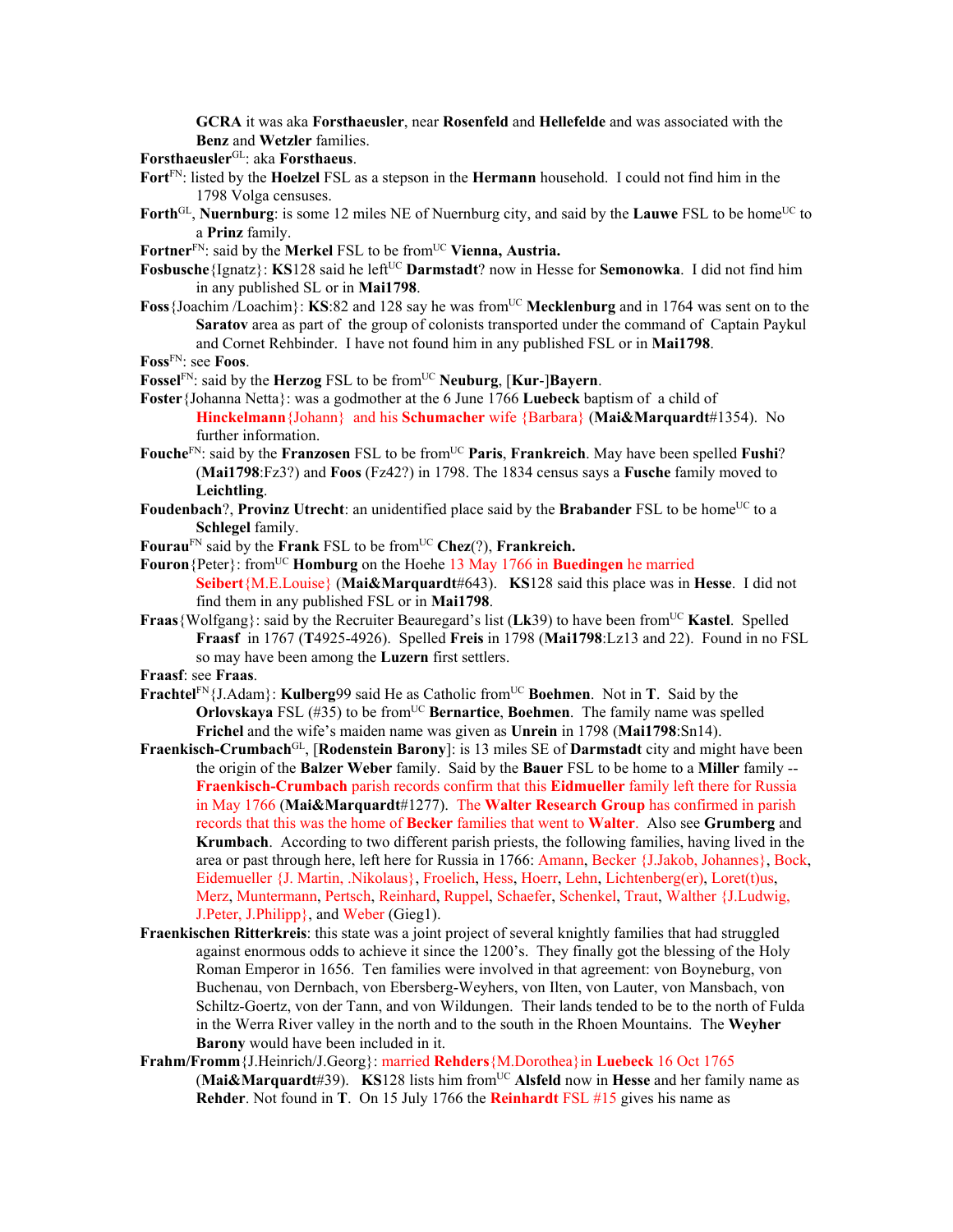**Fromm** {J.Georg} from<sup>UC</sup> **Mecklenburg-Schwerin**. In 1798 her name is given as **Raeder**{Dorothea} and his as **Frahm**{Johann} (**Mai1798**:Rh19).

**Frahm**FN: also see **Fromm**.

**Fraigefer**FN: see **Pfeifner**.

**France**<sup>GS</sup>: said (no locality indicated) by the **Norka** FSL to be home<sup>UC</sup> to a **Batein** family.

**Franck**FN: these are listed below among the **Frank** folk.

**Franckenland**: see **Franken**.

**Franconia**GL**:** a German region which included much of northern **Bavaria** and much else. Long before the 1760's it was the huge Grand Duchy of Franconia, , was ruled by the Prince-Bishops of **Wuerzburg**, and which included lands far to the east, west and south of **Wuerzburg** city, with some lands extending considerably N beyond **Fulda** city and E beyond the Rhine river. See **Franken**.

**Frandt**: see **Busch**{K.Maria Teresia}.

- **Frank**<sup>FN</sup>: said by the **Anton** FSL to be from<sup>UC</sup> **Isenburg**, and the maiden name of the wife was said to be **Stork**. For 1798 see **Mai1798**:An6.
- **Frank**FN: listed by the **Bergdorf** 1858 census (**KS**:667, 266) without origin. Origin in **Neckarwestheim**, **Heilbronn** [**Amt**], **Wuerttemberg** was proven by **TAS** and **GP** using **FHL**(1,184,925). See the **GCRA** book for more details.

**Frank**FN: see **Belz** of **Boaro**.

**Frank**<sup>FN</sup>: said by the **Boregard** FSL to be from<sup>UC</sup> **Zaberetenheim**?.

- **Frank/Franck**<sup>FN</sup>{J.Heinrich, etc.}: **Gerhard Lang** proved that he and {M.Magdalena} his wife immigrated to **Neuduvenstedt**, **Denmark** (now **Schleswig-Holstein**). He evidently had found them in **Langenbeutingen**, [**Hohenlohe Principality**] (now in **Baden-Wuerttemberg**). Prior to immigration their sons {Anton Christian} and {J.Michael} were born there, in 1741 and 1746 respectively, and there {J.Michael} had married **Braun** {M.Katharina} born 1747. In 1766 these people, along with the **Altergott**[Friedrich} family immigrated to **Russia**. Along the way both the **Frank** wife and the **Altergott** husband died, and the remaining two spouses, **Frank{**Heinrich} and **Altergott**{Elisabeth}, married. For a bit more information on that go to http://cvgs.cuportland.edu/origins/f/frank\_doenhof.cfm. **Brent Mai** demonstrated that the members of this blended family were in the **Doenhof** FSL (#88, 89, 90 and 94) which said that the **Frank** members were fromUC **Hohenlohe** [**Principality**] (no locality mentioned) , that the **Altergott** members were from<sup>UC</sup> Wuerttemburg [Duchy] (no locality mentioned), and that the maiden name of the widow **Altergott**, now frau **Frank**, was **Gorgus{**Elisabetha}. For more detail on these three Franck men, especially regarding their life in **Denmark** go to **EEE** pp.404-405, entries B-401 and 405.
- **Frank**<sup>FN</sup> said by the **Frank** FSL to be from<sup>UC</sup> **Muelhausen.**

**Frank**FN: said by the **Franzosen** FSL to be fromUC **Liege**, **Likaland**?. For 1798 see **Mai1798**:Fz32.

- **Frank**{Andreas}<sup>FN</sup>: said by the **Galka** FSL to be from<sup>UC</sup> Libau, **Kurland**.
- **Frank/Franck**{J.Wilhelm}FN: Danish records say he was a son of {M.Catharina} and arrived at **Schleswig city, Schleswig Royal Duchy** in April 1761; he and his wife lived at #19 "Gottorfs Grund" in Colony G1 Friderichsau", **Gottorf Amt** and left voluntarily in 1763 (**EEE** p. 405, for more see that). Said by the Galka FSL #3 to be from<sup>UC</sup> Rastatt, [Baden-Baden Margraviate]. The maiden name the wife was given as **Meng** in 1798 (**Mai1798**:Gk10, Sb35, 43).
- **Frank**<sup>FN</sup>: said by the **Herzog** FSL to be from<sup>UC</sup> **Brushsal**.
- **Frank**FN: Darrell Brungardt believes this was the maiden name (daughter of the preceding entry) of the wife of **Goetz** of **Herzog**.
- Frank<sup>FN</sup>: said by the **Kano** FSL to be from<sup>UC</sup> **Bayreuth** [Margraviate] (no locality mentioned).
- **Frank**FN{Philipp}: said by the **Kautz** FSL (#13) to be from **Schriesheim**, **Kurpfalz** (now **Baden-Wuerttemberg) –**Michael **Frank** confirmed that he was born there in 1719, married **Will**{A.Margaretha} in 1756, she being born there in 1721**.** For more detail go to: http://cvgs.cuportland.edu/origins/f/frank\_kautz.cfm.
- **Franck**{ $\overline{G}$ .Balthasar}: **KS**128 says he was from<sup>UC</sup> **Daenstaedt**, **Saxony**, and married in 1766 in **Buedingen Schueler** {Eliesabetha} from<sup>UC</sup> **Hanau**. The **Buedingen** ML recorded the marriage on 28 May 1766 (**Mai&Marquardt**#672). The **Kraft** FSL (#5) said he was fromUC **Danstedt,**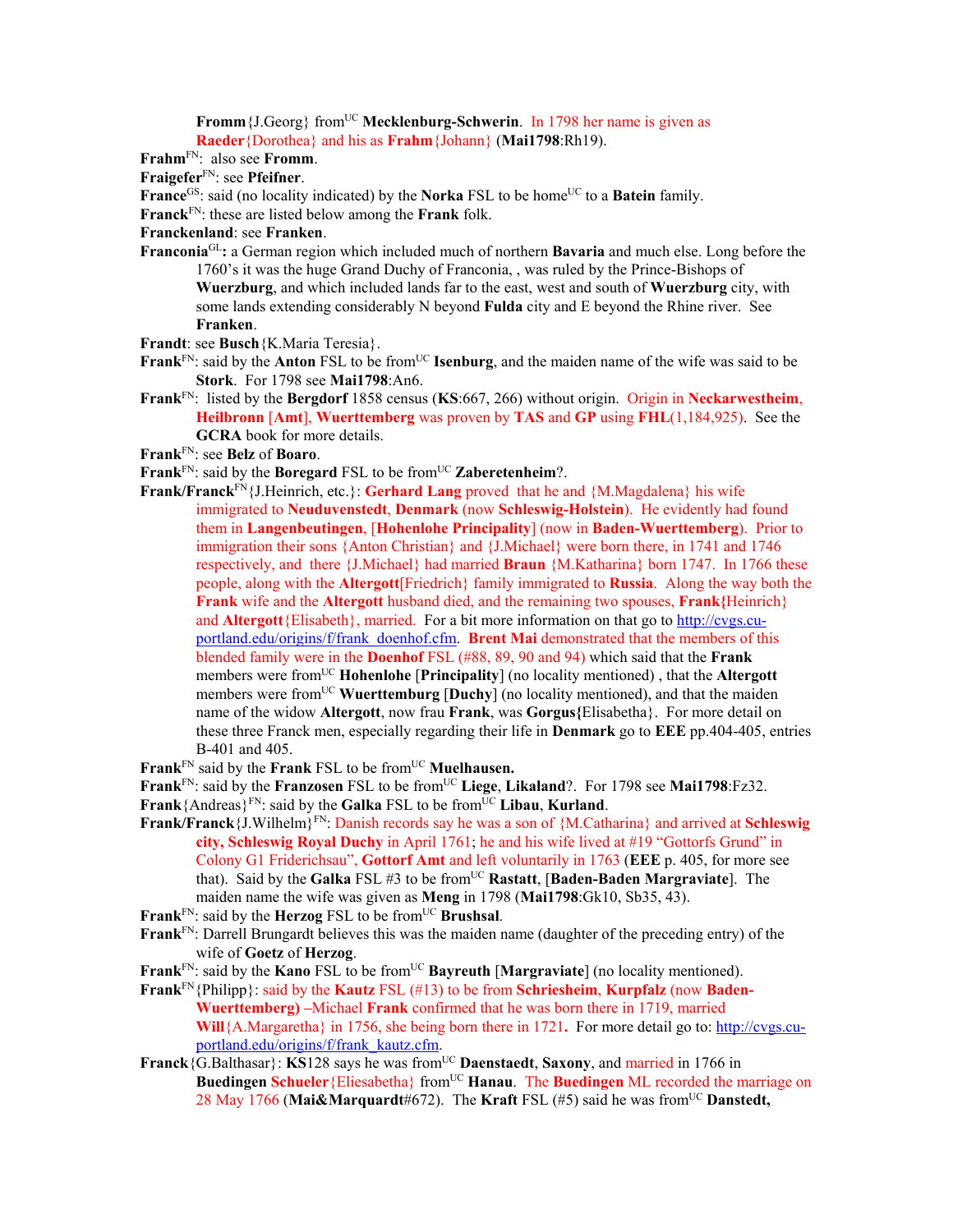**Sachsen**.

- **Franck**{A.Margaretha}: **KS**128 said she was fromUC **Hausen** near **Limburg** now in **Hesse** married **Horn**{J.Ludwig} from **Otzberg** near **Dieburg** now in **Hesse**. The **Buedingen** ML recorded this marriage on 24 April 1766 saying **Hausen** was in **Darmstadt-Lichtenberg**
- **(Mai&Marquardt**#583). The **Krasnovar** FSL (#12) said she was from<sup>UC</sup> Utzberg?, Darmstadt. **Frank**<sup>FN</sup>: said (no locality mentioned) by the **Kutter** FSL to be from<sup>UC</sup> **Isenburg**.
- **Frank**{Kaspar}FN: said by the **Leitsinger** FSL to be fromUC **Seigendorf**, **Bamberg** [**Bishopric**].
- **Frank**{Kilian}FN: said by the **Leitsinger** FSL to be fromUC **Hemhofen**, **Bamberg** [**Bishopric**]. For 1798 see **Mai1798**:Nk12.
- **Frank**<sup>FN</sup>: said by the **Merkel** FSL to be from<sup>UC</sup> **Magdeburg, Prussia.**
- **Frank**FN{Konrad}: said by the **Norka** FSL (#100) to be from<sup>UC</sup> **Isenburg** (no locality mentioned). The maiden name of his wife in 1798 was said to be **Keller**(Margaretha E.} (**Mai1798**:Nr176).
- **Franck**{J.Konrad}: **KS**128 says he was from<sup>UC</sup> **Mauswinkel**[, **Isenburg-Birstein Principality**] near **Gelnhausen** now in **Hesse** and married in **Buedingen** in 1766 **Liehr**{Elisabeth}. The **Buedingen** ML recorded the wedding date as 10 April 1766 and gave her family name as **Lir Mai&Marquardt**#508). **KS**143 says they were bound for **Beckersdorf**, i.e. **Ernestinendorf**. I did not identify them in **Mai1798**, although this may have been the man in the preceding entry??
- **Frank**FN{J.Karl}: married in **Rosslau** on 8 April 1766 **Teller**{Christina Sophia} (**Mai&Marquardt#**920). Said by the **Paulskaya** FSL (#58) to be from<sup>UC</sup> **Dessau** (no locality mentioned) with a **Boxhorn** orphan boy in the household. **KS**128 has his name as **Franke** and the date as 1765. For 1798 see **Mai1798**:Pl5.
- **Frank**FN{J.Heinrich}: said by the **Pfeiffer** FSL #9 to be fromUC **Orb**. **Jim Picklelhaupt** said this man was fromUC **Wirtheim** which origin Jim says he verified.
- **Franck** ${J.Adam}$ : **KS**128 said this **Frank** man with two others left<sup>UC</sup> Darmstadt now in Hesse heading for **Semenowka**. **KS**128 also says he was fromUC **Rudingshain** near **Nidda** now in **Hesse**, and married in 1766 Gruen<sup>{A.Maria}</sup> from<sup>UC</sup> **Langd** near Giessen. The **Buedingen** ML records the date as 27 June 1766 and says he was fromUC **Ruedingshayn** (**Mai&Marquardt**#720). Said by the **Roethling** FSL (#26) to be a **Frank** man fromUC **Ruedigheim**, [**Hessen**-]**Darmstadt**  [**Landgraviate**]. **KS**81 says he was from **Ruedigheim**, **Hanau** [**County**].
- **Franke**{Joseph J. Carl}: **KS**128 said he married **Seilemizke**{Veronika Regina} in 1766 in **Buedingen**. The **Rohleder** FSL  $(\#20)$  said that he was from<sup>UC</sup> **Lindau** [Imperial City?] (no locality mentioned) and that the marriage occurred on 24 June 1765 (**Mai&Marquardt**#868). **KS**:158 spelled her maiden name **Seilenitz**. In 1798 the maiden name of the wife was give as **Salmetzger** (**Mai1798**:Rl22, see also Rl09).
- **Frank**<sup>FN</sup>: said by the **Rothammel** FSL to be from<sup>UC</sup> Leidesdorf, Trier.
- Frank<sup>FN</sup>: said by the **Rothammel** FSL to be from<sup>UC</sup> **Linkargauzen**(?), **Kurpfalz**.
- **Frank**<sup>FN</sup> said by the **Schwab** FSL to be from<sup>UC</sup> **Rodenbach**. I could not find members of this family in **Mai798**.
- **Frank**<sup>FN</sup>: said by the **Stahl-am-Tarlyk** FSL to be from<sup>UC</sup> Kiel, [Holstein-Gottorp Duchy]. I could not find members of this family in **Mai1798**.
- **Franck**{Joh.}: **KS**156 says was married to **Ziegler**{Joh.}. No further information.
- **Franck**{Johann}: **KS**128 and 152 say he was fromUC **Rothenbach**, **Hanau** and married in a civil ceremony in **Buedingen Zerich**{Gertrud}. The **Buedingen** ML says the marriage took place 26 March 1766, that he was from<sup>UC</sup> **Rodenbach** and spelled her name {Gertraut} (**Mai&Marquardt**#463). I could not find them in any published FSL or in **Mai1798**.
- **Franck**{Johanne Elies.} wife of {Johannes} of<sup>UC</sup> **Himbach** was godmother at the **Weinels** baptism 12 March 1766 in **Buedingen** (**Mai&Marquardt**#1200a). No further information.
- **Franck**{K.Maria}: see **Busch**{K.Maria Teresia}.
- **Frank**FN: this family name was found recorded in **Herborn** marriage records 1762-1767, and in **Schotten** parish records for many generations prior to 1767; see **Flegel** trip.
- Frank<sup>RN</sup>, Jerry, of Calgary, Alberta, provided information from the Ortssippenbuch regarding emigrants to Russia from **Nagold, Wuerttemberg**. He has also **Nagold** created accurate, fully indexed maps for places where Germans lived in Russian **Poland** and in **Volhynia**.
- **Frank**RN, Michael, the AHSGR Village Coordinator for **Kautz** says he has confirmed the origin of the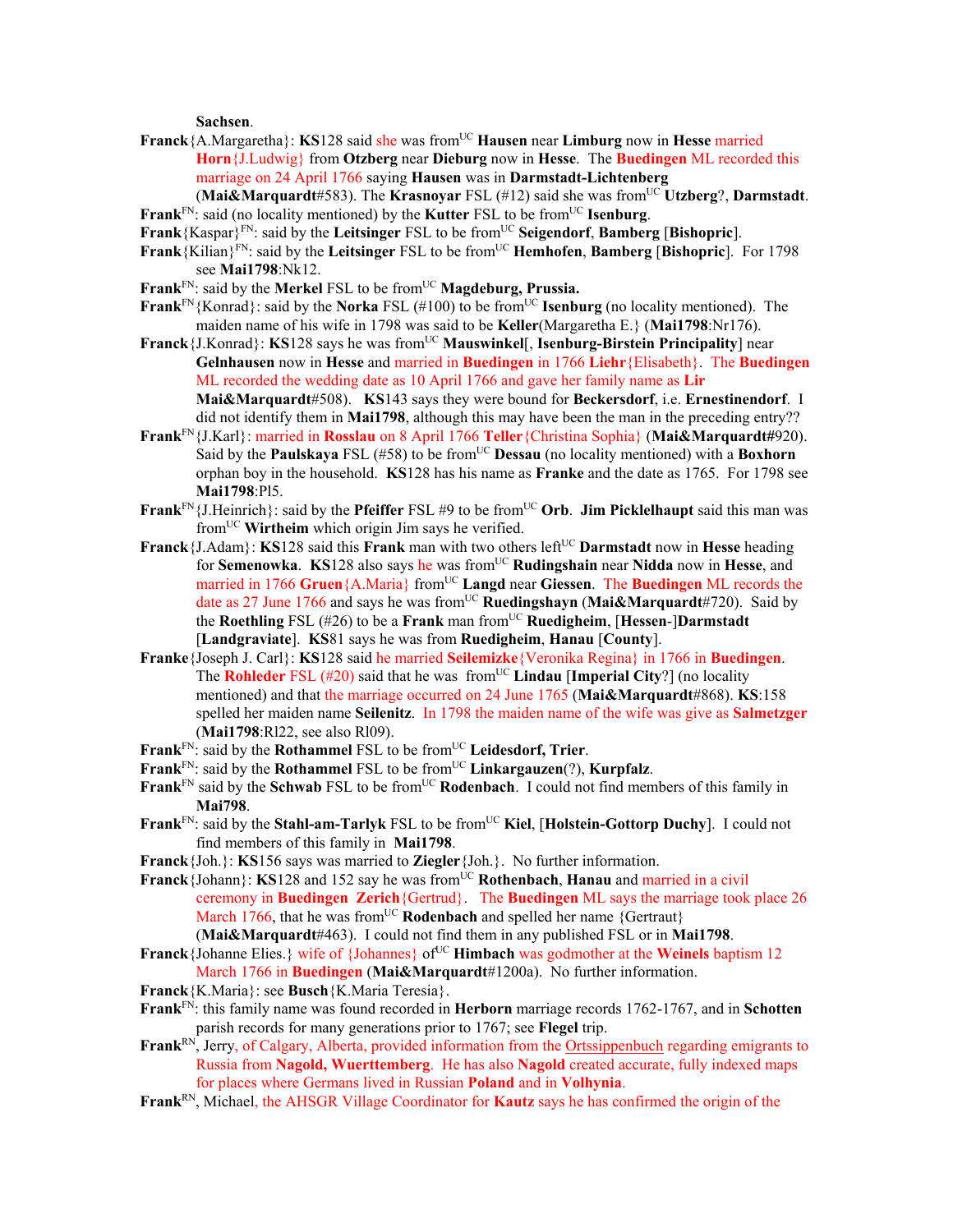Kautz Franks.

**Frank**VV (aka **Medvedickij Krestovyj Buerak,** or **Medveditzkoi Krestovoi Buyerak,** or **Medwedizki Krestowoi Bujerak)** is a Lutheran village on the western side of the Volga River. Its FSL is published in Pleve, **Einwanderung** ..., vol.I, pp.419-439. According to that, the first settlers were from the following places with the family names shown here in parens: from **Altenhaslaz**(?), **Hannover**: (**Bock**); from **Amereli**(?), **Dauphin**(?), **Frankreich**: (**Philipper**); from **Aurach**(?), **Wuertemberg**: (**Wittwerger**?); from **Berching**[**Bergen**]**, Hanau**: (**Hock**); from **Bigens**(?)[**Buedingen**], **Isenburg**: (**Bastron**); from **Bingenheim, Hessen-Darmstadt**: (**Mueller**); from **Bisuses**(?), **Hessen-Darmstadt**: (**Hendelbach**); from **Bonbach**(?), **Sulz, Lobbach**: (**Pfeif**); from **Breitenbrunn**, [**Breuberg Condominium**]: (**Ort**(**h**)94); from **Brennhausen**(?), **Hessen-Darmstadt**: (**Mueller**); from **Buedingen, Isenburg**: (**Hartung**{Philipp}); from **Chez**(?), **Frankreich**: (**Fourau**); from **Ditmolt**(?), **Hannover**: (**Weiss**); from **Eberbach**, **Erbach**: (**Freiling**?/**Froelich**); from **Ebergi**(?), **Hessen-Darmstadt**: (**Baum**); from **Eckarsbrun, Hessen-Darmstadt**: (**Hoffmann**); from **Enerhof**(?), **Hessen-Darmstadt**: (**Guenther**); from **Ext**(?), **Erbach**: (**Schaefer**); from **Fahrt**(?), **Hannover**: (**Kemann**?); from **Fauerbach, Hessen-Darmstadt**: (**Adelmaier, Herzog**); from **Feld**[**Gross Felda**]**, Hessen-Darmstadt**: (**Gruenewald**); from **Geinsheim**(?), **Erbach**: (**Hoffaerber**); from **Grasbrun, Ansbach**: (**Bereht**); from **Gminterdreick**(?), **Isenburg**: (**Mueller**); from **Grossenhausen, Hannover**: (**Krebs/Kret**?); from **Gruenewald, Hessen-Darmstadt**: (**Wacker**[born **Crainfeld**]); from **Hainstadt**?, **Breuberg Condominium**: (**Hoffaerber**100); from **Hamburg**: (**Dormann**); from **Harpeshausen**(?), **Hannover**: (**Willman**); from **Hasselborn, Nassau**: (**Walter**); from **Hergaz**(?), **Fulda**: (**Rossmann**); from **Hirschfeld**[**Gersfeld**], **Freie Adelprovinz der alten Ritter**(?): (**Fuhr, Gutmann, Hein**[from **Rommers/Gersfeld**]**, Kammerzel, Manz, Rameis?, Reiter, Zitzmann**[born in **Dorrnhof**]); from **Hoechst**, **Breuberg Condominium**: (**Hofferbaer**100, Schaefer{Johannes}97); from **Hostet**(?), **Kurpfalz**: (**Kirschbaum/Kerschbaum**); from **Ilbeshausen, Hessen-Darmstadt**: (**Weidemann**); from **Ilzich**(?), **Sachsen**: (**Steinmueller**); from **Iweck Schiltz**(?),**Freie Adelprovinz der alten Ritter**(?): (**Schaefer**); from **Kestrich, Hessen-Darmstadt**: (**Schaefer**); from **Kidow**(?), **Hessen-Darmstadt**: (**Eckert**); from **Kirschbach**(?), **Erbach**: (**Bauer**); from **Kirch-Beerfurth**, **Erbach County**: (**Froelich**92); from **Koenigsberg, Preussen**: (**Dietrich**). from **Kroettenbach, Loewenstein**: (**Beck**); from **Kummerhausen**(?)**, Nuernberg**: (**Saalmeier**); from **Kunerot**(?), **Isenburg**: (**Ruppel**); from **Langebranich**(?), **Erbach**: (**Hoffmann**); from **Langen**, **Hessen-Darmstadt**: (**Hof**);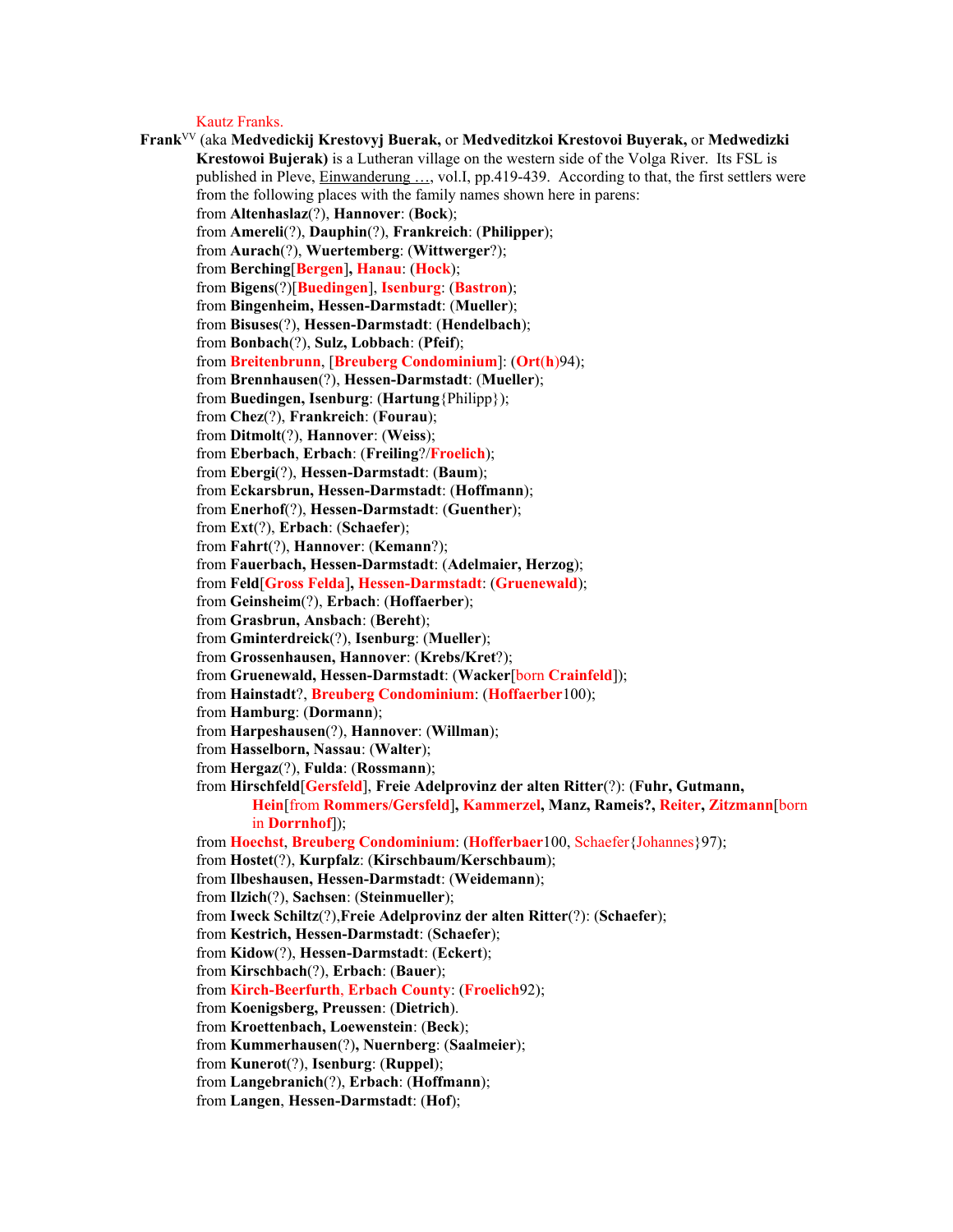from **Langenbrombach**, **Breuberg Condominium**: (**Hoffmann**{J.Heinrich}90); from **Lans**(?), **Hessen-Darmstadt**: (**Schauermann**); from **Laudenbach**, **Freie Adelprovinz der alten Ritter**(?): (**Schapf**?); from **Lauter, Hessen-Darmstadt**: (**Becher**); from **Lenrot**(?), **Freie Adelprovinz der alten Ritter**(?): (**Schmidt**); from **Luetzelbach**, [**Breuberg Condominium**]: (Ort(**h**)94); from **Lussbach**(?),**Freie Adelprovinz der alten Ritter**(?): (**Kroening**); from **Marklkofen, Nuernberg**: (**Zeiler**); from **Mauerwelt**(?), **Fulda**: (**Knopf**); from **Meiningen, Sachsen**: (**Hock**); from **Muehldorf, Holstein**: (**Schuhmacher**); from **Muelhausen**: (**Frank**); from **Muemling-Grumbach**, **Breuberg Condominium**: (**Flath**95); from **Nazig**(?), **Gerene**(?), **Frankreich**: (**Bernhard**); from **Neustadt,** [**Sandbach parish**], [**Breuberg Condominium**]: (**Heimbuechner**101, **Walt**(**h**)**er**{Friedrich}88); from **Neustadt bei Dresden, Sachsen**: (**Demert**?); from **Nidda, Hessen-Darmstadt**: (**Frick**, **Irk**?[**Erck**]); from **Nieder-Kinzig**, **Breubach Condominium**: (Goethmann/**Goettmann**98); from **Niederanzeig**(?), **Erbach**: (**Rausch**); from **Nieder-Kinzig**, **Breuberg Condominium** : (**Rausch**89); from **Niederwoellstadt, Solms**: (**Kleim**[**Klein**]); from **Nieder-Woellstadt**, *Riedesel*[sic for **Solms Roedelheim County**] (**Klein**{J.Adam}81 and  ${J.Heinrich}82$ ; from **Nuernberg**: (**Lutz**); from **Oberklinten**(?), **Kurpfalz**: (**Weber**); from **Obermundstadt, Isenburg**: (**Stamm**); from **Ochsenbach**, **Wuerttemberg**: (**Betz**); from **Penrot**(?)[**Bannerod**],**Freie Adelprovinz der alten Ritter**(?): (**Kissler**); from **Pferdsbach**(?), **Isenburg**: (**Lapp**); from **Pfirschbach**, **Breubach Condominium**: (**Bauer**96); from **Piver**(?), **Hannover**: (**Mueller**); from **Rambach, Nassau**: (**Bender**); from **Rimhardt**(?), **Erbach**: (**Karg**17); from **Rimhorn, Breuberg Condominium**: (**Bruecher**93a); from **Rinteln, Frieberg**(?): (**Binginer**?, **Wagner**[born in **Langgoens**]); from **Rutenburg**(?), **Lohbach**(?): (**Kraft**); from **Salzing**(?), **Sachsen**: (**Schmick**); from **Sandbach**(?), [**Breuberg Condominium**]: (**Hoffaerber**99); from **Schezler**(?), **Wuerzburg**: (**Grauf**); from **Schleinitz**(?), **Sachsen**: (**Blausius**); from **Sedal**(?)[**Soedel**], **Solms**: (**Kleim**[**Klein**]); from **Selzich**(?), **Sachsen**: (**Iling**?, **Mueller**); from **Sprendlingen**, **Isenburg**[-**Birstein Principality**]: (**Leonhard**[from **Sprendlingen**], **Schickedans**[**Schicketantz** from **Sprendlingen**], **Schmidt**, **Stroh**); from **Steinheim, Hessen-Darmstadt**: (**Loebsack**); from **Steinwehrshausen**(?), **Sachsen**: (**Lesher**); from **Stengerat**(?), **Hessen-Darmstadt**: (**Wetzel**); from **Stockholm, Schweden**: (**Wesmann**?); from **Solms** [**Feinstein**?], **Freie Adelprovinz der alten Ritter**(?): (**Dietrich**); from **Suhl, Sachsen**: (**Bezolt**); from **Ulfa, Hessen-Darmstadt**: (**Luft**); from **Umstadt**(?), **Hessen-Darmstadt**: (**Gras**); from **Unstadt, Hessen-Darmstadt**: (**Urich**);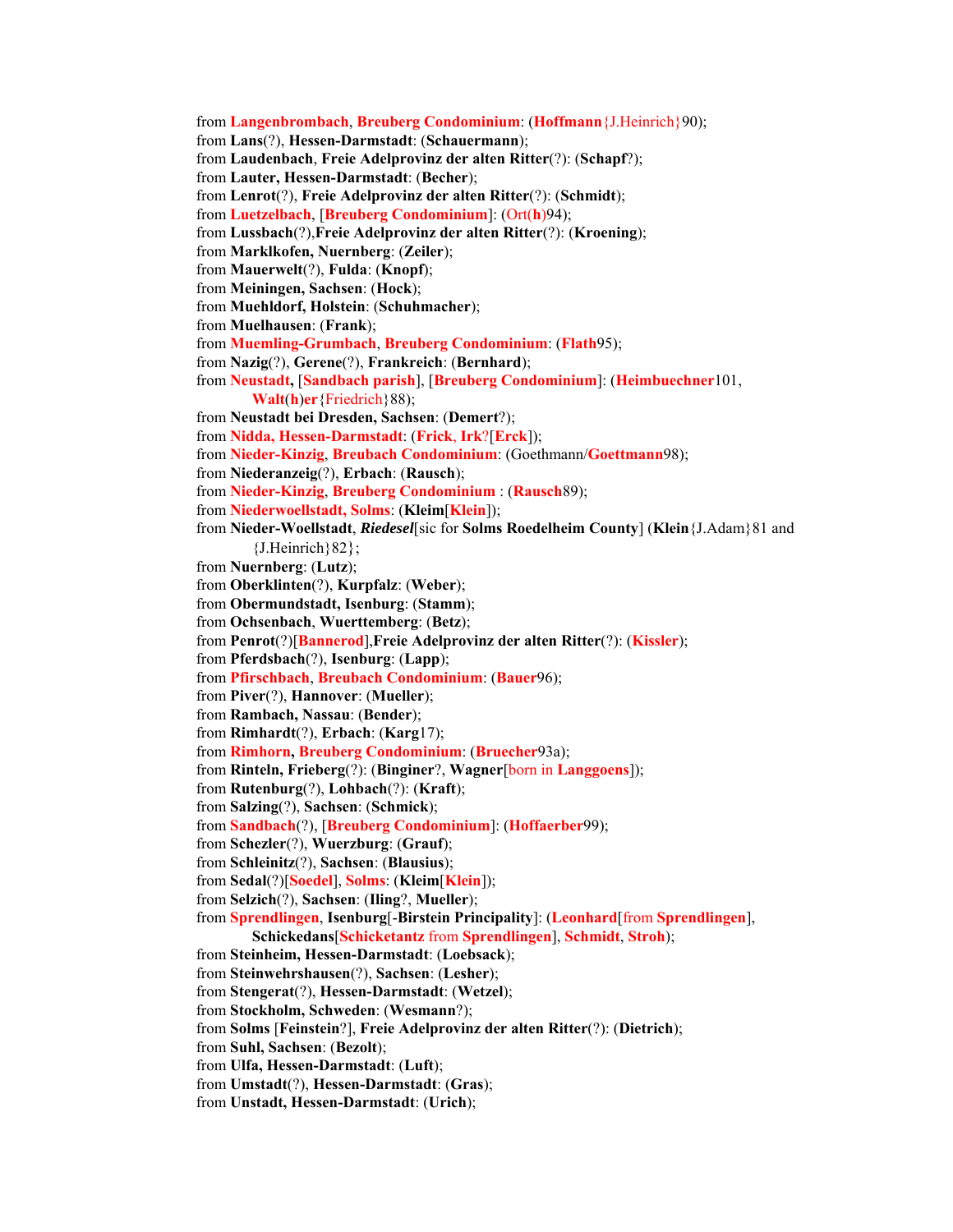from **Wallernhausen, Fulda**: (**Zimmermann**);

from **Warnewalbach**(?), **Thueringen**: (**Koch**);

from **Weissenbach**, **Freie Adelprovinz der alten Ritter**(?): (**Luesemann**);

from **Werbellin, Brandenburg**: (**Blesau**?);

from **Westge**(?), **Klosterbesitz**(?), **Isenburg**(?): (**Steinmetz**);

from **Willez**(?), **Schlitz**: (**Eisenach**);

from **Wimlingrimbach**(?), **Erbach**: (**Heisel**?);

from **Wirlikrulbach**(?), **Erbach**: (**Flath**);

from **Witzbarch**(?), **Erbach**: (**Olt**);

from **Wuerzbach**, **Erbach County**: (**Olt**93);

from **Zell**(?)[-**bei-Michelstadt**], **Erbach** [**County**]: (**Schork**103).

**Franke**FN: see **Frank**.

- **Franken**<sup>GL</sup>: is German for Franconia, a geographical, not a political, term indicating an area without specific boundaries in the 1760's, but which covered (in the current German states) much of eastern Rheinland-Pfalz, northern Baden-Wuerttemberg, northern Bavaria and eastern Hessen. Said by **Kuhlberg** to be home<sup>UC</sup> to a orphan girl who is listed in the **Koehler** FSL. Said by **Kuhlberg** to be home<sup>UC</sup> to these families: **Dietrich**<sup>73</sup> and **Schellhorn**98.
- **Frankenbach**, **Wuerttemberg**: was just N of **Heilbronn Imperial City**, now within that city. Where **Kayser**{J.Ludewig David} left to go to **Denmark**; later going to **Grimm**.
- **Frankenberg Amt**GL, [**Hessen**-**Kassel**]: a district administrative center 18 miles N of **Marburg-an-der-Lahn**.
- **Frankenberg**, **Hessen**[-**Kassel Landgraviate**]:is 54 km SW of **Kassel** city and was said by the **Urbach** FSL to be home<sup>UC</sup> to frau **Roeder**/the widow **Ost** and perhaps to Herr **Ost** himself. This is the same place as the previous entry, except 50 years earlier.
- **Frankenfeld**<sup>FN</sup>: said by the **Boaro** FSL to be from<sup>UC</sup> **Halberstadt** (no locality mentioned). I could not find this family in the 1798 Volga censuses.
- **Frankenhausen:** an unidentified place said by the Recruiter Beauregard list to have been home<sup>UC</sup> to the **Schumacher**{Heinrich} family. There are three **Frankenhausen**s in Germany.
- **Frankenhausen**GL **, Melsungen, Hessen:** an unidentified locality,area or state, said by the **Roethling** FSL to contain or be near a locality called **Schwarzburg**.
- **Frankenhausen**GL**, Hesse**: is 6.5 miles NNW of **Kassel** city and some 20 miles NNW of **Melsungen**.
- **Frankenheim**GL**, Wuerzburg**: an unidentified place said by the **Volmer** FSL to be home to a **Schering**  family. There appear to be two Frankenheim in **Bavaria**: one 42 miles N and one 38 miles SE of **Wuerzburg**.

**Frankenlict**? <sup>GS</sup>: an unidentified state said by the **Messer** FSL to be home<sup>UC</sup> to a **Mauter** family.

**Frankenstein**, **Schlesien**: nka Zabkowice Slaskie, Poland, and was 59 km SSW of **Breslau** city. Said by the **Schaefer** FSL to be home<sup>UC</sup> to the **Nagel** family. Said by the **Woehrd** ML to be home<sup>UC</sup> to the father of **Schulz**{Joh.} who married **Duemler**{Eva Cath.} on 2 June 1766 (**Mai&Marquart**#820).

**Frankenstein-in-Schlesien**GL: see **Frunkenstadt**.

- **Frankenthal**<sup>GL</sup>: in the 1760s and until 1778 this was a Kreis i.e. district administrative center inthe country of **Kurpfalz**. After 1778 it was part of Bavarian-owned **Rheinpfalz**. The town was some 7 miles S of **Worms** city.
- **Frankenthal**, **Frankenthal** [**Amt**], **Rheinpfalz**: was proven by the **GCRA** to be home to the **Horning**/**Hornig** family that settled in **Neudorf**.
- **Frankenthal**GL, **Mannheim** [**Oberamt, Kurpfalz**]: is 5 miles NW of **Mannheim** city centre, and said by the **Degott** FSL (dg5) to be home<sup>UC</sup> to **Degott**{Heinrich}.
- **Frankenthal**<sup>GL</sup>, **Pfalz** is 7.4 miles S of **Worms** city, and is said by the **Seewald** FSL to be home<sup>UC</sup> to a **Thaut** family. This could refer either to the town or to the district it administered.

## **Frankerhausen**GL**, Hessen**: 17 miles ENE of **Melsungen**. See **Schwarzburg bei Frankenhausen**.

- **Frankfurt**FN: said by the **Shcherbakovka** FSL to be orphans in the **Aganberg**? household. For 1798 see **Mai1798**:Sv4 and 45.
- **Frankfurt**<sup>GS</sup>: said (no locality mentioned) by the **Moor** FSL to be home<sup>UC</sup> to a **Benhardt** family. Said (no locality mentioned) by the **Norka** FSL to be home<sup>UC</sup> to a **Glas** family. This surely is **Frankfurt-**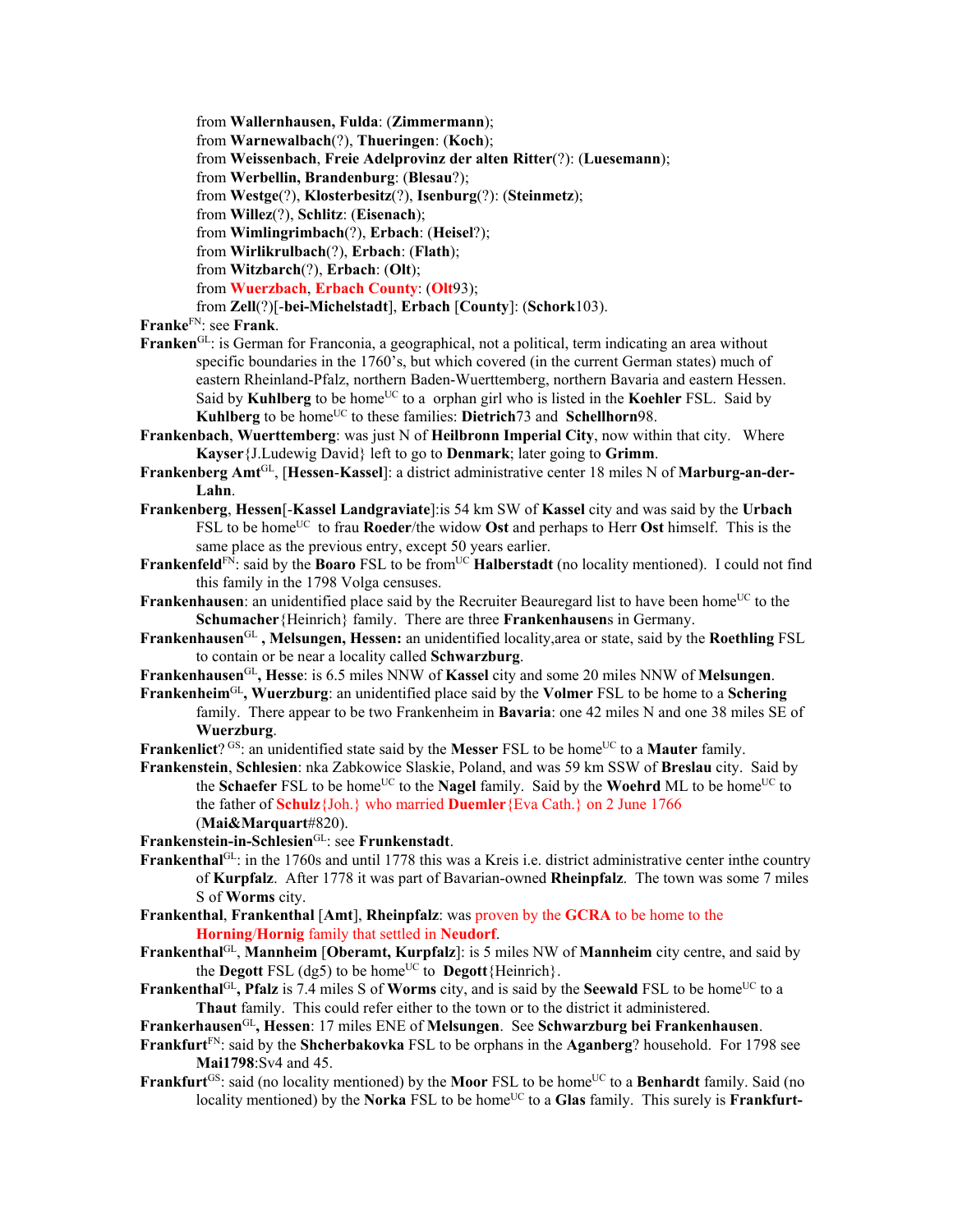## **am-Main**.

- **Frankfurt-am-Main [Imperial City]<sup>GS</sup>:** this country was a free imperial city independently controlling surrounding villages (especially to the SW of the city) from 1372 to 1806. *None of the following references mention any locality.* Said by the **Boregard** FSL to be home<sup>UC</sup> to the **Schmidt**{PhilippW.} and **Weber** families, and possibly **Dietrich** and **Schuhmann** families. Said by the Stumpp supplement to the **Dietel** FSL to be home<sup>UC</sup> to a **Flegler/Kegler**? family. Said by the **Dobrinka** FSL to be home<sup>UC</sup> to a **Bischof** family. Said by the **Doenhof** FSL to be home<sup>UC</sup> to a **Keller** family. Said by the **Fischer** FSL to be homeUC to an **Adwertin**? family. Said by the **Grimm** FSL to be home<sup>UC</sup> to a **Goetz** family. Said by the **Husaren** FSL to be home<sup>UC</sup> to a **Baini/Bahn/Boni/Bani** family. Said by the **Kamenka** FSL to be home<sup>UC</sup> to **Meier** and to 3 **Schwert/Schwerdt** families. Said by the **Katharinenstadt** FSL to be home<sup>UC</sup> to **Brauriedel**, **Dresenitz**, **Faller**, **Tide**, and **Winter** families, as well as frau **Janssen**. Said by the **Laub** FSL to be home<sup>UC</sup> to a **Reibich** family. Said by the **Stephan** FSL to be home<sup>UC</sup> to a **Dreise** family. Said by the **Warenburg** FSL to be home<sup>UC</sup> to **Bach** and **Koehler**{Adam} families. Said by Kulberg0001 to be home<sup>UC</sup> to Hussenbach {Jacob and Maria}.
- **Frankfurt-an-der-Oder**GL, **Preussen**: is some 50 miles ESE of **Berlin** and said by the **Mariental** FSL to be home<sup>UC</sup> to a **Kohl** family.
- **Frankreich**<sup>GS</sup> is German for the country of **France** which in the 1760's controlled substantial parts of what was to become Germany. Said (no locality mentioned) by the **Franzosen** FSL to be home<sup>UC</sup> to **Douset** and **Person** families. Said (no locality mentioned) by the **Neidermonjou** FSL to be home<sup>UC</sup> to a **Opfermann** family.
- **Frankuechen**<sup>FN</sup>: said by the **Orlovskaya** FSL to be from<sup>UC</sup> **Bamberg** (no locality mentioned). I could not find this family in the 1798 censuses.
- **Frankweiler**, **Landau** [**Amt**], **Pfalz**: proved by the **GCRA** as home to **Klein**{A.Barb.} who married **Fink** of **Glueckstal**.

Frans<sup>FN</sup>: said by the **Stahl-am-Karaman** FSL to be from<sup>UC</sup> the Free City of Luebeck.

**Frants**GS: must be **Pfalz**.

**Frantz**FN: filed among the **Franz**.

published FSL

- **Franz**{Magdalena}: evidently lived in **Mettenheim, Wartenberg [County]** and left there well before July 1766 having been successively a royal chamber maid, frau **Herbert**, and frau **Bernhard** and having about or prior to 1756 given birth to her illegitimate daughter **Mattheas/Matthes/Mattheis**{Susanna Elisabetha/Margaretha} who in 1768 married **Schlund**{F.Jacob} of **Bauer**. I could not identify {Magdalena} in **Kulberg**, **T** or in any
- Franz<sup>FN</sup>: said by the **Belowescher Kolonien** FSL to be from<sup>UC</sup> **Hanau** (no locality mentioned).
- **Franz**<sup>FN</sup>: said (no locality mentioned) by the **Boregard** FSL to be from<sup>UC</sup> **Hildburghausen**?.
- **Franz**FN: said by the **Brabander** FSL to be fromUC **Buberg**?, **Elsass**.
- Franz<sup>FN</sup>: said by the **Caesarsfeld** FSL to be from<sup>UC</sup> Mildenstein.
- **Frantz**{J.Adam}: married **Seils**{A.Maria} 8 March 1766 in **Buedingen** (**Mai&Marquardt**#388 and **KS**128).
- **Frantz/Franz**{M.Barbara} fromUC **Fischbach** wife of **Kraemer**{George} who settled at **Dietel** FSL #24 died there in 1765.
- **Frantz/Franz**FN{J.Adam}: married **Mosisschrieber** [sic. for **Schreiber**]{A.Eliesabeth} in **Buedingen** 14 March 1766 (**Mai&Marquardt**#431). On 4 July 1766 {Adam & Elisabeth} with no children arrived in **Russia**, he said to be from **Mainz**. **KS**128 says he went to **Boaro**. It may be that he changed direction and went to **Goebel** instead? By 20 Aug 1766 {J.Adam & his **Schfreiber**  wife{Elisabeth} with one child had settled at **Goebel FSL #18**, which said he was from<sup>UC</sup> Alzey, **Mainz**, and gave his wife's name as **Schreiber**{Elisabeth}. In 1798 the **Goebel** census gave her the same name (**Mai1798**:Gb59).
- **Franz/Frantz** {Georg}: Danish records say this man of the Reformed faith left<sup>UC</sup> Schwetzingen, **Heidelberg, Kurpfalz** arriving at **Frideicia, Juetland Royal Province** in May 1760; he, his wife and 3 offspring lived in Colony J8 "Friderichshaab", **Colinghuus Amt**; last registered in **Denmark** in Dec. 1764. They arrived at **Kronstadt** near **St. Petersburg** in May 1766, and in Aug. 1766 pledged to settle in **Hirschenhof** colony, **Latvia** (**EEE** p.405, for more see that).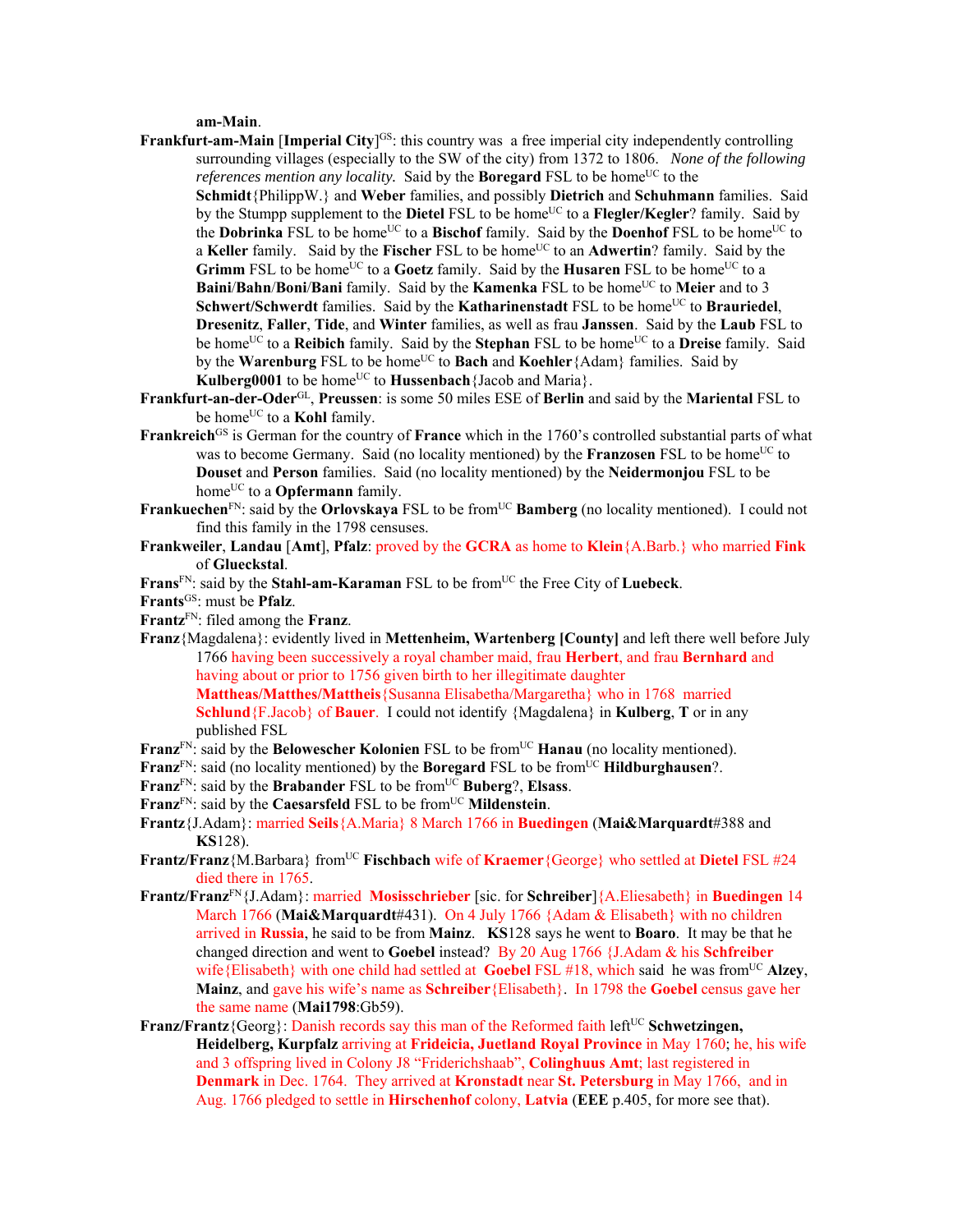**Kulberg** 172 said they were from<sup>UC</sup> [**Kur-**]**Pfalz** and went to **Livonia**.

**Franz/Frantz**{Philip}: in 1798 at age 38 he resided in **Krasnojar** with his **Bender** 2nd wife, her daughter, 3 children by a deceased wife, and his **Bender** mother-in-law {Katharina} age 68 (**Mai1798**:Ks90). I have found no other record of him. George **Valko** says his origin was in **Schwetzingen, Baden**, and came to the **Volga** via **Denmark** and the **St.Petersburg** colonies (no sources offered).

- **Franz**{J.Matthias}: Using Franze-Merlau, Christel. *Familienbuch Rossdorf bei Darmstadt* (Darmstadt: Deutsche Ortssippenbuecher, 2004): 178. **Brent Mai** proved this man was born, married and had several children in **Rossdorf-bei-Darmstadt**, [**Hessen-Darmstadt Landgraviate**]. His bride was **Foss**{A.Catharina}. For a great deal of interesting detail go to http://cvgs.cuportland.edu/origins/f/franz\_laub.cfm. He and his family settled in **Laub** FSL (#13). For 1798 see **Mai1798**:Lb42.
- Franz<sup>FN</sup>: said by the Warenburg FSL to be from<sup>UC</sup> Nauheim, Hanau [County]. I could not find him in **Mai1798**.

**Franz**{Karl}: go to **Karl**{Franz}.

- **Frantz**<sup>FN</sup>{Jacob}: Danish records say this man of the Reformed faith left<sup>UC</sup> Schwetzingen, Heidelberg, **Kurpfalz** arriving at **Frideicia, Juetland Royal Province** in May 1760; he, his wife and 3 offspring lived in Colony J8 "Friderichshaab", **Colinghuus Amt**; last registered in **Denmark** in Dec. 1764. They are recorded in the parish records of **Neu-Saratowka** colony near **St. Petersburg** (**EEE** pp.405-06, for more see that).
- **Frantz**FN: this family name was found recorded in **Haiger** parish records during the years prior to 1767; see **Flegel** trip.
- **Franz**: also see **Frasz**.
- **Franzburg**GL, **Schwedisch Pommern**: is some 31 miles ENE of **Rostock** city, and said by the **Dreispitz** FSL to be home<sup>UC</sup> to an **Otto** family. Said by the **Rosenheim** FSL to be home<sup>UC</sup> to frau **Schreider** formerly the widow **Rosengruen**.
- **Franzel**{M.Dorothea}: she was Lutheran daughter of the deceased {Lorenz} from<sup>UC</sup> **Bayersdorf** and married in **Woehrd** on 7 May 1766 **Bezold**{J.Simon } (**Mai&Marquardt**#797). She is found in **Grimm** #10 in 1798 having remarried to **Bartel**{Christian} (**Mai1798**:Gm10).
- **Franzfeld**GL, **Banat**, **Hungary**: nka Kacarevo, **Serbia**, some 16 miles NE of Belgrade city center, and the **GCRA** believes the **Brandner**, **Bruehrer**, and **Frei** families lived here for a time during 1y92- 1805 on their way to **Glueckstal**. See their book for more. **Dorothy Brandner** reports that **Brandner**{Paul} died here (**FHL** 1190286).
- **Franzoesischen Trierschen**GL: "French Little Trier", an unidentified place mentioned in connection with the **Froehlich** family.
- **Franzosen**VV: aka **Rossoschi**, **Rossoshi**, **Rossosi**, and **Rossotschi**, was originally a French Catholic village on the western side of the Volga founded in 1765. Almost all of the French colonists left the Volga after the FSL was made. The FSL is published in Pleve, Einwanderung …, vol.I, pp. 441- 445. According to this, the first settlers were from the following places with the family names shown here in parens. If a name is in italics it comes from the Kuhlberg lists. If a family name is shown coming from more than one place, given names in  $\{\}$  brackets follow the family name. The number after a name is its FSL household number:
	- from **Alencon**, **Frankreich**: (**Lebloine**{Bonawentura}28);
	- from **Are**, **Frankreich**: (**Baterie**56, **Legrand**35, **Mounie**{Fransois}57);
	- from **Avene**?, **Frankreich**: (**Gautier**43);
	- from **Avignon**, **Papstprovinz**, **Frankreich**: (**Oucart**17);
	- from **Bacqueville**, **Frankreich**: (**Legague**36);
	- from **Bagnols**, **Frankreich**: (**Reon**41);
	- from **Banne**, **Frankreich**: (**Boquere**45);
	- from **Batave**?, **Estines**?: (**Bruneau**32);
	- from **Beaufort**?, **Frankreich**: (**Michel**29);
	- from **Beaune**, **Frankreich**: (**Prudhon**11);
	- from **Belleme**, **Frankreich**: (**Ligene**16);
	- from **Bersancon**, **Frankreich**: (**Bagu**8);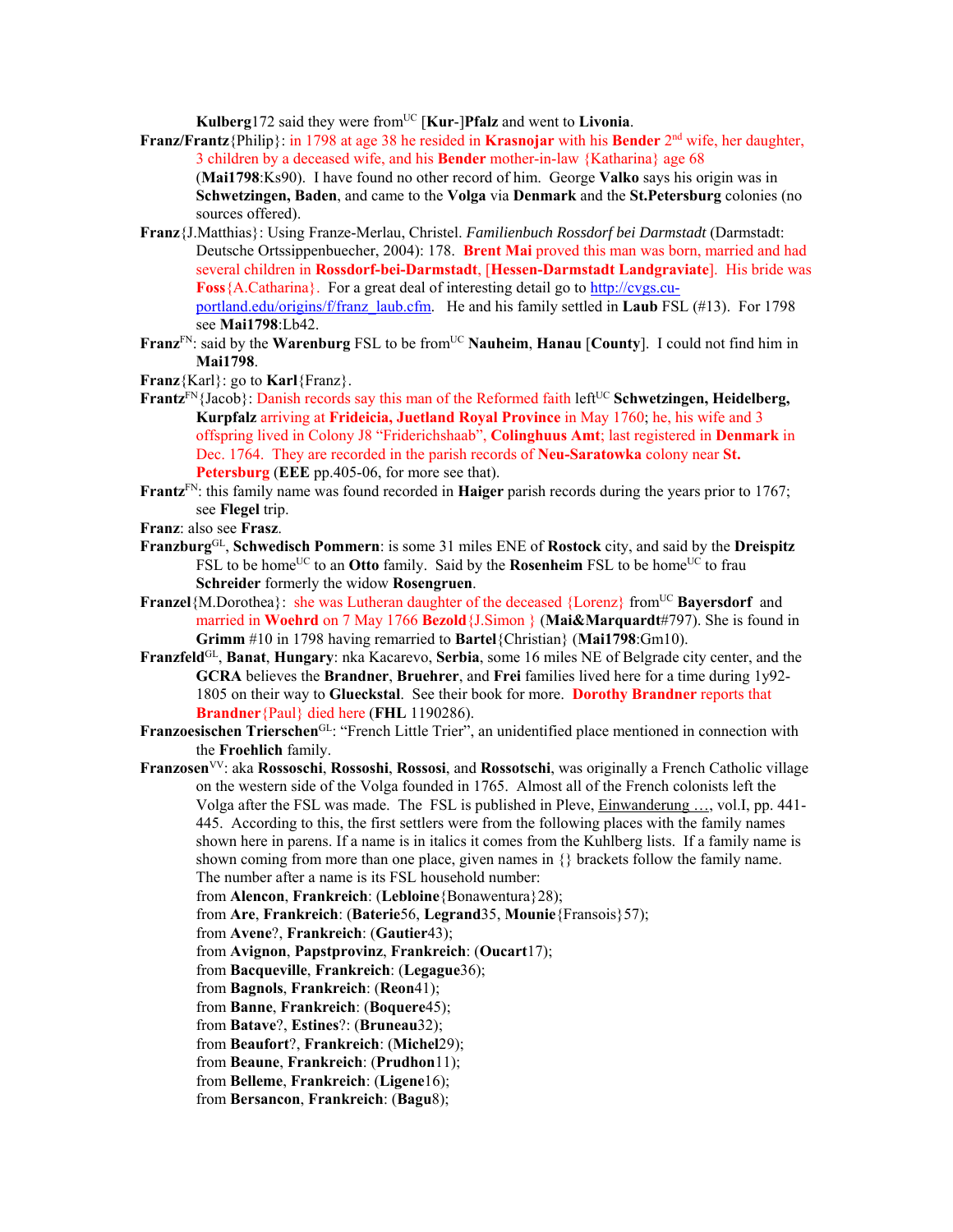from **Besancon**, **Frankreich**: (**Gerau**54); from **Bessan**, **Frankreich**: (**Oudot**19, **Philippe**22); from **Bettant**?, **Frankreich**: (**Lemaire**{Brian}66); from **Bordeaux**, **Frankreich**: (**Bertrand**7, **Plesa**46); from **Bourget**, **Frankreich**: (**Robin**27); from **Chambonse**?, **Frankreich**: (**Inou**53); from **Chamou Abvsini**?, **Frankreich**: (**Capitaine**18); from **Champagne**, **Frankreich**: (**Lebloine**{Joseph}40); from **Chateau-Gontier**, **Frankreich**: (**Oudiu**14); from **Chatreau**, **Frankreich**: (**Roisingnole**10); from **Copelme**?, **Frankreich**: (**Reronge**24); from **Derne**?, **Frankreich**: (**Medeque**68); from **Frankreich**: (**Douset**61, **Person**65); from **Hamburg**: (**Rollsing**/**Rolesn**?48); from **Kiel**, **Holstein**: (**Suksdorf**?/**Suchsdorf**51); from **Labor**, **Frankreich**: (**Barat**67); from **Laval**, **Frankreich**: (**Rucois**/**Ruquier**6); from **Len**?, **Frankreich**: (**Kasanski**50); from **Leon**, **Frankreich**: (**Benoit**13); from **Lespinoy**, **Frankreich**: (**Kner**62); from **Liege**, **Lebrand**?: (**Roufosse**31); from **Liege**, **Likaland**?: (**Frank**58); from **Lion**{**Lyon**?}, **Frankreich**: (**Marchand**9); from **Luxembourg**: (**Malque**4); from **Mil**?, **Polian**?: (**Paxale**/**Pasqual**55); from **Molbert**?, **Frankreich**: (**Brochert**/**Brescher**52); from **Nans**, **Frankreich**: (**Genie**3); from **Naujan**, **Frankreich**: (**Grapeau**44); from **Nimes**, **Frankreich**: (**Desarne**/**Dieser**25); from **Oesterreich**: (**Braun**49, **Lefebvre**60); from **Orleans**, **Frankreich**: (**Lestran**34); from **Paris**, **Frankreich**: (**Certele**5, **Charpentier**42, **Dubois**23, **Fouche**/**Fushi**?/**Foos**15, **Gene**20, **Lemaire**{Peter}47, **Tardive**33, and possibly **Mounie**{M.Angelika}5a); from **Picardi**?, **Frankreich**: (**Pagnon**37); from **Pikburg**?, **Daenemark**: (**Maimre**26); from **Poitiers**, **Frankreich**: (**Ribos**?63); from **Poligne**, **Frankreich**: (**Panier**30); from **Poligny**, **Frankreich**: (**Giraud**1); from **Rue**, **Frankreich**: (**Duvivier**/**Dukert**?2); from **Tourne**, **Frankreich**: (**Dene**/**Dehn**38); from **Valence**, **Frankreich**: (**Fesch**59); from **Vescoux**, **Frankreich**: (**Lebrun**12); from **Vilercotrie**?, **Frankreich**: (**Bougie**21); from **Wuerttemberg**: (**Steinpress**{Friedrich}39). **Fras**FN: see **Frasz**. **Frasch**FN: listed by both the 1816 **Kassel** census (#57) and **KS**:267 without origin. Said by **KS**:282 to be fromUC **Kaltental**, **Stuttgardt** [**Amt**], **Wuewrttemberg**. Using **FHL**#1,189,145 the **GCRA** proved origin in **Kirchardt**, **Sinsheim** [**Amt**], **Baden**. See their book for more. Frasch here is actually a mistake for **Gramm**, sometimes spelled **Kram**. **Fraser**{Catharina}: on 4 March 1765 was a witness at the marriage of **Nirrenheim/Nerheim**{Michal/J.Michael}

and the widow **Schultz**{Dorothy} (**Fond 283, file 42**, p.16). I have found no further record of these people.

**Frass**FN: see **Frasz**.

**Frassdorf**GL, **Dessau**: is some 8 miles SW of **Dessau** city in **Sachsen-Anhalt**. Anhalt-Dessau archival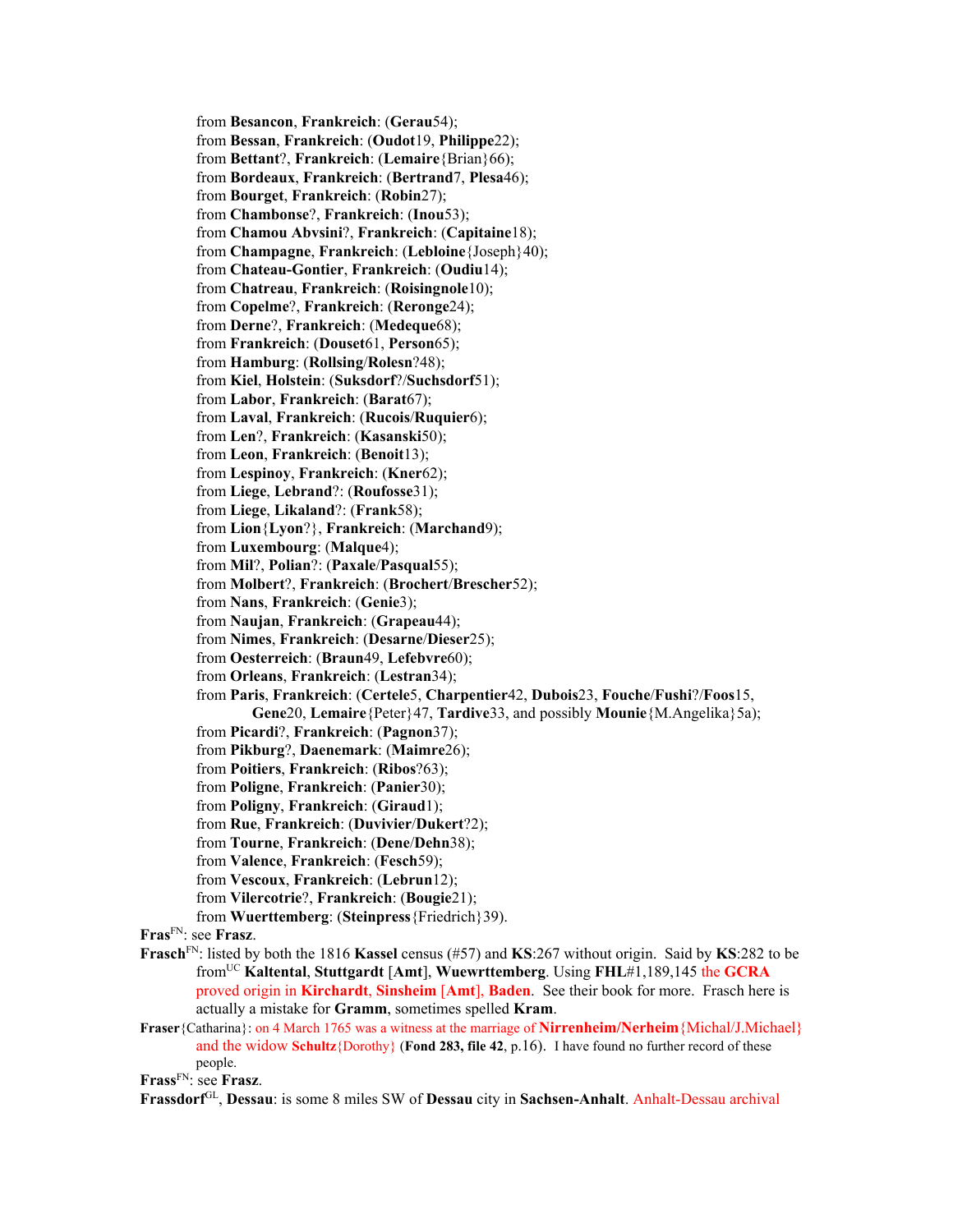records confirm that the **Braussmann** family left here for Russia; they went to Boaro (**Mai&Marquardt**#1060). Said by the **Paulskaya** FSL to be home to a **Wede** family; the place is confirmed in Anhalt-Dessau archival records (**Mai&Marquardt**#1170). Said by **KS**121 to be the place the widow **Berendt** left for **Russia**.

- **Frasz**{Jakob}: catholic from **Weiszendorf** near **Neustadt-an-der-Aisch** on 6 June 1766 in **Woehrd** married **Willhelm** {Catharina} daughter of {Philipp} a Lutheran from<sup>UC</sup> **Isenburg-Waechtersbach** (**Marquardt**#825). **KS**128 has his name as **Frass** and says that **Weissendorf** was near **Erlangen** now in **Bavaria**, that **Waechtersbach** was near **Gelnhausen** now in **Hesse**, and that they married in **Nuernberg-Woehrd**. The the **Boregard** FSL (#139) says he was from<sup>UC</sup> **Waizendorf**. I could not find this family in **Mai1798**.
- **Fraszdorf** GL: see **Frassdorf**.
- **Frauenaurach**, **[Nuernberg Imperial City**]: is 13 km NNW of **Nuernberg** city and was just N of **Elterdorf** and S of **Erlangen** city of which it is now a neighborhood. **KS**129 said this was near **Erlangen** now in **Bavaria**. It was said by a **Woehrd** ML to be home to **Ahm**{Johann} who in 1766 married an **Andresz** woman (**Mai&Marquardt**#789 and **KS**:118), and KS 129 said it was home<sup>UC</sup> to **Fuhrmann** {J.Georg} who married **Flachsmann** {M.Barbara}.
- **Frauenberg**GL, **Lothringen**: is some 9 miles SE of **Saarbruecken** city and said by the **Louis** FSL to be home<sup>UC</sup> to **Bauer** a family.
- **Frauenstein**<sup>GL</sup>, Sachsen: is some 19 miles SW of Dresden city, and said by the Bangert FSL to home<sup>UC</sup> to a **Stehm**? family.
- **Frauenzimmern**GL, **Heilbronn** [**Amt**], **Wuerttemberg**: is 10 miles SW of **Heilbronn**, and was proved by the **GCRA** to be home to the **Schauvou** woman who went to **Glueckstal** and of the **Seibold**/**Seebold** family that settled in **Kassel**.; see their book for more.
- **Fraunseck**?, **Pfalz-Neuburg** [Duchy]: an unidentified place said by the Leitsinger FSL to be home<sup>UC</sup> to a **Schwarz** family.
- **Frautung**: see **Flautung**.
- **Freckenfeld**GL, **Germersheim** [**Amt**], **Rheinpfalz**: is 15 miles SW of **Germersheim** city, and was confirmed by the **GCRA** as the home of the **Herrmann**{Michael} family that settled in **Kassel**.
- **Free and Noble Province of the Ancient Knights**GS: see **Freie Adelprovinz der alten Ritter** and see **Fraenkischen Ritterkreis**.
- **Freehling**FN: see **Fruehling**.
- **Freeman**, RN **Margaret**: village coordinator for the **Glueckstal** colonies of the **Odessa region** and coleader of the origins research for the **GCRA** book on the **Glueckstal** colonies.
- Freer/Dreher{Andreas}: Danish records say this man who left<sup>UC</sup> Wuerttemberg arrived at Flensburg, **Schleswig Royal Duchy** in May 1762 as a farmhand for **Scharf**{Sebastian}.. He later went to the **Riebensdorf** colony in **Woronesh** (**EEE** p.406, for more see that).
- **Free Republic**: evidently a term used sometimes to describe the Imperial Cities that were free of other civil jurisdiction.
- **Frei**<sup>FN</sup>{Georg}: said by the 1816 **Glueckstal** census (**KS**:670, 677, 267) to be from<sup>UC</sup> Donnbronn, **Besigheim** [**Amt**], **Wuerttemberg**. However, using **FHL**(1,860,467), the **GCRA** proved this a false origin. They did find reason to belive that the family was in **Franzfeld**, **Banat**, **Hungary** before coming to **Glueckstal**. See the **GCRA** book for more details.
- **Frei**FN{J.Jakob}: arrived in **Glueckstal** in 1823; said by **KS**:267 to be from **Donnbronn**, **Besigheim** [**Amt**], **Wuerttemberg**. Origin in **Donnbronn** of **Untergruppenbach**, **Heilbronn** [**Amt**], **Wuerttemberg** was proven by **GCRA** using **FHL** 1,055,882-7. See their book for detail.
- **Frei**FN: might have been from **Liega** like her **Berin** husband; they went to **Goebel**. **Frei**FN : see **Frey**.
- **Frei**{Jakob}FN: both the 1816 **Kassel** census (#100) said they came fromUC **Donnbronn**, **Heilbronn** [**Amt**], **Wuerttemberg**, but and **KS**:268 said they came fromUC **Walldorf**, **Heidelberg** [**Amt**], **Baden**. However, using **FHL**#247,589, the **GCRA** proved origin **Billigheim, Landau** [**Amt**], **Rheinpfalz**. See their book for more. Also spelled **Frey**.
- **Frei**{Salomea}FN: listed by the 1816 **Kassel** census (#17), the 1858 census (#132, 133, 134), and **KS**:207 without origin. **KS**:268 gave their origin as either **Wingen** or **Oberseebach**, **Weissenburg** [**Amt**], **Elsass**, but said they settled in rhe Selz colony. Using **FHL**#1,069, 713, the **GCRA**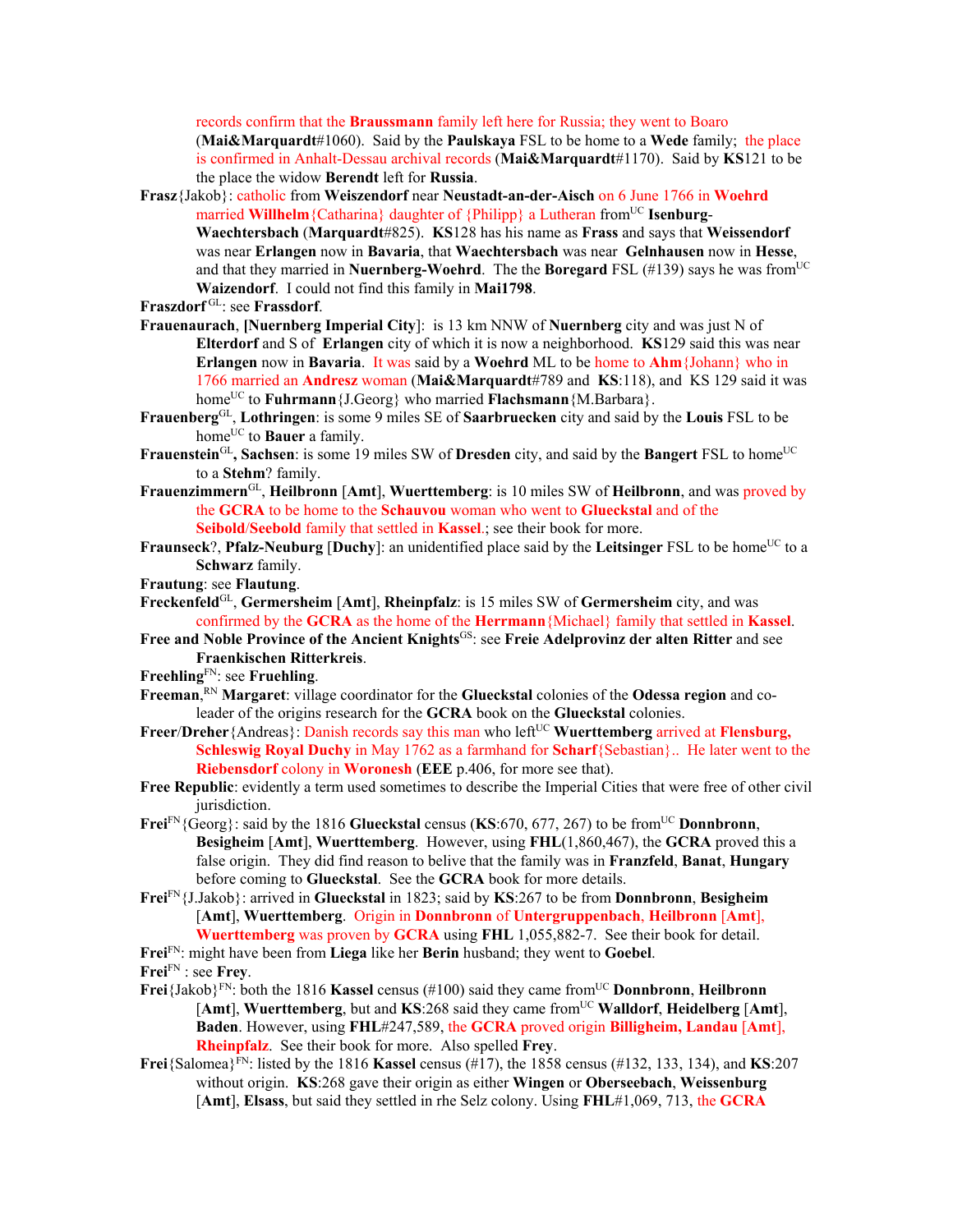proved their origin in **Wingen**, **Weissenburg** [**Amt**], **Elsass**. See their book for more. Also spelled **Frey**.

- **Frei**{Johannes, Michael, Henrich}FN: said by both the 1816 **Neudorf** census (#88) and **KS**:267 to have come fromUC **Hassmersheim**, **Mosbach** [**Amt**], **Baden**. However, using **FHL**#488,316, 488,317 and 1,055,850, the **GCRA** proved their origin in **Ottersheim**, **Germersheim** [**Amt**], **Rheinpfalz**. See their book for much more. Also spelled **Frey**.
- **Frei**FN: said by the **Schulz** FSL to be orphans in the **Mueller** household. I could not find them in **Mai1798**.
- **Frei**FN: said by the 1798 **Stahl-am-Tarlyk** census to be the maiden name of frau O**bendoerfer**  (**Mai1798**:St33).
- Frei<sup>FN</sup>: said by the **Susannental** FSL to be from<sup>UC</sup> Leimbach. I could not locate them or any descendants in **Mai1798**.

**Frei**FN: also see **Frey**.

- **Freiberg**GL, [**Kur**-]**sachsen**: is some 19 miles SW of **Dresden** city. : Said by the **Koehler** FSL to be homeUC to a **Koehler** family and possbily to a **Friebel** family. Said by the **Lauwe** FSL to be home<sup>UC</sup> to a **Steinbarth** family.
- **Freiberger** FN: Herr **Heiss** was said by the **Freiberger** FSL to be from<sup>UC</sup> **Montabauer**, **Trier**, and his frau's maiden name was given as **Walter** (no origin given).
- Freiburg<sup>FN</sup>: said by the Kratzke FSL to be from<sup>UC</sup> Abo, Finnland.
- **Freiburg**<sup>GS</sup>: an unidentified place said by the **Bangert** FSL to home<sup>UC</sup> to **Heiss** and **Reber** families. Said (no locality mentioned) by the **Belowescher Kolonien** FSL to be home<sup>UC</sup> to  $\textbf{Hag/Haag}$ , **Hans**, **Hinkel, Horn, Kral/Krahl, and Kranz families. Said by the <b>Hildmann** FSL to be home<sup>UC</sup> to **Veit** families. Said by the **Kamenka** FSL to be home<sup>UC</sup> to a **Tisch** family. Said by the **Katharinenstadt** FSL to be home<sup>UC</sup> to a **Faller** family. Said by the **Koehler** FSL to be home<sup>UC</sup> to a **Brueckmann** family. Said by **Kulberg**112 to be home<sup>UC</sup> to **Lauterwasser**{Franz+w} Catholic. Said by the **Mariental** FSL to be home<sup>UC</sup> to a **Weiler** family (Thelma Mills suggested the place might be **Beling**).. Said by the **Pfeiffer** FSL to be home<sup>UC</sup> to **Brueh**, Gut, and **Kisner** families. This might be the following entry but there are many other Freiberg in Germany.
- **Freiburg** [**Amt**] GL, **Baden**: is some 74 miles SSW of **Karlsruhe** city, and was a District administrative center.
- Freiburg<sup>GS</sup>: is some 40 miles SSE of Strausbourg and may have been a small city-state in the 1760's. Same site as the preceding entry.
- **Freiburg Barony**GS: a small barony in what is now southern Bavaria, lying some 5-10 km NW of **Fuessen** town.
- **Freie Adelprovinz der alten Ritter**(?)GS: (aka **Free and Noble Province of the Ancient Knights**) was a German state (see **Fraenkischen Ritterkreis**) of the 1760's, mentioned by the **Frank** FSL in connection with the **Fuhr, Gutmann, Hein, Kammerzel, Manz, Rameis**?**, Reiter**?**,** and **Zitzmann** families.
- **Freienfels**?, **Bamberg** [**Bishopric**]: is 9 miles NE of **Bamberg** city, and said by the **Hoelzel** FSL to be home<sup>UC</sup> to a **Helmlein/Mehrlein** family.
- Freienhagen, [Waldeck Principality]: is 8.5 km N of Waldeck town, and said to be home<sup>UC</sup> to **Bock**{J.Conrad} who had married **Weigand**{M.Elisabet} in **Luebeck** 29 July 1766 at which time she also was said to be from UC **Waldeck** (**Lk**20).
- **Freienhufen** GL: 32 km SW of **Cottbus** city centre. see **Freudenhofen, Brandenburg Margraviate**:
- **Freienried**GL, [**Kurbayern**]: is 11 miles ESE of **Augsburg** city, and said by the **Paulskaya** FSL to be home<sup>UC</sup> to a **Reisch**? family.
- **Freienseen**, [**Solms-Laubach County**]: said by **KS**:140 to be home to the **Kraus** who married a **Volk** woman in **Buedingen** and settled in **Krasnoyar**.

**Freiensteinau**: go to **Freyenstein**.

- **Freienwald**GL, **Stargard**: is some 15 miles NE of Stargard Szczecinski, Poland, and was said by **KS**:247 to be homeUC to the **Doering** family that went to **Bergdorf** and to **Kassel**, but the **GCRA** proved their origin in **Oberstemfeld**, **Marbach** [**Amt**], **Wuerttemberg**; see their book for a bit more detail.
- **Freigomn**?, **Schweden**: an unidentified place said by the **Schwed** FSL to be home<sup>UC</sup> to a **Dotz**/ orphan boy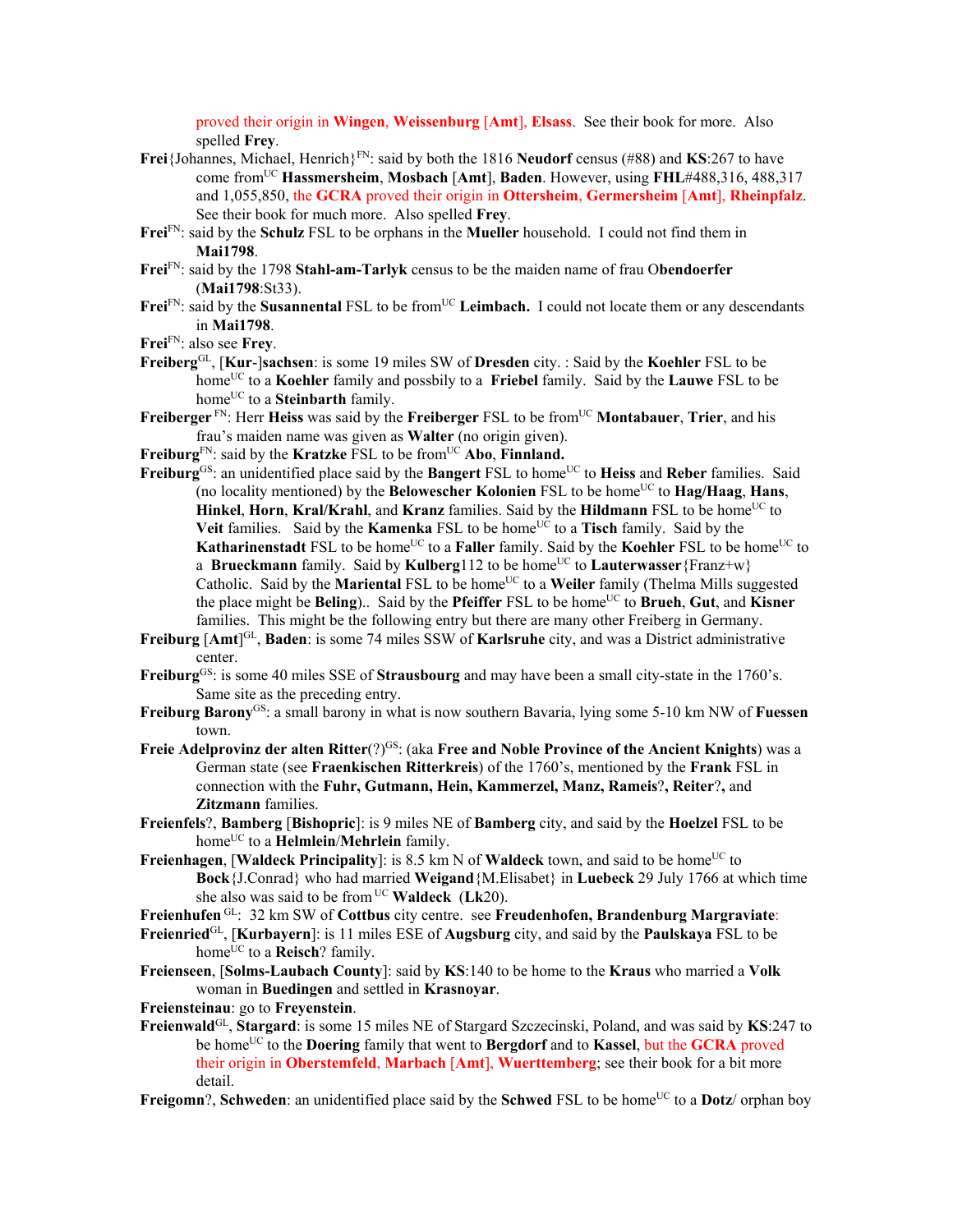living in the **Luedander**? household.

- **Freihausen**?GL or **Fanhausen**?GL: an unidentified place said by the **Boregard** FSL to be home<sup>UC</sup> to the **Kunz** family. There were dozens of similarly spelled places in the Germanies.
- **Freihaut**<sup>FN</sup>: said by the **Schuck** FSL to be from<sup>UC</sup> **Starkenburg**, [**Kur-**]Mainz. For 1798 see Mai1798: Su6.
- **Frei Laubersheim**GL, **Alzey** [**Amt**], **Rheinhessen**: is some 10 miles NW of **Alzey** city, and was proven by **GCRA** to be home to the **Schmoll** family that went to **Glueckstal**. See the **GCRA** book for more details. The next entry is the same place some 60 years earlier.
- **Frei-Laubersheim**, **Kurpfalz**: is 5 km SE of **Krentznach** and 18 km NW of **Alzey**, all three in **Kurpfalz**. **McGinnis**{Sean} shows in his book that **Beilmann**{J.Peter} was born here on 5 December 1725.
- **Freilaubersheim**GL, **Bad Kreuznach** [**Amt**], **Rheinhessen**: (same place as the previous entry) said by **KS**:474 to be home<sup>UC</sup> to the **Wale/Walle** family that went to **Glueckstal**.
- **Freiling**<sup>FN</sup> said by the **Frank** FSL (fk92) to be from<sup>UC</sup> **Eberbach**, **Erbach**. Despite the difference in first names, it would seem that this was really **Froelich**, J.Adam whom **Gieg1** proved was from **Kirch-Beerfurth**, **Erbach County**.
- **Freimersheim**GL**, Bavaria**: an unidentified place said by the **Preuss** FSL to be home to a **Klein** family. There is a **Friebertsheim** some 23 miles NW of **Regensburg,** but it seems far more likely that this is actually **Freimersheim, Kurpfalz**.
- Freimersheim<sup>GL</sup>, **Kurpfalz**: an unidentified place said by the **Kautz** FSL to be the home<sup>UC</sup> of a **Klein** family. The two best candidates are both spelled Freimersheim: one is 22 miles SSW of **Mainz**; one is 19 miles SW of **Mannheim**.
- **Freimersheim**: in 1764 in **Speyer Bishopric** some 16 km WSW of **Speyer** city, and proven by Corrina **Hirt** to be the marriage place of **Damm**{Conradii} and **Wahl**{A.Maria} who settled in **Volmer**.
- **Freiensee**: go to **Freyensee**.
- **Freis** ${F.Mathias+w+3c}$ : **Kulberg**94 said they were from<sup>UC</sup> [Kur-]Sachsen. Said by the **Kano** FSL (#55) to be fromUC **Bellheim**. Their children may have been in **Luzern** in 1798 (**Mai1798**:Lz01, 13, 22).
- **Freis**FN: also see **Fraas** and **Fries**.
- **Freisenseen**GL:, **Solms-Laubach** is some 2.8 miles ENE of **Laubach** town, some 4 miles SE of **Gruenberg** town, and some 16 miles ESE of **Giessen**; see **Freyensehen**.
- **Freising**GS**:** a church state seated in the city of the same name which is some 19 miles NE of **Munich** city center.
- **Freissleben**{?}: in **Dessau** his maid in 1766 was going to Russia (**Mai&Marquardt**#1067)
- **Freistadt**GL, **Pfalz**: an unidentified locality said by the **Kamenka** FSL to be in the **Palatinate** and to be home<sup>UC</sup> to a **Kumler** family.
- **Freistadt**: also see **Freystadt**.
- Freitag<sup>FN</sup>: said by the **Seelmann** FSL to be from<sup>UC</sup> Meimbressen?, **Kurmainz**[sic?]. In 1798 spelled **Freitas**? (**Mai1798**:Sm46).
- **Freital**<sup>GL</sup>, **Brandenburg**: an unidentifed place said by the **Jost** FSL to be home<sup>UC</sup> to a **Paul** family. There was a Freital in **Kursachsen** some 4 miles SW of **Dresden** city.
- **Freitas**?FN: see **Freitag**.
- **Freiwald**: go to **Freywald**.
- **Freiwalde**GL**, Brandenburg**: is some 5 miles WNW of Luebben city and said by the **Dobrinka** FSL to be home<sup>UC</sup> to a **Rau** family.
- **Freiwalde**<sup>GL</sup>, **Preussisch-Schlesien**: an unidentified place said by the **Laub** FSL to be home<sup>UC</sup> to a **Sommer** family. . In 1798 the wife's maiden name was given as **Vorath** (**Mai1798**:Lb40).
- **Frelen**?, **Luxembourg**: an unidentified place said by the **Hoelzel** FSL to be home<sup>UC</sup> to a **Grosser/Glasser** family. This might be **Freulen** 17 miles NNW of **Luxembourg** city.
- **Fremersdorf**GL, **Forbach** [**Amt**], **Lothringen**: is 18.5 miles NW of **Forbach** city, and was proven by **GCRA** to be home to the **Tuflot** family that went to **Glueckstal**. See the **GCRA** book for more detail.
- **French Army**: said by the **Anton** FSL to be the origin of a **Baum**? head of household.
- **Frensdorf**, **Bamberg** [**Bishopric**]: is 6 miles SSW of **Bamberg** city and was said by the **Leitsinger** FSL to be home<sup>UC</sup> to a **Kret** family.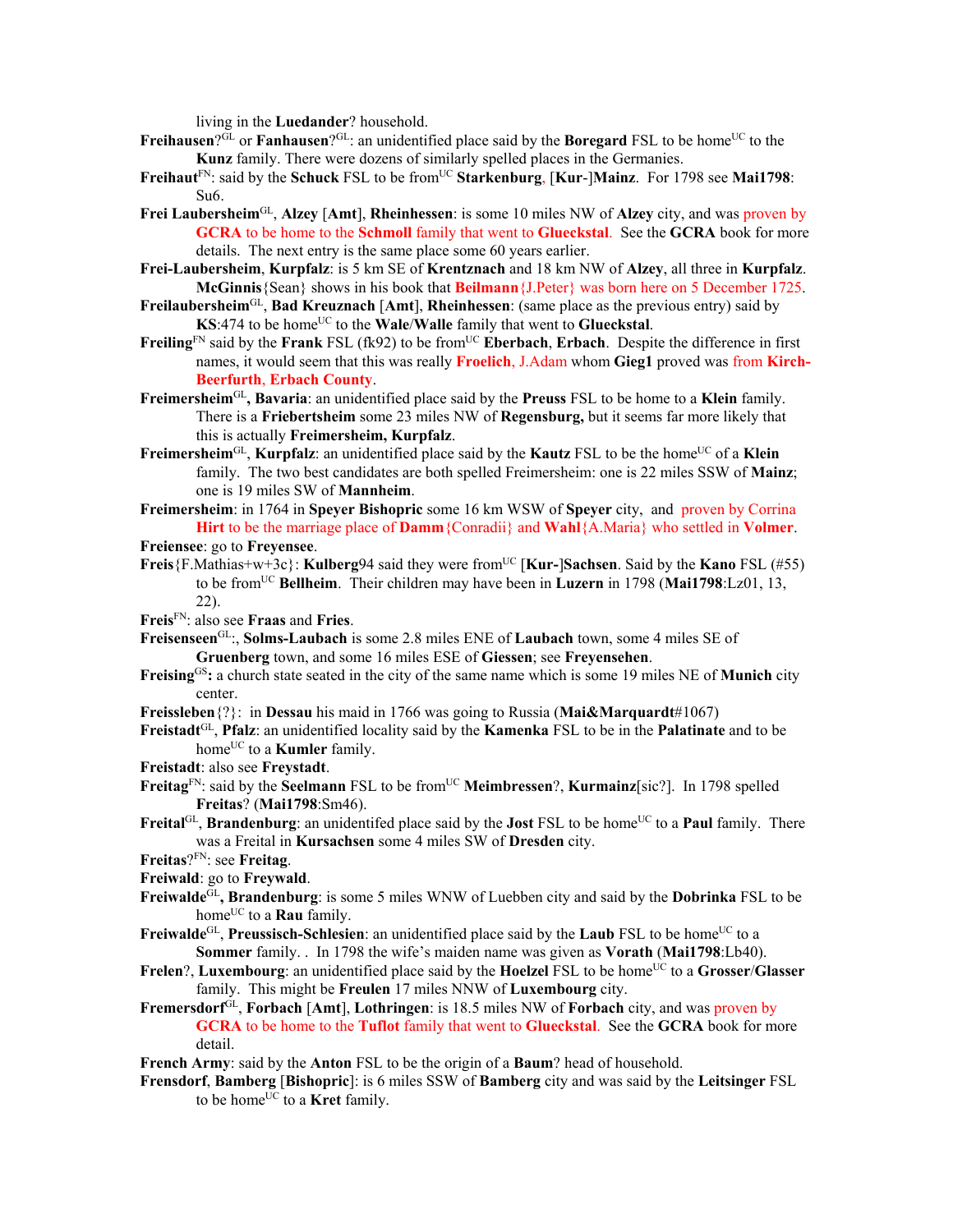Fres?<sup>FN</sup>: said by the **Kratzke** FSL to be from<sup>UC</sup> **Hamburg** 

**Freschmann**FN: see **Pink** of **Louis**.

- **Fressdorf**{Sofie E.}: married **Werner**{J.Christian} 6 April 1766 in **Rosslau** (**Mai&Marquardt**#901 and **KS**128 and 163). **KS**128 and 163 both mistakenly give the year as 1965. Later in 1766 this couple left **Oranienbaum** heading for the **Volga**. I did not find this couple in any published FSL.
- **Fresse/Friesse**{Adam}: was godparent at the **Luebeck** baptism of **Luedern**{J.Jacob Adam} 4 June 1766 (**Mai&Marquardt**#1313). Later in 1766 he took transport in **Oranienbaum** for the **Volga**, but died enroute (**T**4029).
- Freudenberg<sup>FN</sup>: said by the Dehler FSL to be from<sup>UC</sup> Kinzeldorf?, Kurmainz. Spelled Friedenberg in 1798 (**Mai1798**:Dl21, 22).
- **Freudenberg**<sup>GL</sup>: an unidentified place said by the **Pfeiffer** FSL to be home<sup>UC</sup> to **Kamm** families. There are at least seven Freudenberg in Germany and **Austria**, and more in what is now **Poland** and the **Czech Republic**.
- **Freudenhofen, Brandenburg Margrativate**: proven to be the origin of the father of **Doenhof** first settler **Lichtenwald**[Heinrich Conrad]. This might be Freienhufen 32 km SW of **Cottbus city** centre.
- **Freudenstadt**, **Freudenstadt** [**Oberamt**], **Wuerttemberg**: was proven by the **GCRA** to be home to **Dieterle**{Jakob} who settled in **Neudorf**. This is the same place as the next entry.
- **Freudenstadt** [**Oberamt**] GL, **Wuerttemberg**: is some 36 miles WSW of **Reutlingen** and some 32 miles SSW of **Pforzheim**, all in **Baden-Wuerttemberg**. It also is some 49 miles WSW of **Kirchheimunter-Tech** city, and was a District administrative center.
- **Freudenstein**GL, **Maulbronn** [**Amt**], **Wuerttemberg**: is some two miles N of **Maulbronn** town, and proven by the **GCRA** using **FHL**(1,184,982) to be home to the **Goehring** family that went to **Bergdorf**. See the **GCRA** book for more details.
- **Freund**{J.Philipp}: from<sup>UC</sup> Grossen Buseck married in Friedberg 19 April 1766 Menzel<sup>FN</sup>{Jeanne} (**Mai&Marquardt**#322). Not found in **Kulberg** or in **T**. By 3 Aug 1767 **Freund**, his new(?) wife {Maria} and his 12-yr old daughter {Anna} had settled at **Paulskaya** FSL #54, he said to be from **Albungen, Darmstardt**.No further information.
- **Freund**<sup>FN</sup>: said by the **Phillipsfeld** FSL to be from<sup>UC</sup> Schellbach, [Hessen-Kassel Landgraviate]. For 1797 see **Mai1798**:Mv2318, 2319, and for 1798 see Pp11, Ss19, and Bs12, 42.
- **Freund**{Maria}: **KS**133 says she was wife to **Hartwig**{J.Philipp}, but by the time he settled at **Straub**  FSL #134 his wife was listed as {A.Dorothea} wih a 1-yr old daughter.
- Freund<sup>FN</sup>: said by the Warenburg FSL to be from<sup>UC</sup> Altenbeuthen, Darmstadt. A Friedberg ML says that this man fromUC **Alten Buseck** married a **Menzel** woman fromUC **Grossen Buseck** in 1766 (**Mai&Marquardt**:322).
- **Freund**FN: this family name was found recorded in **Tann** marriage records 1762-1767; see **Flegel** trip.
- **Freund**{Adam}: left<sup>UC</sup> **Schellbach** near **Fritzlar** now in **Hesse** heading for **Bekkersdorf**. I did not find him in any published FSL.
- **Freude**<sup>FN</sup>: said by the **Brabander** FSL to be from<sup>UC</sup> **Berleburg**, [**Kur-**]**Koeln**. I could not find this family in the 1798 Volga censuses.
- **Freulen**GL: see **Frelen**.
- **Frey**{J.Heinrich}: married **Scharmann**{A.Maria} 23 April 1766 in **Buedingen** (**Mai&Marquardt**#579, **KS**128 and 153). The **Huck** FSL (#60) spelled the name **Frei** and said he was from **Kurpfalz**.
- **Frey**{Matthaeus}: from **Seligenstadt** near **Offenbach** now in **Hesse** married 4 March 1766 in **Buedingen Schneider**{Sarah} (**Mai&Marquardt**#365 and **KS**128). Kuhlberg said **Seligenstasdt** was in [**Kur**-]**Mainz** (**Leichting** FSL (#39) .
- **Frey**{Elisabetha}FN: the mother of Johannes Pleinis' wife, the **GCRA** found a **Neudorf** record which said she was born inUC **Niederroedern**, **Seltz** [**Amt**], **Elsass**. See their book under **Pleinis** for more.
- **Frey/Frei**<sup>FN</sup>{A.Maria}: a daughter of {Nicolaus} from<sup>UC</sup> **Amberg** now in **Bavaria** married in **Woehrd** on 7 May 1766 **Oberndoerfer**{Paulus} son of {Andreas} ofUC **Eltersdorf** (**Mai&Marquardt**#799). **KS**147 mistakenly gives 1765 as the year. On 12 Sept 1766 {Paul &M.Anna} arrived in **Russia,**  he said to be from **Bayreuth** (**Kulberg**5822). Not found in **T**.By 5 Sept 1767 this couple had settled at **Stahl-am-Tarlyk** FSL #38, he said to be fromUC **Eltersdorf**, **Erlangen**, **Nuernberg**  [**Imperial City**]. The maiden name of his wife was given as **Frei** in 1798 (**Mai1798**:St33).
- **Frey**{J.Georg}: married **Hoffmann** {A.Elisabeth} 20 June 1766 in **Luebeck** (**Mai&Maruardt**#250).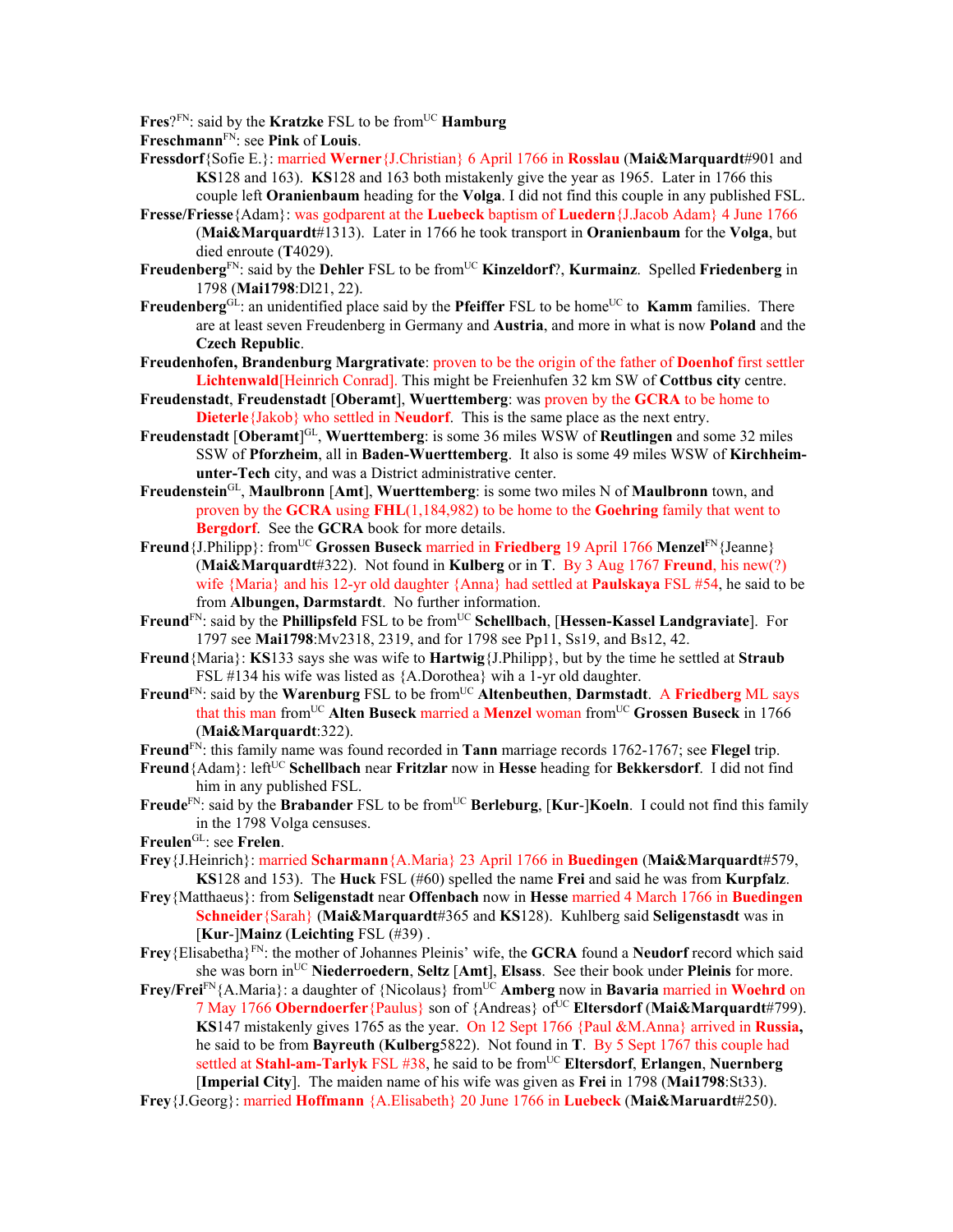Not found in any later source.

**Frey**FN: this family name was found recorded in **Herborn** marriage records 1762-1767; see **Flegel** trip. **Frey**FN: also see **Frei.** 

- **Freyburg**<sup>GL</sup>, [**Kur-**]**Sachsen**: is 3 miles NW of **Naumburg** city and said by the **Jost** FSL to be home<sup>UC</sup> to a **Diel** family.
- **Freyensee/Freiensee**: said to be home<sup>UC</sup> to **Traumann**{A.Margaretha} who married **Wentzel**{Johannes} in **Buedingen** 7 May 1766 (**Mai&Marquardt**#621). **KS**163 has this near **Giessen**.
- **Freyenseen**<sup>GL</sup>, **[Solms-Laubach**]: said by the **Buedingen** ML to be home<sup>UC</sup> to the **Wurm** man who went to **Grimm** (**Mai&Marquard**#501).
- Frevensehen<sup>GL</sup>: said by the **Buedingen** ML to be home<sup>UC</sup> to a **Kraus** man who married in 1766 a **Volck** woman; by 1767 this couple was in **Krasnoyar**; Stumpp said this was **Freisenseen** near **Giessen** and near **Gruenberg** (Mai&Marquardt#553). Said by the **Buedingen** ML to be home<sup>UC</sup> to a **Schaeffer** man who married in 1766 a **Hesler** woman; by 1767 this couple was in **Krasnoyar**  (**Mai&Marquardt**#548). Also see **Freienseen**, and **Freyenseen**.
- **Freyenstein**: said to be home<sup>UC</sup> to **Hill**{J.Christoph} who married **Richter**{A.Margaretha} 22 July 1766 in **Schlitz**; a recent **Schiltz** pastor suggests this is now likely **Freiensteinau**  (**Mai&Marquardt**#735). This is 25 km SW of **Fulda** city and was in 1766 in the **Riedesel** Barony – ed.
- **Freyhoff**{Elisabeth}: married **Krebs**{Gottfried} 20 June 1766 in **Luebeck** (**Mai&Marquardt**#107 & **KS**140). This **Krebes** couple with 2 children arrived in **Russia** 13 Sept 1766, he said to be from **Sachsen** (**Kuhlberg**4406). Later in 1766 in **Oranienbaum** this Lutheran couple took transport for the **Volga** (**T**4478-4481). Not found in any published FSL.
- **Freyhoft**{no name given}: archive records reveal that he left **Dessau** city, [**Anhalt-Dessau Principality**] with wife and 5 children (**Mai&Marquardt**#1064 & **KS**128). I did not find them in any published FSL or in **Mai1798**.
- **Freymueller** {Philip/Peter}: Danish records say this Lutheran left<sup>UC</sup> Wuerttemberg arriving at Schleswig city, Schleswig Royal Duchy in June 1761; he, his wife and 3 children lived at #3 "Muessig", Colony G16 "Prinzenmoor", **Gottorf Amt**. In 1764 wishing to flee to **Russia** he was arrested and thrown into prison. When released a few months later he was assigned to **Tondern Amt**, and in May 1765 they lived at #4 "Lueders Hof" in Colony F13 "Koenigsanbau", **Flensburg Amt**, leaving in June 1765. They immigrated to **Russia** settling in **Riebensdorf** colony, **Woronesh** #53 (**EEE** p. 406, for more see that).
- **Freystadt**GL an unidentified locality said by the **Stahl-am-Karaman** FSL (#14) to be in **Prussia** and to be the homeUC of a **Shraider/Schroeder** family.
- **Freywald**{?}: from **Woerlitz** living at the Roten Haus in 1766 intending to go to **Russia** (**Mai&Marquardt**#1066). Not found in any later source.
- **Fribourg**<sup>GL</sup>: an unidentified place said by the **Boregard** FSL to be home<sup>UC</sup> to the **Braun** family. There is a Fribourg Kanton and city in **Switzerland** some 17 miles SW of Bern city, and a city of that name in the **Lorraine** some 23 miles W of **Saverne**.
- **Friburg**?, **Isenburg**: said by the **Reinhard** FSL to be home<sup>UC</sup> to frau **Basner** whose maiden name was given as **Stadelmann** in 1798 (**Mai1798**:Rh17); I have been unable to find any place with this or a similar name on Isenburgian lands.
- **Friburg**?, **Riesenburg** or **Rissenburg**: said by the **Stahl-am-Karaman** FSL (#20) to be the home<sup>UC</sup> of **Mueller**{J.Wilhelm}. Probably **Isenburg**?
- **Frichel**FN: see **Frachtel**.
- **Frick** and **Fricke** interfiled below:
- Fricke<sup>FN</sup>: said by the **Boregard** FSL to be from<sup>UC</sup> Westerburg.
- **Frick**<sup>FN</sup>: said by the **Doenhof** FSL to be from<sup>UC</sup> **Darmstadt** (no locality mentioned).
- **Frick**FN{J.Heinrich}: **Kulberg**6319 and the Frank FSL #78 say he was from **Nidda**, **Hessen-Darmstadt**. [**Landgraviate**] (now in **Hessen**). **Doris Evans** says that research by Ruth Froelke for the Frank Research Fund confirms these **Nidda** origins back to his grandfather in 1680. He married there **Erck**{A.Margaretha}. For more information including the parents of him and his wife, go to: http://cvgs.cu-portland.edu/origins/f/frick\_frank.cfm.
- **Frick**FN: the **GCRA** found that this family spent some time in **Glueckstal** and proved their origin in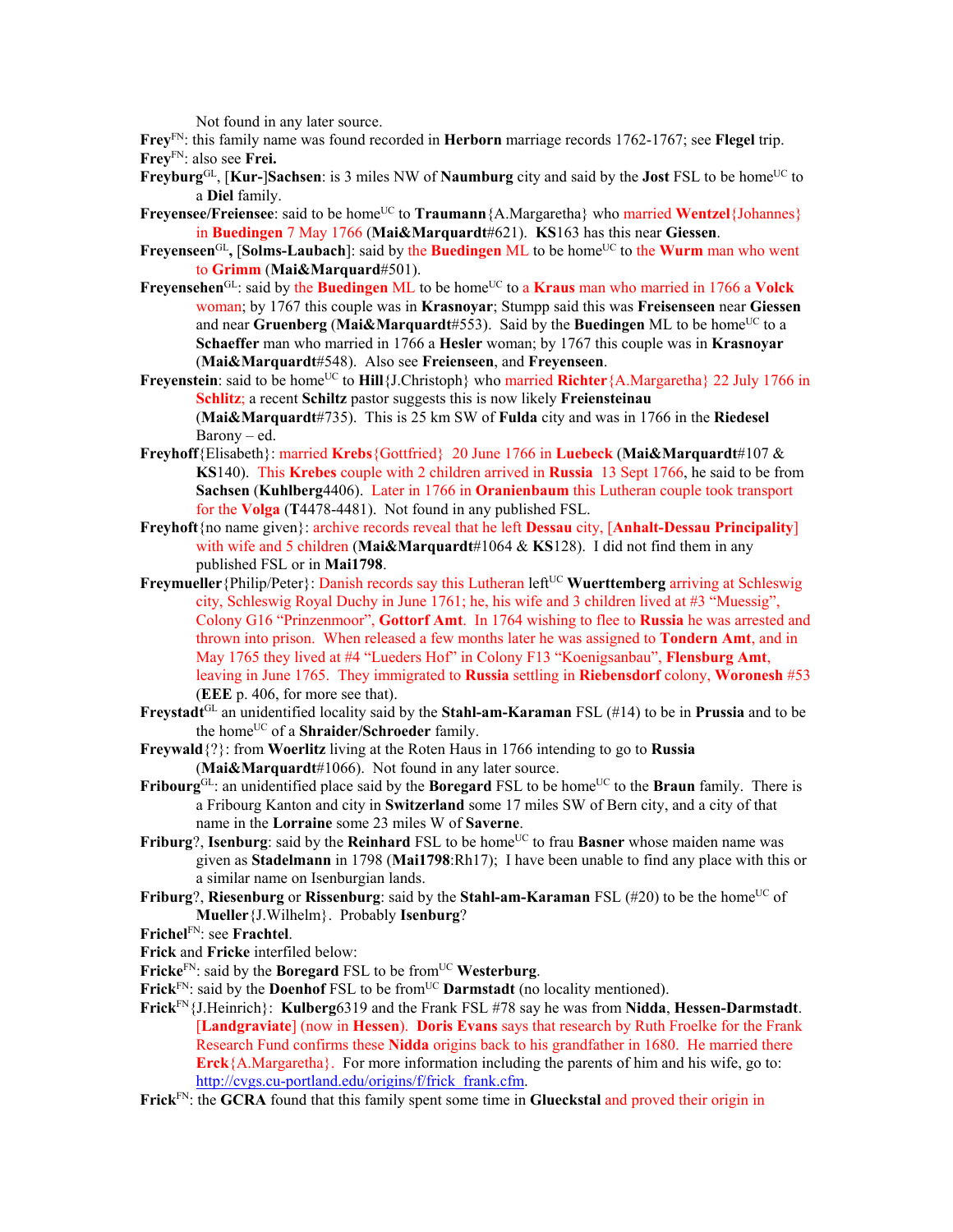**Altbach**, **Esslingen** [**Amt**], **Wuerttemberg**, using **FHL** 2,055,964; see the **GCRA** book for detail.

- **Frick**FN{Maria}: according to the **Goebel** FSL this was the maiden name of **Kasson** (fromUC **Worms**)' wife.
- **Frick**FN {Conrad/Konrad}: fromUC **Wolfferborn**, [**Isenburg-Birstein Principality**] married in **Buedingen** on 3 May 1766 **Loos**{Eliesabetha Catharina} (**Mai&Marquardt**#614). **KS**128 says **Wolferborn** is near **Gelnhausen** now in **Hesse**. The **Huck** FSL  $#19$  said he was from<sup>UC</sup> **Isenburg** (no locality mentioned). In 1798 he had been widowed but had a large household with no wife (**Mai1798**:Hk33).
- Frick<sup>FN</sup>{Wilbold}: said by the **Koehler** FSL to be from<sup>UC</sup> Aschaffenburg; a Heick orphan was reported living with them.
- **Frick**<sup>FN</sup>{Daniel Gottfried}: said by the **Kratzke** FSL to be from<sup>UC</sup> **Anhalt-Zerbst.**
- **Frick**{M.Sophia}: said to be from<sup>UC</sup> Aslar, Braunfels, married **Forschauer**<sup>FN</sup>{Eberhard} } in **Friedberg**17 May 1766 (**Mai&Marquardt**#348). Listed in the **Kukkus** FSL (#47).
- **Frick/Freuck** {Hans Georg}: Danish records say this Lutheran left<sup>UC</sup> Wuerttemberg arriving at **Flensburg, Schleswig Royal Province** in May1762; he, his wife, 5 offspring, and his step-father, **Alex**{J.Michel}, lived at #13 in Colony T4 "Sophienthal", **Tondern Amt** until they left in May 1765. They then immigrated to the **Riebensdorf** colony #13 in **Woronesh**.(**EEE** pp.409-410, for more see that).
- Frick<sup>FN</sup>: said by the **Warenburg** FSL to be from<sup>UC</sup> Rodheim, Friedberg [Imperial City]. For 1798 see **Mai1798**:Sr4.
- **Fricke/Frick**{Andreas}: archival sources say he was from **Woerlitz**, **Anhalt-Dessau** (**Sachsen**} (**Mai&Marquardt**#1066 and **KS**128). With wife {Sophia} and two children he arrived in **Russia** 8 Aug 1766 he said to be fromUC **Zerbst** (**Kulberg**#4310). Later in 1766 in **Oranienbaum** they with one daughter took transport for the **Volga**, on which trip the wife and daughter died (**T**4042-4044). I did not find him in any published FSL or in **Mai1798**.
- **Frick**{Heinrich Sebastian}: married {Catharina} 24 April 1766 in **Buedingen.** A line is drawn through this entry in the parish book (**Mai&Marquardt**#582). Not found in any later source.
- **Frick**{Sophia}: was godmother at the 5 June 1766 **Luebeck** baptism of the son of **Reincke**{Andreas} (**Mai&Marquardt**#1298). With husband {Andreas} and two children she arrived in **Russia** 8 Aug 1766 (**Kulberg**#4310). Later in 1766 in **Oranienbaum** they with one daughter took transport for the **Volga**, on which trip she and a daughter died (**T**4042-4044).
- **Frick**FN: this family name was found recorded in **Schotten** parish records for many generations prior to 1767; see **Flegel** trip.
- **Friecke**: filed amongst the **Frick**s.
- **Frickel<sup>FN</sup>{Conrad Sr and Conrad Jr}: said by the <b>KS**128 and **Balzer** FSL (#95) to be from<sup>UC</sup> **Isenburg** (no state or locality identified). For 1798 see **Mai1798**:Bz9, 42, 58.
- **Frickel**{George}: from Isenburgischen went to Balzer
- **Frickel**/**Frikkel**FN said by the **Kautz** FSL to be fromUC **Ottenheim**, **Kurpfalz.**
- **Frickenhausen**GL, **Nuertingen** [**Amt**], **Wuerttemberg**: is 2.5 miles SE of **Nuertingen** city. Both the 1816 **Kassel** census (#11) and **KS**:261 said this was home<sup>UC</sup> to the **Ferber** family. See the **GCRA** book for more.
- **Fridericia** city, **Juetland Royal Province**: is 90 km NNE of **Flensburg** city and was one of the main gateways to the Danish German colonies established during 1759-62.
- Friebel<sup>FN</sup>: said by the **Koehler** FSL to be the maiden name of frau **Koehler**.
- **Frieberg**<sup>GL</sup>: an unidentified place said by the **Paulskaya** FSL to be home<sup>UC</sup> to a **Sterzar**? family.
- **Frieberg**(?)GS an unidentified state associated in the **Frank** FSL with **Rinteln**.
- **Friebertsheim**GL**, Bavaria:** see **Freimersheim.**
- **Friebus**?FN: Herr **Friebus** was said by the **Fischer** FSL to be fromUC **Saoruno**?, **Sachsen**; his frau was said to come from **Sernow**, **Preussen**.
- **Friebus**?<sup>FN</sup>: Herr **Friebus**? was said by the **Fischer** FSL to be from<sup>UC</sup> Zitau, Sachsen; his frau, a **Schreider**?, was said to come from **Triresi**?, **Frankreich**.
- Frieck<sup>FN</sup>: said by the Straub<sub>FSL</sub> to be from<sup>UC</sup> Uffhofen, Kurpfalzb. Spelled Frick in 1790 and 1798 (**Mai1798**:Mv2862, Sr26 and 20.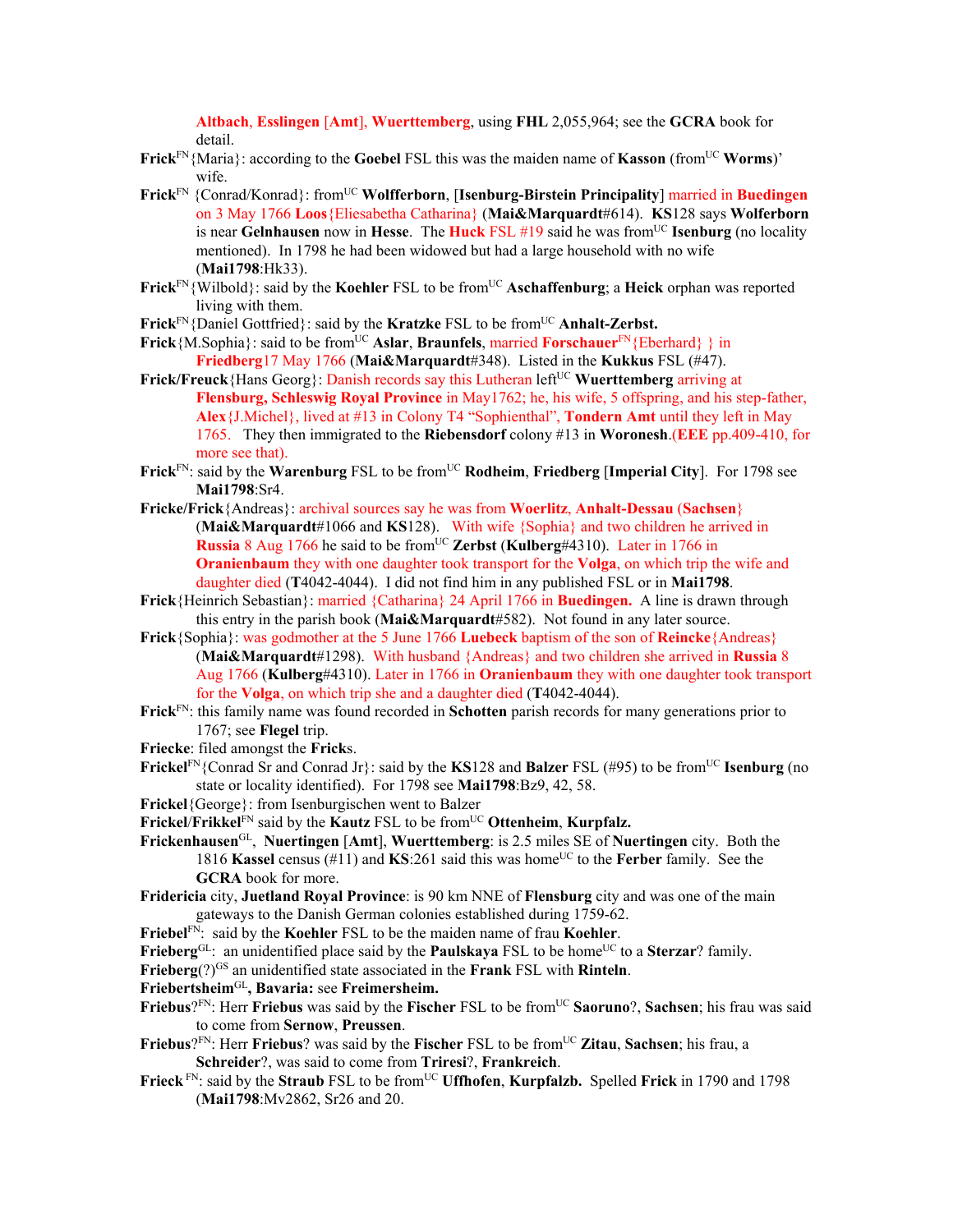- **Fried**<sup>FN</sup>{J.Ernst}: said by the **Galka** FSL (#9) to be from<sup>UC</sup> **Westerhilden**?. I could not find this family in the 1798 Volga censuses.
- **Fried**FN: arrived in South Russia in 1819 and later settled in **Gueldendorf, Odessa**; family records found by **Curt Renz** in **Neustadt, Waiblingen Oberamt, Wuerttemberg**.
- **Fried**<sup>FN</sup>{Georg}: said by the **Kano** FSL (#73) to be from<sup>UC</sup> **Rechtenburg** with a **Bittner** step-daughter in the household. This may be the man listed at **Kulberg**134 from **Elsass**? Spelled **Friedt** in 1798 (**Mai1798**:Lz22).
- **Fried** {Christina}: fromUC **Geschsweiler** married **Braun**{Nikolaus} in **Buedingen** on 24 May 1766 (**KS**123, **Mai&Marquardt**#664). ). They arrived in Russia 29 Aug. 1766, he said to be fromUC **Pfalz** (**Kulberg**5141). With wife {A.Catrina} he took transport from **Oranienbaum** to the **Volga**, but he died enroute (**T**519-520). I could not find this couple in any published FSL.
- **Friedberg**GL, **Darmstadt**: said by the **Krasnoyar** FSL to be home<sup>UC</sup> to a Weiser family. This surely was **Friedberg [Imperial City**]<sup>GS</sup> which was a country of its own, near **Hessen-Dramstadt** lands, not in it.
- **Friedberg**GL, **Holy Roman Empire**: an unidentified German locality (might be the Friedberg which is 50.5 miles SSW of **Vienna**), said by the **Stahl-am-Karaman** FSL to be in the **Holy Roman Empire** and to be home<sup>UC</sup> to a **Eger** family.
- Friedberg or Friedburg<sup>GL</sup>, Isenburg: 16 miles WNW of Buedingen, and said by the Stahl-am-**Karaman** FSL to be in the county of **Rissenburg** (**Isenburg**?) and to be home<sup>UC</sup> to a **Mueller** family. This surely was **Friedberg**<sup>GS</sup> and near Isenburg territory, not in it.
- **Friedberg-in-der-Wetterau, Hesse** apparently was the headquarters of the Rheinische Ritterkreise, a group of Knights and Barons who elected one to administer their joint lands. From 1727-45 Herman **Riedesel** from **Lauterbach** was the Burggraffen so elected. This surely was **Friedberg**GS which was also the seat of its own government.
- Friedberg<sup>GL</sup>, Wuerzburg: an unidentified place said by the Goebel FSL to be home<sup>UC</sup> to a **Haag** and possibly a **Faust** family.
- **Friedberg [Imperial City**]<sup>GS</sup>: this city, some 14 miles NNE of **Frankfurt-am-Main**, was the seat of its own city state by the same name owing three small territories: 1) the old city plus the villages of **Wart** and **Spital**; 2) **Altenstadt** city plus **Engelthal**, **Oppelshausen** and **Rodenbach**, and possibly **Hergheim**, **Enzheim**, **Oberrau**, **Rommelhausen**, and **Hoechst**; 3) included **Kaichen** and probably **Koppenheim**, **Okarben**, **Grosskarben**, **Kleinkarben**, **Rendel**, **Buedesheim**, and **Heldenbergen**. *None of the following references mentions any locality*. Said by the **Grimm** FSL to be homeUC to **Biermann**, **Brunhardt**, **Groh**, **Kirchner**, **Kraft**, **Kuhn**, **Major**, and **Seibel**  families. Said by the **Krasnovar** FSL to be home<sup>UC</sup> to a **Groh** family. Said by **Kulberg**122 to be homeUC to **Mueller**{Paul+w+1c}. Said by the **Kutter** FSL to be home to an **Ickes** family, and, perhaps, a **Honecker** family. Said by the **Neidermonjou** FSL to be home<sup>UC</sup> to **Eckhardt** and **Weigand** families. Said by the **Paulskaya** FSL to be home<sup>UC</sup> to the **Lempe** family, and possibly to a **Stelz** family.
- **Friedeberg** GL: **EEE** p.484 said this was the place from which **Kepp**{Gottfried} is said to have departed to come to the German colonies in **Denmark**. [There were a least four places with this name in what is now **Poland** and the **Czech Republic**, their current names being: Mirsk, Strzelce Krajenskie, and Zulova in **Poland** and Dobromierz in the **Czech Republic** – ed.]

**Friedeburg-am-Queis**GL: see **Friedenberg**.

**Friedenberg**FN: see **Freudenberg** and **Friedenberger**.

- Friedenberg<sup>GL</sup>, Schlesien: said by the Goebel FSL to be home<sup>UC</sup> to a Neumann and perhaps a Weiss family. This might be **Friedeburg-am-Queis**, now Mirsk, **Poland**, some 23 miles SE of **Gorlitz**.
- **Friedenberger**FN: said by the **Schwab** FSL to be fromUC **Teschow**. Spelled **Friedenberg** in 1780 and 1798 (**Mai1798**:Mv2670, Sb15, 16), as well as **Friedenberger** (Gk59).
- **Friedenwald**<sup>GL</sup>, Marburg: an unidentified place said by the **Katharinenstadt** FSL to be home<sup>UC</sup> to a **Wormsbecher** family. There is a Friedewald some 48 miles ENE of **Marburg-an-der-Lahn**. **Friederichsen**FN: also see **Freudenhofen, Brandenburg Margraviate**.
- **Friederik**<sup>FN</sup>: said by the **Leitsinger** FSL to be from<sup>UC</sup> **Amlingstadt**, May have been spelled **Friedrich** in 1798 (**Mai1798**:Sm26??).
- **Friedersdorf**GL: an unidentified place said by the **Neidermonjou** FSL to be home<sup>UC</sup> to an **Arnhold** man.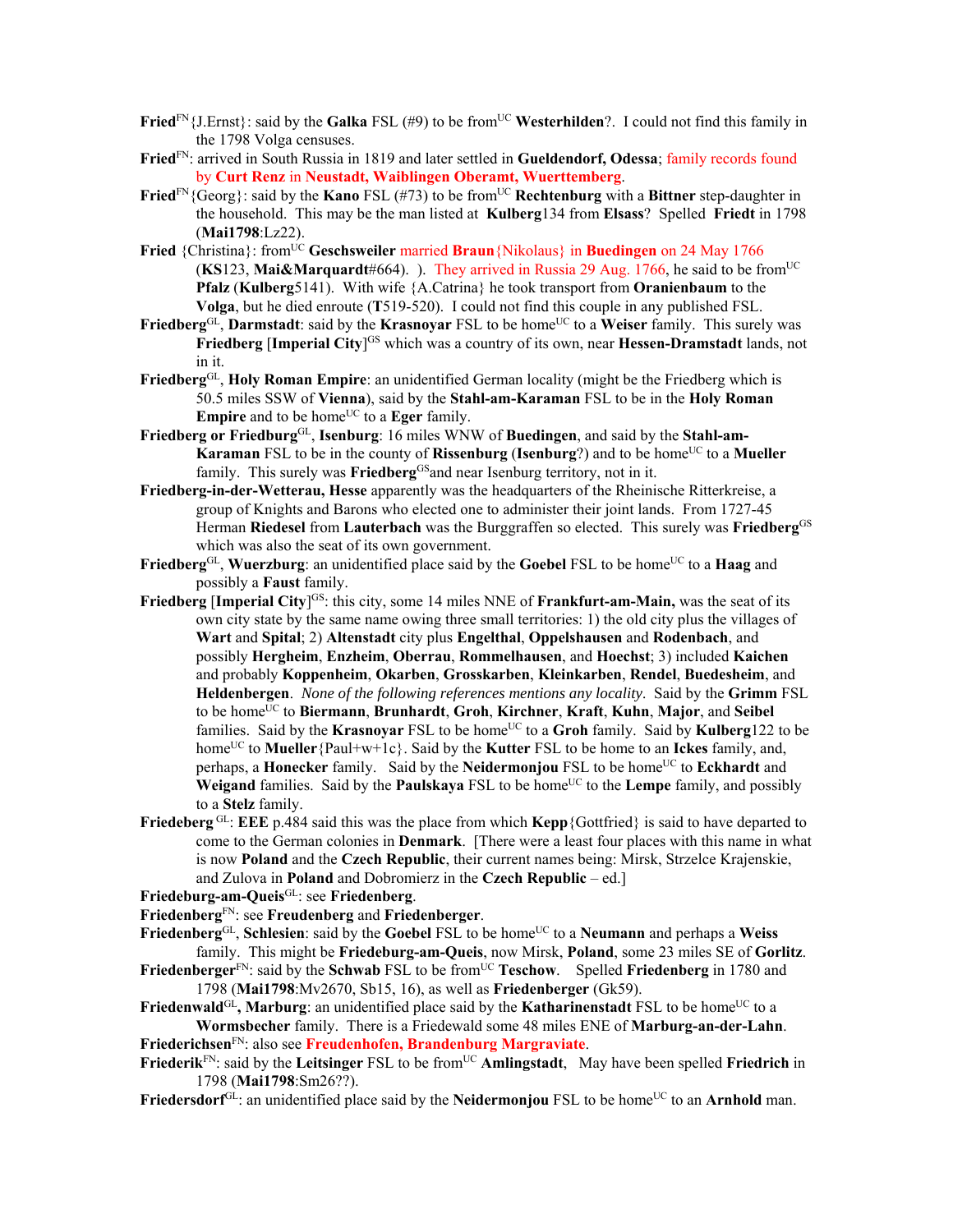There are at least 18 Friedersdorfs in the Germanies.

- **Friedewald**<sup>GL</sup>: an unidentified place said by the **Phillipsfeld** FSL to home<sup>UC</sup> to **Beier**(J.Heinrich) and {Maria} and **Damm**/**Dan** families. This surely is the same as the next entry.
- **Friedewald**, [**Hessen-Kassel Landgraviate**]: is 6 miles E of Bad Hersfeld and was said by the **Boregard** FSL to be home<sup>UC</sup> to the **Hahn**, **Mueller** {Wilhelm}, and possibly **Jensen** families. Said by the **Phillipsfeld** FSL to home<sup>UC</sup> to **Eschenbrenner/Aschenbrenner**, **Merhardt/Marquardt**, and **Mueller** families; Kuhlberg said this was in **Hessen**.
- **Friedland**GL, probably [**Kurbraunshweig**]: is 8 miles S of **Goettingen** city, and said by the **Kano** FSL to be home<sup>UC</sup> to a **Ketter** family. Kuhlberg said this was in **Sachsen**, through which one would have had to pass to get to Russia from this Friedland, but there were several other Friedlands in the Germanies.
- **Friedland**<sup>GL</sup>, **Sachsen**: an unidentified place said by the **Lauwe** FSL to be home<sup>UC</sup> to a **Grasmueck** family.
- **Friedlein**{Friederich}: married **Rolmann**{Barbara} in **Luebeck** 11 April 1766 (**Mai&Marquardt**#131 ). Not found in **KS**. On 12 May 1766 with wife {Maria} and one child he arrived in **Russia**, he said to be fromUC **Bayreuth** (**Kulberg**164 ). Not found in any later source.
- **Friedrich**FN: listed by the 1816 **Glueckstal** census (**KS**:672) as frau **Roesler** without origin; the **GCRA** proved her origin in **Alpersbach**, **Freudenstadt** [**Amt**], **Wuerttemberg**, using **FHL** 1,1884,483; see their book for detail.
- Friedrich<sup>FN</sup>: said by the **Kano** FSL to be from<sup>UC</sup> **Halle**.
- **Friedrich**FN{J.Adam}: using both Franze-Merlau, Christel. *Familienbuch Rossdorf bei Darmstadt* (Darmstadt: Deutsche Ortssippenbuecher, 2004): 179 & 804, and Ramge, Helmut. Familien in Georgenhausen, Dilshofen und Zeilhardt von 1695-1900 (Darmstadt: Deutsche Ortssippenbuecher, 1993): 72, **Brent Mai** proved this man was born in 1722 in **Georgenhausen**, [**Hessen-Darmstadt Landgraviate**] (now in **Hesse**). Here in 1747 he married his second wife **Witzler**{A.Maria} who has been born in 1723 in **Rossdorf** (**bei Darmstadt**) where the births of their several childfren are recorded, the last being in 1766. For much more detail go to http://cvgs.cu-portland.edu/origins/f/friedrich\_laub.cfm. This family is in the **Laub** FSL (#14) saying he came from **Rossdorf**, [**Hessen**-]**Darmstadt** [**Landgraviate**]. Two of their children may appear in the 1798 censuses (**Mai1798**:Lb53 and Sr16).
- **Friedrich**FN: said by the **Paulskaya** FSL to be an oprhan boy living in the **Kott** household.
- **Friedrich**FN{Eva Katharina}: this may have been the maiden name of frau **Henneberg**{Adam} of **Stahlam-Karaman** FSL #33?? He was said to have come from the **Thuengen Barony** – she may have too.
- **Friedrich** {E.Katharina}<sup>FN</sup>: see **Schaefer** {G.Phillip} who with his wife and 1 child left **Fraenkish-Crumbach** in 1766 to go to Russia ( **Mai&Marquardt**#1280 and **KS**128 and 153). **Buedingen** parish records, evidently mistakenly, gave her maiden name as **Schaefer** (**Mai&Marquardt**#1209). I did not find them in any published FSL or in **Mai1798**.
- Friedrich/Friederich {Leonhard}: catholic son of the late {Caspar} of<sup>UC</sup> Oberwittighausen, Wuerzburg [**Bishopric**] on 3 June 1766 in **Woehrd** married **Link{**Anna} (**Mai&Marquardt**#823). **KS**129 said **Oberwittichausen** was near **Lauda**. Later in 1766 **Friederich**{Leonhard} apparently took transport alone in **Oranienbaum** for the **Volga** (**T**3583). Not found in any later source.
- **Friedrich**{Martin}: married **Wiese**{Barbara E.} 9 April 1766 in **Rosslau** (**Mai&Marquardt**# 926). **KS**129 and 164 evidently mistakenly say the year was 1765. I could not find them in any published FSL.
- **Friedrich**FN: also see **Friederik**.
- **Friedrichdamst** $(?)^{GS}$ : an unidentified colony in the Danish marshes in the 1760s..
- **Friedrichsanbau**, **Schleswig[-Holstein Royal Duchy]**: is 13 km SW of **Schleswig** city. **Gerhard Lang** found that **Beisel** and **Brickmann** families lived here for a time before moving on to **Dreispitz**. **Friedrichsau**GL, **Schleswig-Holstein**: this is probably the same place as the preceding entry.
- Friedrichsen<sup>FN</sup>: said by the Dinkel FSL to be from<sup>UC</sup> **Holmdrup, Daenemark. A Luebeck** ML says this **Friederichsen** man married in 1766 a **Weinberg** woman (**Mai&Marquardt**#71).
- **Friedrichsen**<sup>FN</sup>: said by the **Dinkel** FSL to be from<sup>UC</sup> Osen, Daenmark.
- Friedrichsen<sup>FN</sup>: said by the **Katharinenstadt** FSL to be from<sup>UC</sup> Oberwittighausen.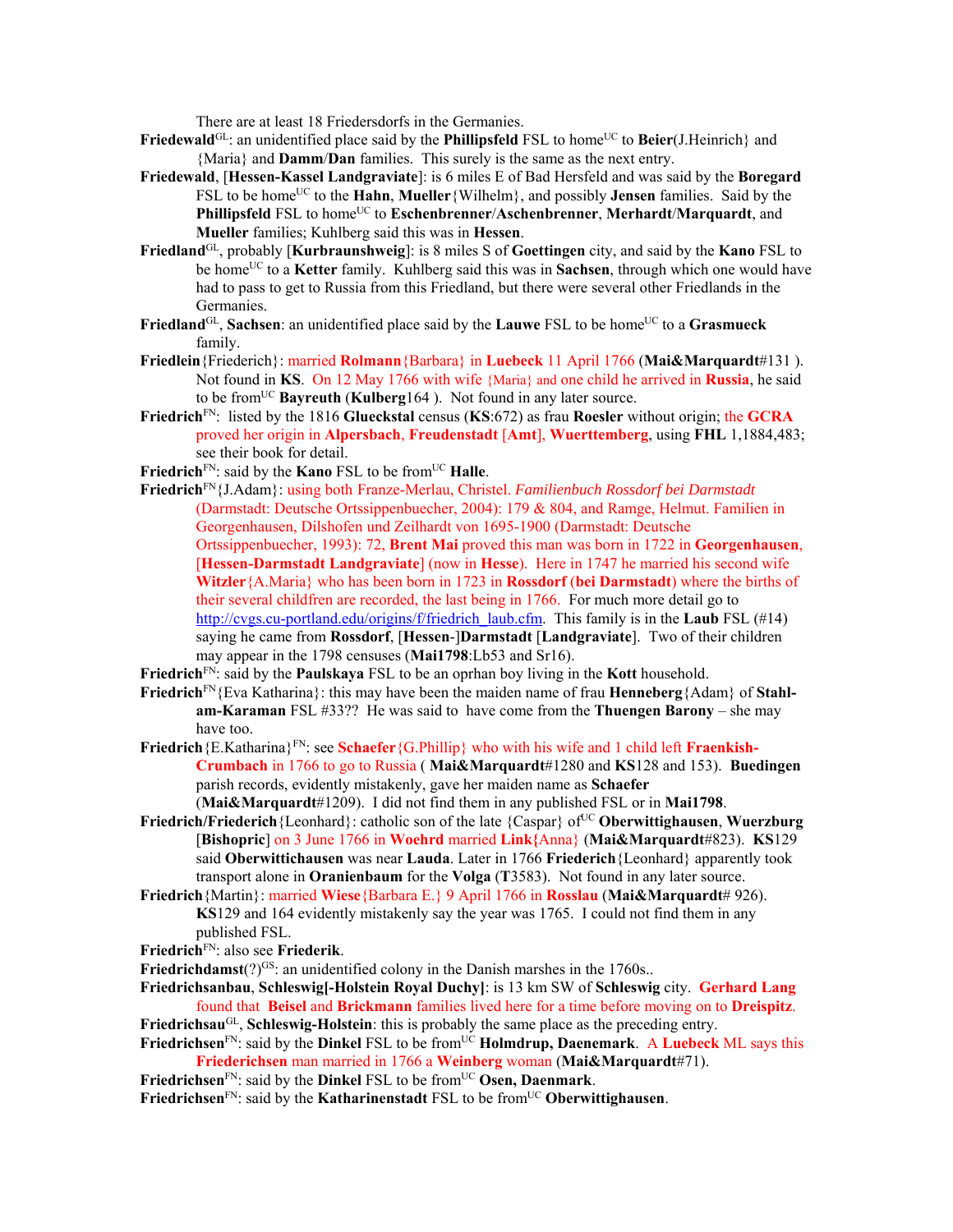- **Friedrichsgabe**GL, [**Holstein-Gottorp Duchy**?]: is 12 miles N of **Hamburg** city centre, and said by the Galka FSL to be home<sup>UC</sup> to an **Erbenson** family.
- **Friedrichshagen**GL, **Laznow** [**Amt**], **Posen Department**, **South Prussia**. the **GCRA** says this was an early name for **Augustow**, confirmed by **Jerry Frank**. They found it associated in 1802-1806 with **Gabel** and **Goetz** families.
- Friedrichsheim<sup>GL</sup>: an unidentified place said by the Galka FSL to be home<sup>UC</sup> to an Albrecht family.
- **Friedrichsholm**, **Schleswig[-Holstein Duchy]**: is 26 miles SW of **Schleswig** city. **Gerhard Lang** found that a **Beisel** family lived here for a time before moving on to **Dreispitz**.
- **Friedrichshuette**: is 2 km SE of **Buedingen** and **KS**124 says this is which **Daubert**{no name given} left for **Russia**. No date was given and I do not know how to try to find him in a FSL.
- **Friedrichshuld**, **Krzepice** [**Amt**], **Sudpruessen**: an unidentified place the **GCRA** found associated with **Gering** and **Licht** familes in 1800-1806.
- **Friedrichstadt**?, [**Kur**-]**Sachsen**: is 1.5 km NE of **Wittenberg** city and was said by the **Straub** FSL to be home<sup>UC</sup> to a **Lieder** family.
- **Friedrichstal, Baden-Durlach Margraviate**: 12 km NNE of **Karlsruhe** city centre and proven to be the origin of **Doenhof** first settler **Lichtenwald**[Heinrich Conrad].

**Friedritz**FN: said by the **Leitsinger** FSL to be an orphan in the **Pilen** household.

- **Friedt**FN: see **Fried**.
- **Friehof**FN: said by the **Kano** FSL to be step-sons in the **Krebst** household. I could not find these men in the 1798 Volga censuses.
- **Frielingen**, [**Hessen-Kassel Landgraviate**]: is 8 miles W of **Bad Hersfeld** and was said by the **Phillipsfeld** FSL to home<sup>UC</sup> to a **Keil** family. Kuhlberg said this was in **Hessen**.
- **Fries**FN: not found in an FSL but was in the 1775 **Grimm** census #35. For {A.Maria} 31 and {M.Katharina} 33 in 1798 see **Mai1798**:Gm87 and 125).
- Fries<sup>FN</sup>{Adam}: said by a Family Chart to be a **Hussenbach** first settler and to be from<sup>UC</sup> [**Hessen**-]**Darmstadt** [**Landgraviate**] (no locality mentioned). For 1794 see **Mai1798**:Mv1065.
- **Fries**FN: said by the **Schulz** FSL to be an orphan in the **Pitsch** household. I could not find him in **Mai1798**.
- **Fries/Friess** {Johannes}: from<sup>UC</sup> **Felda** on 3 July 1766 in **Buedingen** married **Rausch** {A.Maria}from<sup>UC</sup> **Repgeshain**<sup>UC</sup> (Mai&Marquard#726). **KS**129 gives the family name as **Friess** from **Gross-Felda**UC near **Alsfeld** and says **Rebgeshain**UC was near **Lauterbach** now in **Hesse**. **KS**149 says they were going to **Zuerich**. I did not find this family in any later source.
- **Friess** {Martin}: **KS**129 says he was from<sup>UC</sup> **Gelnhausen** now in **Hesse**. I did not find him in any published FSL or in **Mai1798**.
- **Friess** {Zacharias}: **KS**129 says he was from<sup>UC</sup> Gross-Felda near Alsfeld now in Hesse. On 15 Sept 1766 {Zacharius & A.Maria} with 3 children arrived in **Russia**, he said to be from **Darmstadt**  (**Kulberg**6382). With 3 children they took transport in **Oranienbaum** for the **Volga**, on which trip another child was born (**T**3148-3152). I did not find him in any published FSL or in **Mai1798**.
- **Fries**FL: Alejandro Mueller of Argentina has found many variations, including: **Friese**, **Frisz**, **Fris**, and **Freis**. He believes it originally was Friess (German) or Vries (Dutch/Flemish) and that the family originally came from Friesland in what is today Holland. Nicknames indicating this origin he says are Friso, Friese, or Frison.

**Friese**FN: see **Fries**.

Friesen<sup>FL</sup>: said by the **Orloff** FSL to be from<sup>UC</sup> **Kalteherberg**, **Danzig**.

- **Friesendorf**[J.Anton]: said by Recruiter Beauregard's list to have been from<sup>UC</sup> **Halsberg** (Lk70). I could not find this couple or any obvious descendants in **Mai1798**. (**Lk**68).
- **Friess**: see **Fries.**

**Friesse**: go to **Fresse**.

**Friesssleben**: his maid left from **Danzig** heading for **Russia** (**Mai&Marquardt**#1067). Nothing further found regarding her.

**Frietzle**FN: see **Fritzle**.

**Frikkel**FN: see **Frickel.** 

**Fris**FN: see **Fries**.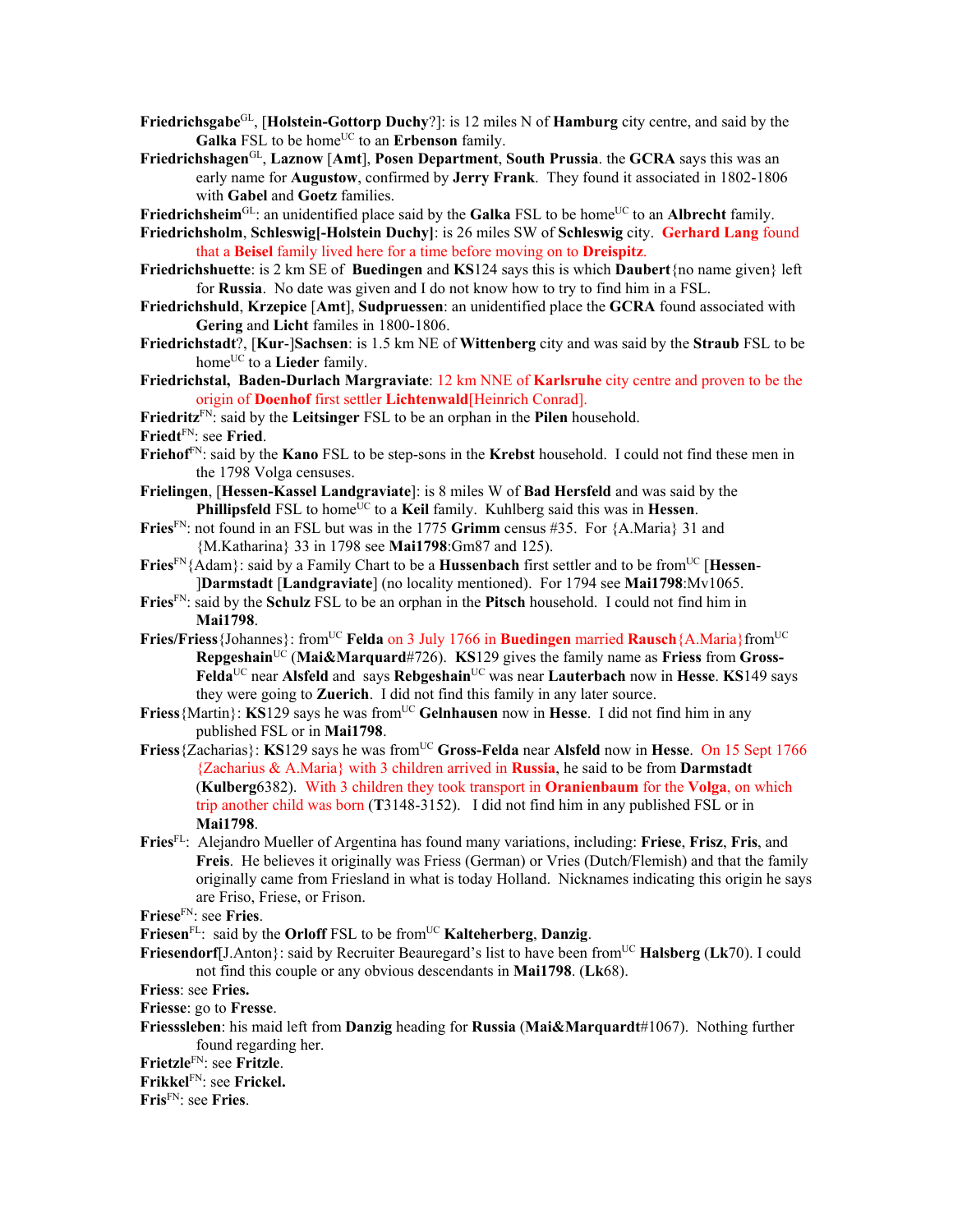- **Frisack**<sup>GL</sup>, **Brandenburg**: an unidentified place said by the **Graf** FSL to be home<sup>UC</sup> to the wife of **Weinberg**.
- **Frisch**<sup>FN</sup>: said by the **Kratzke** FSL to be from<sup>UC</sup> **Machka**(?), **Preussen.**
- **Frisch**{Johannes}: said by the **Roethling** FSL(#32) to be from<sup>UC</sup> **Esch**, **Luxemburg**. **KS**129 said he, his wife and two children left **Ischen**, **Luxemburg** for **Semenowka**.
- **Frisch**<sup>FN</sup>: said (no locality mentioned) by the **Warenburg** FSL to be from<sup>UC</sup> **Magdeburg** [Duchy]. For 1790 and 1798 see **Mai1798**:Mv2987,Jo51.
- Frischbach<sup>GL</sup>, Dessenfelz: an unidentified place said by the Dietel FSL to be home<sup>UC</sup> to a Lederer family. This might be **Pfrischbach, Breubach Condo**, some 15 miles SW of **Darmstadt** city.
- **Frischborn**GL: is some 9 miles SW of **Schlitz** city and was in **Riedesel Barony**. Said by the **Boaro** FSL to be homeUC to an **Ortstadt** family. See **Schlitz**.
- **Frischburg**(?) $GL/SS$ : an unidentified place said (no locality mentioned) by the **Boaro** FSL to be home<sup>UC</sup> to a **Fritzmann** family. This might be **Frischborn**.
- **Frisz**FN: see **Fries**.
- **Fritsch**{Christina}: **Kuernbach** parish records prove she married **Dederer**{Engelhard} in May 1762 in **Kuernbach** where she was born in 21 May 1735 (**EEE** p.377, see that for more detail).
- **Fritsch**{Friederich}: the date of his arrival in Denmark has not been found; but according to Danish records **Maassen/Masasse**{M.Catharina} was his mother-in-law and in June 1764 he was living at #8 in Colony T5 "Friderichshoefe", **Tondern Amt**. In January 1765 he last reregistered in **Denmark**. Later he immigrated to Russia being recorded in the parish register of **Neu-Saratowka** colony near **St. Petersburg** (**EEE** p. 407-408, and 509; for more see those).
- **Fritsch**<sup>FN</sup>: listed by the 1816 **Kassel** census (#107) without origin and said by **KS**:270 to be from<sup>UC</sup> **Nordrach**, **Offenburg** [**Amt**], **Baden**. The records may be in **FHL**#905,053. See the **GCRA** book for more.
- Fritz<sup>FN</sup>: said by the Brabander FSL to be from<sup>UC</sup> Kalefalz, Trier.
- **Fritz**FN: said by the **Keller** FSL to be a son-inlaw in the **Hahn**{Gottfried} household.
- Fritz<sup>{Caspar}: married **Bayer**{A.Maria} from<sup>UC</sup> Gunterskirchen on 26 May 1766 in **Buedingen**</sup> (**Mai&Marquardt**#665, **KS**120 says **Gunterskirchen** is near **Giessen**). Not listed in **Kulberg** or **T**. But by July 1767 they apparently had settled in **Krasnoyar** FSL #98 which said the husband was from<sup>UC</sup> Laubach. Some render his name as Caspar {Fritz}.
- Fritz<sup>FN</sup>: said by the **Krasnoyar** FSL to be from<sup>UC</sup> Laubach. For 1798 see Mai1798:pb28.
- Fritz<sup>FN</sup>: said by the Preuss FSL to be from<sup>UC</sup> Eppstein, Kurmainz.
- **Fritz**<sup>FN</sup>: said by the **Rosenheim** FSL to be from<sup>UC</sup> **Sulzfeld, Herzogtum Wuerttemberg**. For 1790, 1796 and 1798 see Mai1798:Mv2472, 2478, Rm31 and 53, and Sw23.
- **Fritz**FN: this widow was in **Rosenheim** in 1798 (**Mai1798**:Mv2484) and may have been in **Paulskaya** later that year (Pl30??). I have found no hint of her maiden name nor where she was before 1798. If the designation "widow" was incorrect, she could have been the young daughter of the preceding entry.
- **Fritz**{Conrad/J.Conrad}: married **Krafft**{Elisabeth} 29 May 1766 in **Luebeck** (**Mai&Marquardt**#203). Not found in **Kulberg**. Later in 1766 with no children they arrived in **Russia** (**T**4092-4093). Not found in any later source.
- **Fritz**FN: this family name was found recorded in **Schotten** parish records for many generations prior to 1767; see **Flegel** trip.
- **Fritzinger** { A.Maria}: daughter of {Jacob} from<sup>UC</sup> **Meerholz** married **Schaedel**{Casper} 25 April 1766 in **Buedingen** (**Mai&Marquardt**#590 & **KS**153). **KS**129 said **Meerholz** was near **Gelnhausen**. I did not find them in any pub lished FSL or in **Mai**1798.
- **Fritzle/Frietzle** {Conrad}: Danish records say this Lutheran left<sup>UC</sup> **Klein Gartach, Brackkenheim, Wuerttemberg** arriving at **Flensburg, Schleswig Royal Duchy** in June 1762; they lived at #2 "Basballes hof" in Colony F8 "Christiansheide", **Flensburg Amt** and later at #1"Rosenkrantz Hof" in that same Colony which they left in 1765 for **Russia**. They are recorded in the parish register of **Neu-Saratowka** colony near **St. Petersburg** (**EEE** p,408, for more see that).
- **Fritzle/Frietzle**{Friederich}: Danish records say this Lutheran left<sup>UC</sup> Wuerttemberg arriving at Schleswig **city, Schleswig Royal Duchy** in July 1761; he his wife and two offspring lived at #1 "Adlers Hof" in Colony F12 " until released in June 1763. They are recorded in the parish register of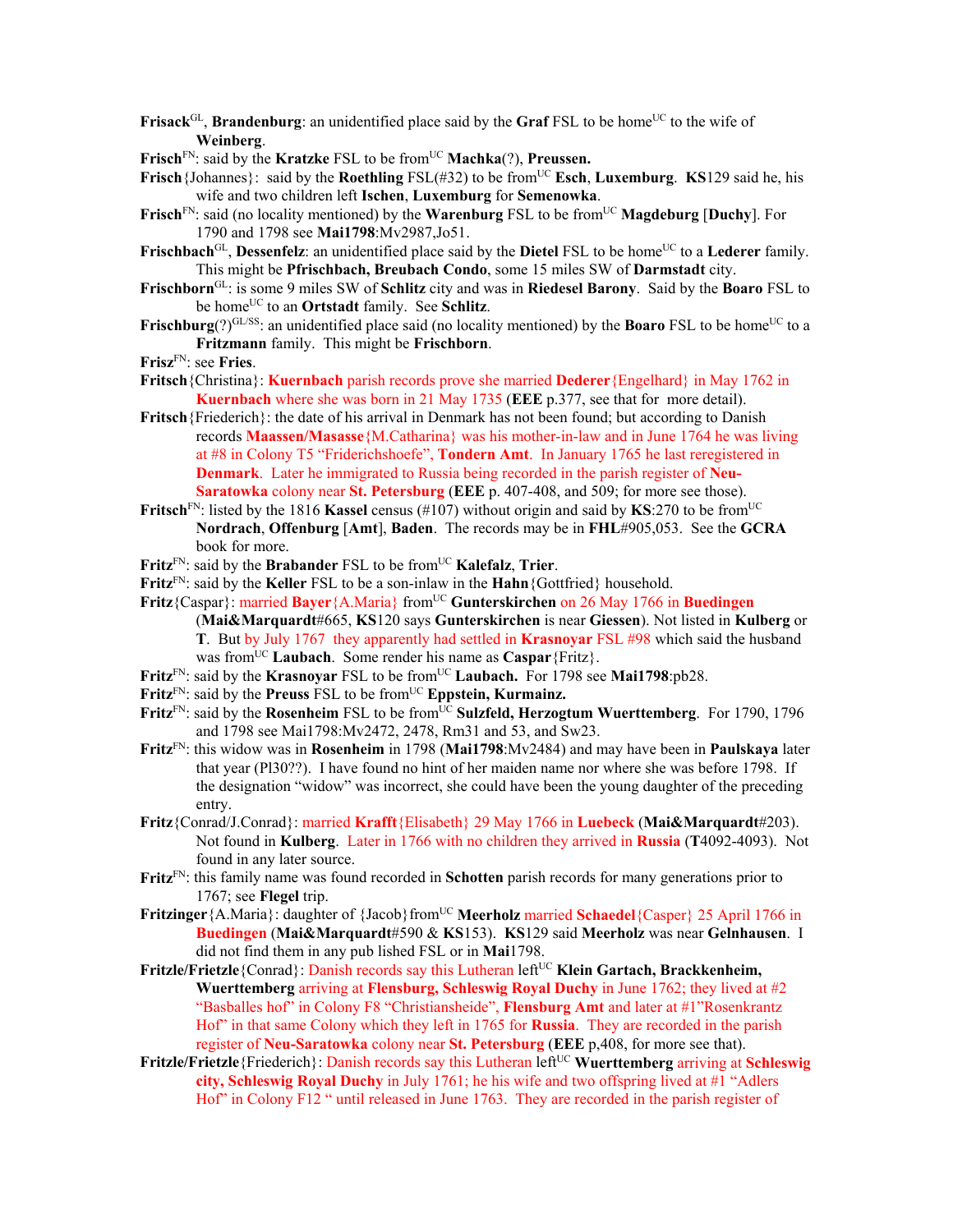**Neu-Saratowka** colony near **St. Petersburg** (**EEE** p. 407, for more see that).

- Fritzle/Fritzler<sup>FN</sup>{J.Jacob}: Danish records say this Luthern left<sup>UC</sup> Wuerttemberg arriving at Schleswig **city**, **Schleswig Royal Duchy** in July 1761; he, his wife and 8 children lived at #3 "Christianshof" in Colony F2 "Christians Thal" until they requested permission to depart in April 1765 (EEE p.409, for more see that). who may have first settled in **Stephan**VV, but had mostly moved before 1775 to **Grimm** (1775 census #11, 15, 54, 64, and 167). **Dona Reeves-Marquardt** has verified, using local German records, that this family came from **Kleingartach**, **Brackenheim Oberamt**, **Wuerttemberg**, where **Fritzler**{J.Jacob} married **Eurich**{Franziska Catharina} prior to going to the Volga. Dona used the Application of Jacob Fritzler to leave **Wuertttemberg** with several adults and several children to go to Jutland/**Denmark** dated 9 Apr 1761. They may or may not have gone there. For much more detail go to http://cvgs.cu-portland.edu/origins/f/fritzler.cfm. For 1798 see **Mai1798**: Dh67, Gm175, 88, 18, 89, 55, 34, 153, Ho19, Ms6, Mv2840, Sp13 and 20.
- **Fritzle/Frietzler**<sup>FN</sup>{J.Martin}: Danish records say this son of {Jacob} left<sup>UC</sup> **Wuerttemberg** arriving at **Schleswig city**, **Schleswig Royal Duchy** in July 1761; he and his wife lived first at #2 "Basballes Hof" in Colony F8 "Christiansheide", **Flensburg Amt**, then at #4 "Baerens Hof" in the same colony, and finally at #1 "Friderichshof" in Colony F2 'Christiansthal", **Flensburg Amt**, before requesting permission to leave in April 1764 (**EEE** pp.408-409, for more see that). They are recorded at #11 in the **Grimm** 1775 census.
- **Fritzle/Fritzler**FN{Jacob}: Danish records say he was son of {J.Jacob} (**EEE** p. 409). He is recorded in **Grimm** 1775 census #65.
- **Fritzle/Fritzler**<sup>FN</sup>{Michael}: Danish records say this Lutheran was son of {J.Jacob}, left<sup>UC</sup> **Wuerttemberg** arriving at **Schleswig city, Schleswig Royal Duchy** in July 1761; he, his wife, 4 children and servant, **Grass**{Andreas} lived at #6 "Moltken Hof" in Colony F6 "Friderichsheide", **Flensburg Amt** until they requested permission to leave in April 1765 (**EEE** p. 409). He is recorded in **Grimm** 1775 census #15.
- **Fritzlar**(?)<sup>GS</sup>: said by the **Katharinenstadt** FSL to be home<sup>UC</sup> to a **Graef** family. There was a small citystate some 14 miles SW of **Kassel** city, owned by **Mainz**.
- **Fritzler**{J.Gottfried}: father of {Samuel Friedrich} (who was bapt. in **Luebeck** 23 June 1766), and spouse of **Bergmann**{M.Elisabeth} (**Mai&Marquardt**#1304). Not found in **KS**, **Kulberg**, **T** or in any published FSL).
- **Fritzmann**<sup>FN</sup>: said by the **Boaro** FSL to be from<sup>UC</sup> **Frischburg**(?) (no other locality mentioned). I could not find this family in the 1798 Volga censuses.
- Fritzmann<sup>FN</sup>: said by the Leitsinger FSL to be from<sup>UC</sup> **Kurpfalz** (no locality mentioned), with an orphaned brother-in-law **Schuster**{Michael} in the household. I could not find this family in the 1798 Volga censuses.
- **Froed**{A.Catharina}: see **Froedin**.
- **Froede**{A.Catharina}: see **Froedin**.
- **Froedin**{A.Catharina}: She married **Bauer**{Adam} on 29 June 1766 in **Rosslau** (**Mai&Marquardt**#1037). **KS**10 gives her family name as **Froed**, while **KS**129 has **Froede** and says the year was 1765. For 1798 see **Mai1798**:Lz15.
- **Froelich**FN {J.Adam}: **Fraenkisch-Crumbach** parish records say he left **Kirch-Beerfurth**, **Erbach** now in **Hesse** with wife and 2 children; later a **Fraenkisch-Crumbach** pastor received a note from **Russia** saying they had arrived there safely (**Mai&Marquardt**:1280d). The **Frank** FSL (fk92) lists **Freiling**{J.Georg} from<sup>UC</sup> **Eberbach**, **Erbach** [County]. Despite the difference in first names, it would seem that this was really **Froelich**{J.Adam} whom **Gieg1** proved was from **Kirch-Beerfurth**, [**Erbach County**]. In 1762 he married **Hofferbaer/Hoferbert**{A.Barbara} born in **Hoechst** in 1730**.** For 1798 see **Mai1798**:Fk125.
- **Froehlich** FN: the 1816 **Kassel** census (#12) said this family came from<sup>UC</sup> Trierschen, and **KS**:271 said they came fromUC **Franzoesischen Trierschen**. However, using **FHL**#1,056,955, the **GCRA** proved their origin in **Winnenden**, **Waiblingen** [**Amt**], **Wuerttemberg**; the **GCRA** also found records indicating that the family had come to **Kassel** via **Neu-Wuerttemberg**, **Tkaczew Amt, South Prussia**.
- **Froemmig/Roemmig**{Juliana}: married **Seyring**{J.Christoph} 30 April 1766 in **Rosslau**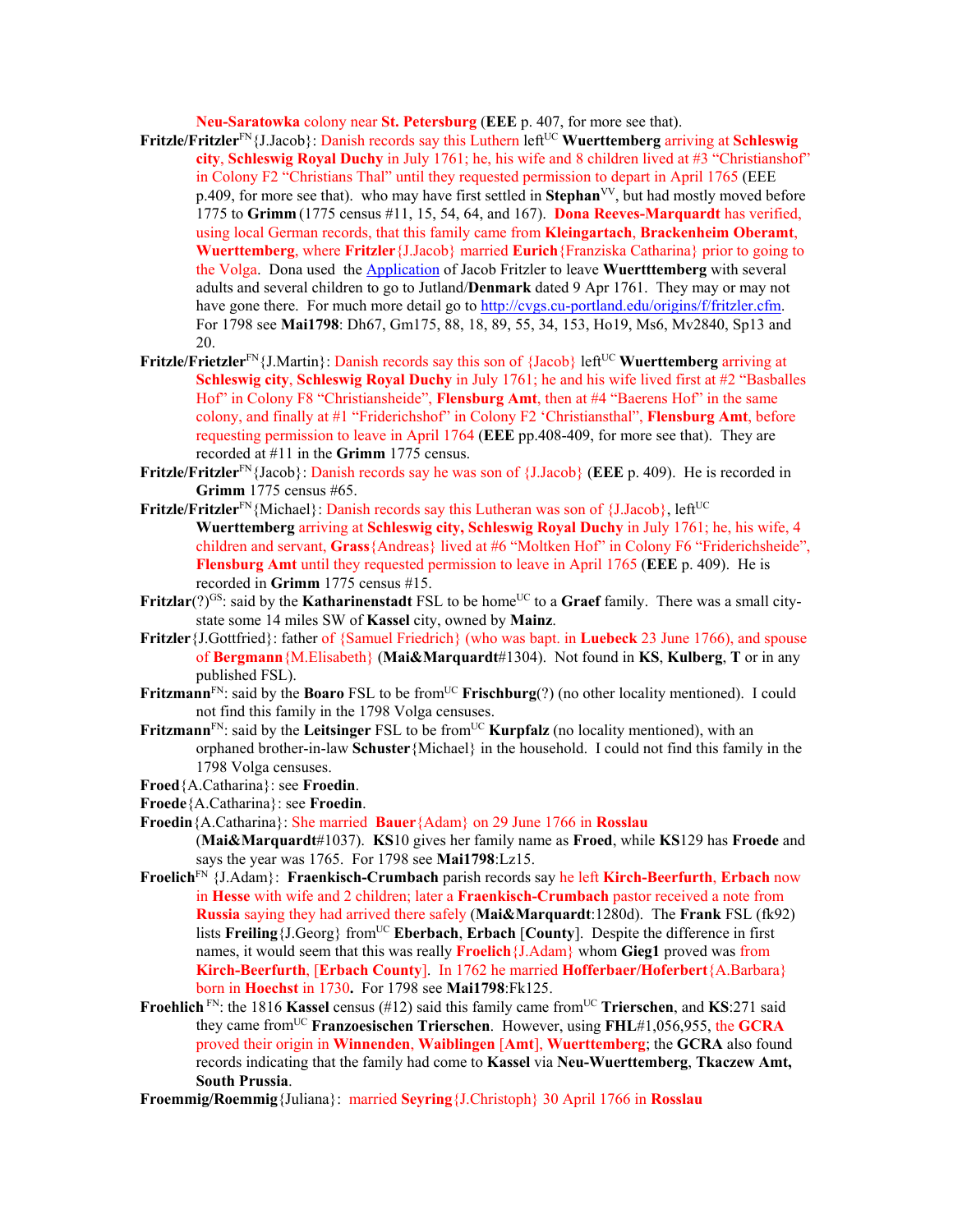(**Mai&Marquardt**#957). **KS**134 has his family name as **Heuring**. **KS**158 spells her name **Roemmig**. **KS**129 and 158 give 1765 as the year.

**Froese**FN: said by the **Orloff** FSL to be fromUC **Wieckerau**, **Elbing**.

- **Frohburg**<sup>GL</sup>, Sachsen: is some 21 miles SSW of Leipzig city, and said by the **Holstein** FSL to be home<sup>UC</sup> to a **Kerbs** family.
- **Fromhausen**?<sup>GL</sup>, **Holland**: an unidentified place said by the **Boregard** FSL to be home<sup>UC</sup> to the (**Mueller**{Just} and possibly to the **Meinhart** families. There is a Fromhausen some 17 miles SE of **Bielefeld** city in what would have been the **Lippe Principality**.
- Fromm<sup>FN</sup>: said by the **Katharinenstadt** FSL to be from<sup>UC</sup> Glueckstadt, Holstein.
- **Fromm**{Tobias}: listed in the 1798 **Seelmann** census (Sm27 and 30) but I could not find him in any FSL.
- **Fromm**FN: this family name was found recorded in **Winterhausen** marriage records 1760-1769; see **Flegel** trip.
- **Fromm**FN: see also **Frahm**.
- **Frommenhausen**GL, **Wuerttemberg**: is some 16 miles WSW of **Reutlingen** city, and said by the **Lauwe** FSL to be home<sup>UC</sup> to a **Schuller** family.
- **Frommern**GL, **Bailingen** [**Amt**], **Wuerttemberg**: is 1.5 miles SE of **Balingen** town, and was said by **KS** 459 to homeUC the **Stroebel**{Konrad} family, which family the **GCRA** proved did not arrive in **Glueckstal**.
- **Fronhausen**<sup>GL</sup>: an unidentified place said to have been home<sup>UC</sup> to the **Wilhelm** family (Lk4), possible early settlers in **Zuerich**. There were at least 9 similar placenames in the German-speaking lands. One such place was Frohnhausen in **Hessen-Darmstadt Langraviate** some 21 km NNW of **Marburg-an-der-Lahn**.
- Fros?<sup>FN</sup>: said by the **Paulskaya** FSL to be from<sup>UC</sup> Meiling.
- **Froscheiser**{Philipp}: in 1798 this 50-year-old man was living in **Beideck** (**Mai1798**:Bd25). See **Froschhaeuer**.
- **Froschhaeuer**{Ambrosius}: **Jim Pickelhaupt** says he verified that this man who settled in **Beideck** was ofUC **Schmnidttor**. In 1798 50-year-old **Froscheiser**{Philipp} was living in Beideck (**Mai1798**:Bd25).
- **Froschhauer**FN: see **Froschhauser**.
- Froschhausen<sup>GL</sup>: an unidentified place said by the Buedingen ML to be home<sup>UC</sup> to the Walther woman who in 1766 married a **Mehn** man ; by 1767 this couple was in **Pfeiffer** (**Mai&Marquardt**:593). This likely is the same place as the next entry.
- **Froschhausen**<sup>GL</sup>: is 8 miles SE of **Offenbach**, and is said by the **Roethling** FSL to be home<sup>UC</sup> to a **Baier** family.
- **Froschhauser**<sup>FN</sup>{Gerhard}: said by the **Koehler** FSL (#3) to be from<sup>UC</sup> Steinheim, Mainz. The family name was spelled **Froschhauer** in 1798 (**Mai1798**:Kl03). The **Buedingen** ML said this widower married in 1766 a **Trapp** woman (**Mai&Marquardt**#572). They are listed at **KS**129.
- **Frose**GL, **[Kur-]Sachsen**: is some 41 miles SW of **Magdeburg** city, and was.said by the **Katharinenstadt** FSL to be home<sup>UC</sup> to a **Roesner** family.

**Frueck**: see **Frick**.

- **Fruehauf**<sup>FN</sup>: said by the **Bauer** FSL to be from<sup>UC</sup> **Zweibruecken** (no locality mentioned). For 1798 see **Mai1798**:Br7.
- **Fruehauf**FN: this early pastor to the **Kratzke**/**Dietel** parish, who retired to **Norka** and was buried there, was proven by Dr. Stefan Fruehauf of Heidelberg, Germany, to have been born in **Neudietendorf**, **Gotha**, near **Erfurt**; the pastor's father had immigrated to **Christiannsfeld**, **Denmark**, and died there.
- **Fruehe**{J.Werner}: married **Blettner**{Dorothea Margarethe} in **Luebeck** on 14 May 1766 ( **KS**129 and **Mai&Marquardt**#154) **KS**129 said, evidently mistakenly, the year was 1765. Not found in **Kulberg**, **T** or in any published FSL or in **Mai1798**.

**Fruehling**FN{Johannes}: married **Graef**{A.Margaretha} 19 March 1766 in **Buedingen**

(**Mai&Marquardt**#448). They were at #57 in the 1775 **Beideck** census and likely were among the first settlers there. For 1798 see **Mai1798**:Bd7. According to Linda **Freehling**, the **Fruhling** family chart says this family came to **Beideck** fromUC **Darmstadt** [most likely this is the country of **Hesse-Darmstadt Landgraviate**].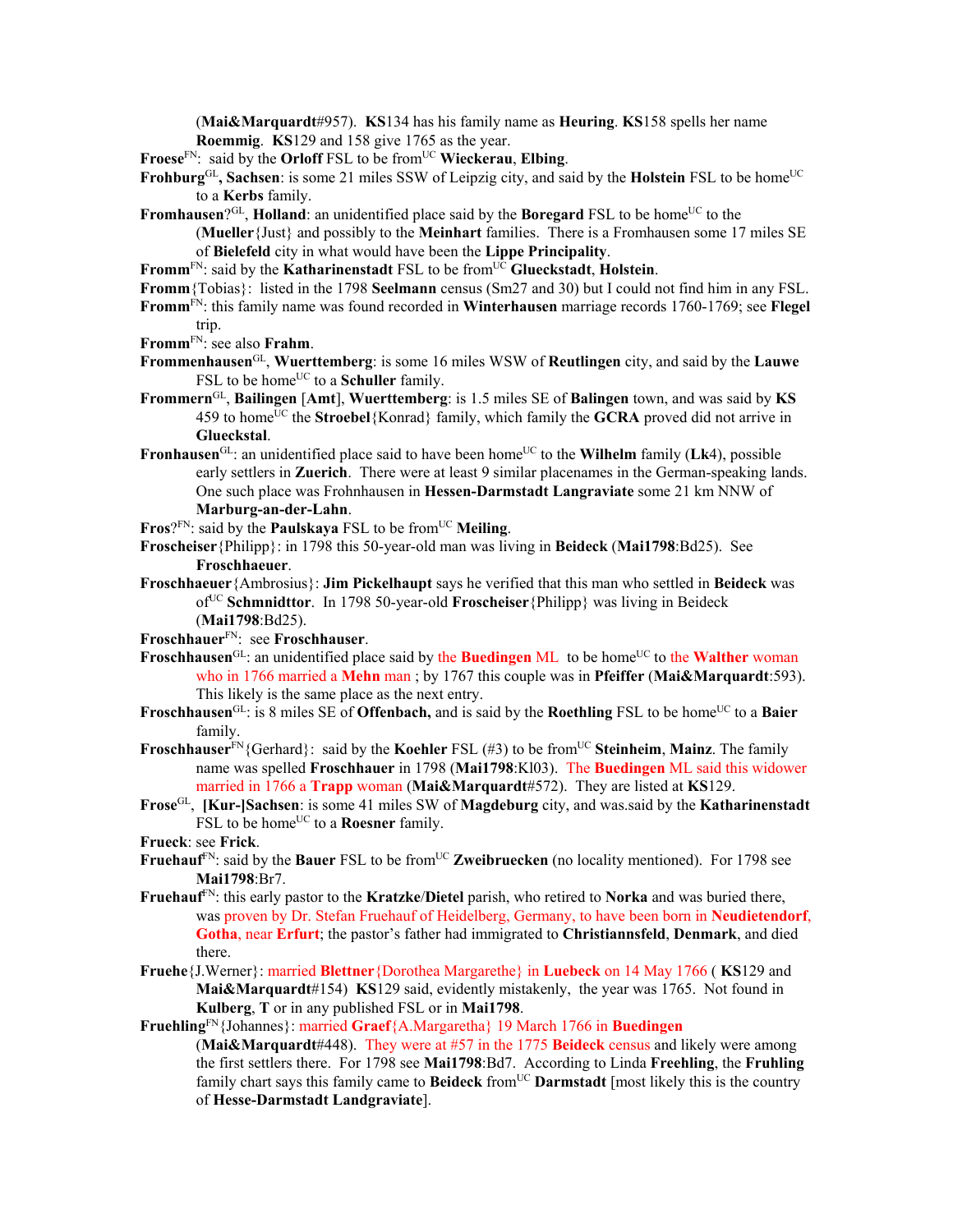**Fruehwald**<sup>FN</sup>: said by the **Schwed** FSL to be from<sup>UC</sup> **Berlin**, **Preussen**. I could not find them or likely descendants in **Mai1798**.

- **Frumet**?, **Wertheim**?: an unidentified place said by the **Warenburg** FSL to be home<sup>UC</sup> to a **Rothenberger** family.
- **Frunkenstadt**?, **Schlesien**: an unidentified place said by the **Hoelzel** FSL to be home<sup>UC</sup> to a Netger family. There was a **Frankenstein-in-Schlesien**, nka Zabkowice Slaskie, 36 miles SSW of **Breslau**.
- **Fuchs**FN(J.Valentin}: Danish records say this Lutheran left **Altenbach near Heidelberg in Ladensburg Amt, Kurpfalz** arriving at **Fridericia, Juetland Royal Province** in Nov. 1759; he, his wife and 2 offspring lived in Colony J2 "Friderichsheede", **Silkeborg Amt** last registered in **Denmark** in April 1763 (**EEE** p.410, for more see that). **Gerhard Lang** proved he was born in 1735 in **Altenbach**, **Kurpfalz**. He immigranted to **Denmark** (now **Schleswig-Holstein**) where in the colony of **Thorning** he married **Reitermann**{A.Maria} in 1760. For more detail go to http://cvgs.24 June 1766 Buedingen baptism cu-portland.edu/origins/f/fuchs\_anton.cfm. The **Anton** FSL (#38) said he was from **Heidelberg Oberamt**, **Kurpfalz**. For 1798 see **Mai1798**:An40 and Lw31.
- Fuchs<sup>FN</sup>: said by the Dehler FSL to be from<sup>UC</sup> Reifenberg, Bassenheim. For 1798 see 1798Mai:Dl32.
- **Fuchs**FN: said by the 1798 **Dietel** census to be the maiden name of frau **Welde** (**Mai1798**:Dt39). **Fuchs**FN: said by a 1782 **Ernestinendorf** record to be the maiden name of frau **Hartmann**
	- {**Mai1798**:Mv567).
- **Fuchs**{J.Kaspar}FN: said by the **Galka** FSL to be fromUC **Glauburg**, **Gelnhausen**. For 1798 see **Mai1798**:Gk11, 26 wherein the maiden name of frau Fuchs is given as **Nickel**.
- Fuchs<sup>{Katharine}FN:</sup> said by the **Galka** FSL to be from<sup>UC</sup> Steinberg.
- Fuchs<sup>FN</sup>: according to the **Goebel** FSL this was the maiden name of **Walter** (from<sup>UC</sup> **Schlierbach**)'s wife. Later spelled **Fix** (**Mai1798**:Gb31).
- **Fuchs**FN: according to the 1798 census this was the maiden name of frau **Weiss** of **Hoelzel** (**Mai1798**:Hz7).
- **Fuchs/Vizum/Vixum**{Angelina/Angela/Angelika/Engula}: born about 1743, She married **Weiss**{Benedict}}in **Rosslau** 1 June 1766 (**Mai&Marquardt**#998). On 15 Sept 1766 {Benedict & Angelina} with no child arrived in **Russia**, said to be from **Trier** (**Kulberg**#6779). **KS**:161 & 163 both mistakenly give the year as 1765; both have **Vizum**. **T**3540-3541 has {Benedictus & Angela} leaving **Oranienbaum** later in 1766 heading for the **Volga**. By 11 Sept 1767 this couple had settled at **Hoelzel** FSL #7, he said to be from **Bernkastel, Trier**. In 1798 although he was then schoolmaster in **Seelmann** her maiden name was then given as **Fuchs**{Angelika} (**Mai1798**:Hz7). In 1790 a daughter had moved to **Seelmann** where she still resided in 1798 (**Mai1798**:Mv0941, Sm11).
- **Fuchs**{J.Georg}FN: Shirley Hurrell engaged a German research who found that this man's grandfather {J.Eberhard} was in **Pferdsfeld**, he {George} himself was born in 1733 in **Merxheim**, then in 1761 in **Offenbach-am-Glan** marriedUC **Gresser**{Friederica Magdalena} from **Ilgensheim**. All three localities said to be in **Reingrafen von Grumbach Territory**. **Kuhlberg**#6120 records their arrival in **Russia** in 1766 aboard the ship *Die Frau Ditrica* and in the next year they evidently settled in<sup>UC</sup> **Hussenbach**. Not found in **T.** For a bit more information go to http://cvgs.cu-portland.edu/origins/f/fuchs\_hussenbach.cfm. For 1798 see **Mai1798**:Hs80, 30 and 76.
- **Fuchs**FN{J.Nicolaus}: using LDS film #493219 **Brent Mai** proved his, his wife {A.Eva}'s and their children's origin of **Fuchs**{J.Nicolaus & Anna Eva} and their children in **Martinstein**. He was a godparent at the 24 June 1766 **Buedingen** baptism of the son of **Fuchs**{Georg & Friederque} (**Mai&Marquardt**#1212). With wife {A.Elisabeth} and 5 childrem he arrived in **Russia** 13 Sept 1766, said to be from the **Pfalz (Kuhlberg**6264) The parents soon died and their children settled in **Yagodnaya Polyana** FSL (#80). They were said by the Pleve version of the **Jagodnaja Poliana** FSL to be from<sup>UC</sup> **Messein**(?), **Pfalz**, while the Kromm version (pp.32, 33) said they were fromUC either **Weiler-an-der-Noh**, or **Oberlais**, or **Mesen**, or **Steinfurt**! For a bit more information and the birthdates of the offspring, go to http://cvgs.cu-

**Fruhling**FN: see **Fruehling**.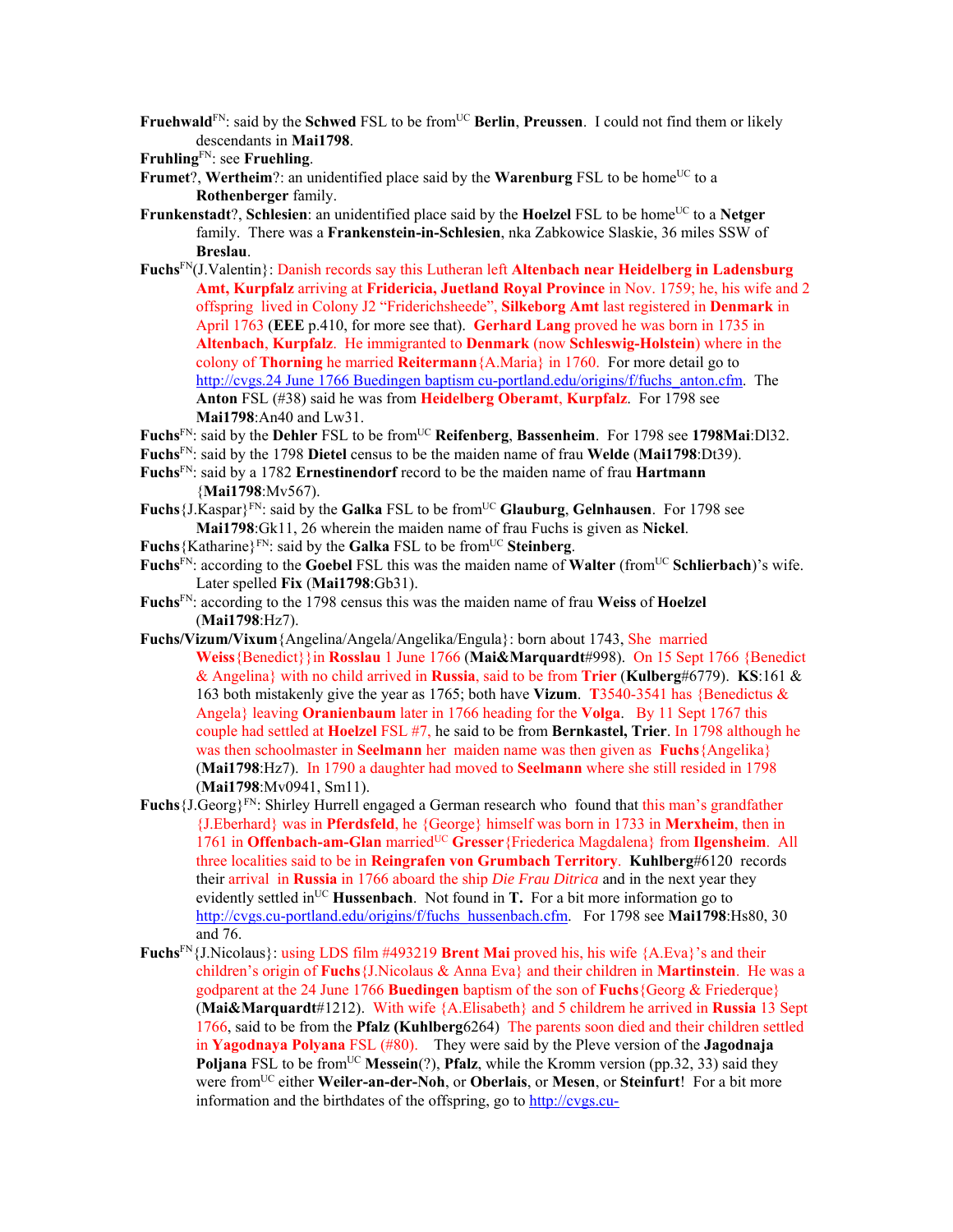portland.edu/origins/f/fuchs\_yagodnaya.cfm. My guess is that they were closely related to the **Fuchs**{J.Georg} family in the preceding entry – ed.

**Fuchs**FN: said by the **Jost** FSL to be fromUC **Hettstaedt**?, **Sachsen**.

- **Fuchs**FN: according to a **Rosslau** ML this woman (no origin given) married in 1766 a **Toermer** man; by 1767 the couple was in **Jost**; Stumpp also spelled her name **Fucks** (**Mai&Marquardt**#964).
- **Fucks**{M.Sophie}: on 8 May 1765 she married in **Rosslau Toermer**{J.Gottlieb} (**Mai&Marquardt**#964) and **KS**129 and 161). They were listed in the **Jost** FSL (#56)
- **Fuchs**FN: Herr **Fuchs** was said by the **Koehler** FSL to be fromUC **Mamberg**?, **Mainz**, and his frau's maiden name was given as **Demerlin** (no origin given).
- **Fuchs**FN: the **Kutter** FSL shows a **Fuchs** orphan living in the **Mueller** household, the head of which is listed as coming from **Isenburg**.
- **Fuchs**<sup>FN</sup>: said by the **Leitsinger** FSL to be from<sup>UC</sup> **Wuerzburg** [Bishopric] (no locality mentioned).
- Fuchs<sup>FN</sup>: said by the Mueller FSL to be from<sup>UC</sup> Schlierbach. The Kuhlberg list gives the state as *Isenburg*.
- **Fuchs**FN: said by the 1816 **Neudorf** census (#45) to have come fromUC **Hemmingen**, **Leonberg** [**Amt**], **Wuerttemberg**. The **GCRA** seems to have ignored this family.
- **Fuchs**FN: the **Norka** 1798 census gives this as the maiden name of **Spadi**'s wife (**Mai1798**:Nr8).
- Fuchs<sup>FN</sup>: said by the **Norka** FSL to be from<sup>UC</sup> **Isenburg** (no locality mentioned). The maiden name of the wife is later said to be **Walter** (**Mai1798**:Nr189). For other family members in 1793 and 1798 see Mai1798:Mv1988, Nr8, 215, Wt74, and Kk42.
- **Fuchs** FN: said by the **Ober-Monjou** FSL to be from<sup>UC</sup> Gatscha?, with **Duchscherer**/**Tuchscherer** stepchildren in the household. Spelled **Funk** in 1784 (Mai1798:Mv2069).
- Fuchs<sup>FN</sup>: said by the **Preuss** FSL to be from<sup>UC</sup> Koblenz.
- Fuchs<sup>FN</sup>: said by the **Preuss** FSL to be from<sup>UC</sup> Steinach, Tyrol.
- Fuchs<sup>FN</sup>: said by the **Rothammel** FSL to be from<sup>UC</sup> Geminden/Gmuenden(?), Swabisch, Swabia.
- **Fuchs**{Peter}: **Kulberg**7250 reports that this couple arrived in **Oranienbaum** in September 1766. They were possible **Zug** first settlers said by Recruiter Beauregard's 1768 list (**Lk**145) to have been fromUC **Kougend**? and to have gone in1768 to **Schoenchen**; if they did do that they must have arrived there after that FSL was done; otherwise they may have gone directly to **Zug** where they were in 1798 (Zg:35) with no indication they came to **Zug** from any other colony,
- **Fuchs** {Valentin}: **KS**:82 and 129 say this party of 5 from<sup>UC</sup> Mecklenburg in 1764 was sent on to the **Saratov** area as part of the group of colonists transported under the command of Captain Paykul and Cornet Rehbinder. I have not found them in any published FSL or in **Mai1798**.
- **Fuchs**FN: this family name was found recorded in **Kirburg** marriage records 1762-1767, and in **Winterhausen** marriage records 1760-1769; see **Flegel** trip.
- Fuchsberg<sup>GL</sup>: an unidentified place said by the **Paulskaya** FSL to be home<sup>UC</sup> to a **Glaser** family. There were at least seven Fuchsberg in the Germanies.
- **Fuchsstadt**GL: also see **Vogtstadt**.
- **Fuchsstadt**GL, **Wuerzburg**: is some 10 miles NE of Schweinfurt city, and said by the **Brabander** FSL to be home<sup>UC</sup> to a **Weiss** family.
- **Fucks**FN: see **Fuchs**.
- **Fuecke**FN: see **Ficke**.
- Fuehrer<sup>FN</sup>: said by the **Norka** FSL to be from<sup>UC</sup> Hessen (no locality mentioned). For family members in 1798 see **Mai1798**:Nr169, 28, 140 and Bz73.
- Fuehrer<sup>FN</sup>: said by the Warenburg FSL to be from<sup>UC</sup> Langenhain, [Hessen-]Darmstadt [**Landgraviate**]. They surely died prior to the 1798 Volga censuses.
- **Fuehrer**{J.Heinrich}: he came from **Ransbach** near **Hersfeld** now in **Hesse**. I did not find him in any published FSL or **Mai1798**.
- **Fuerheiling**FN: see **Firgeiling**.
- **Fuernheim**, [**Oettingen County**]: is 9 km NW of **Oettingen** town and said by the **Schoenchen** FSL to be home<sup>UC</sup> to a **Kawald** family.
- **Fuerstenberg**?<sup>GL</sup>: said by the **Paulskaya** FSL to be home<sup>UC</sup> to a **Karnttecher**? family. This probably refers to the **Principality**, but may refer to any one of the ten or more cities and towns in the Germanies so named.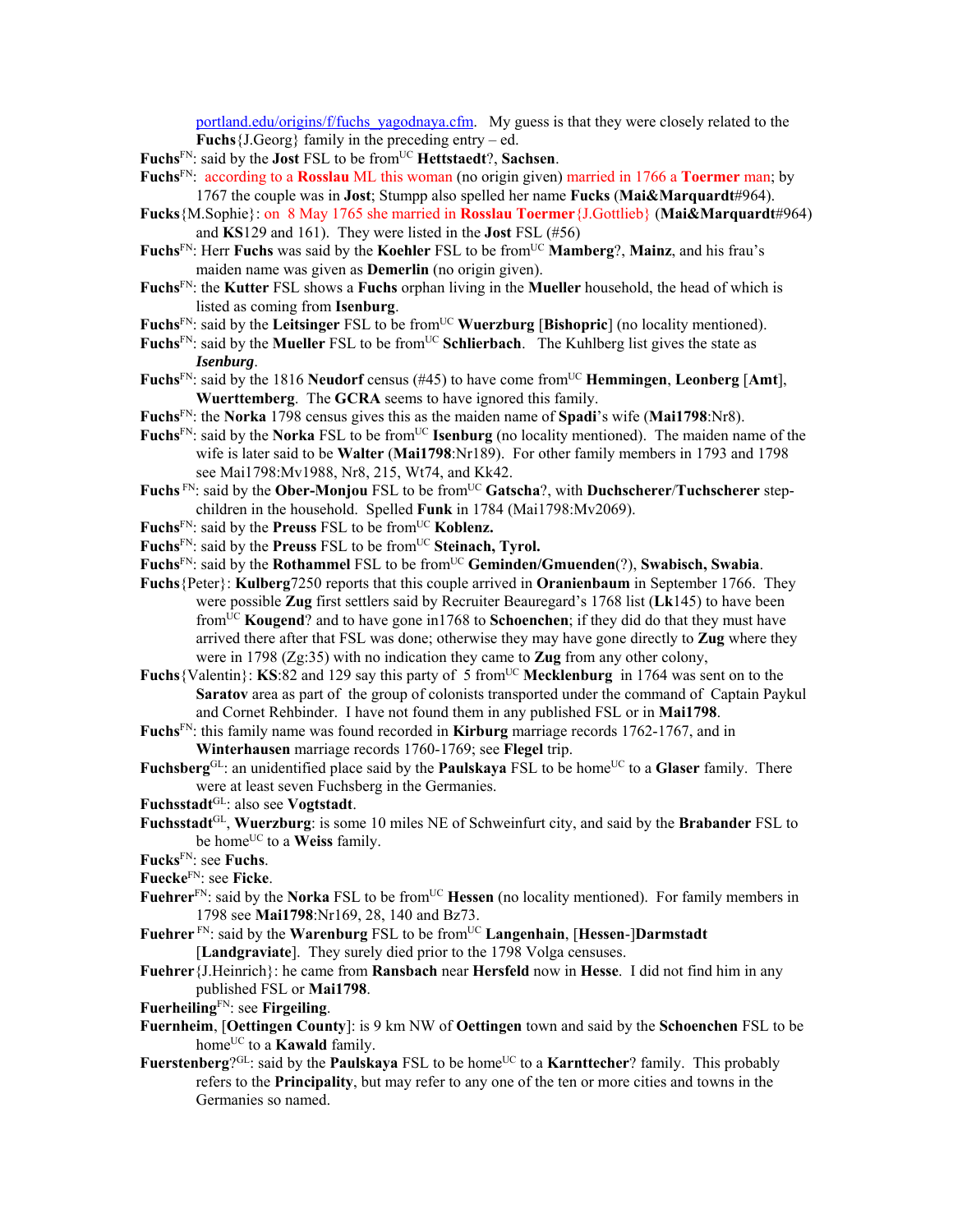- **Fuerstenberg Principality**GL: the Fuerstenberg princes held extensive, but scattered, lands along the upper Danube and NW beyond its headwaters, plus some lands extending from the edges of **Pfullendorf** city to Lake Constance. One of the holdings ran from Haslach NE almost as far as **Freudenstadt**.
- **Fuerstentum Waldeck**<sup>GS</sup>: is the Waldeck Principality, known more fully as the **Principality of Waldeck-Pyrmont** .
- **Fuerstenwalde**?GL, **Sachsen**: is some 20 miles SSE of **Dresden** city and said by the **Lauwe** FSL to be home<sup>UC</sup> to a **Knoche** family
- **Fuerstenwerder**GL, **Prussia**: probably is now Zulawki, **Poland**, some 14 miles ESE of **Danzig** city, and was said by the **Boregard** FSL to be home<sup>UC</sup> to the **Koppel** family.
- Fuerth<sup>GL</sup>: (an unidentified place) said by the **Orlovskaya** FSL to be home<sup>UC</sup> to a **Bauer** family.
- **Fuerth**GL, **Ansbach** [**Margraviate**]: is 4 miles NW of **Nuernberg** city and said by the **Lauwe** FSL to be home<sup>UC</sup> to **Blem** and **Maerz** families.
- **Fuerth**<sup>GL</sup>: **KS**140 & 158 say this is in Bavaria [at the time he wrote], if so it surely was the place in the preceding entry. Said to be home<sup>UC</sup> of **Altmann/Altenmann** {Barbara} who married of **Altmann/Altenmann**{Barbara} **Krapfenbauer**{J.Georg} in **Woehrd** in 1766 (Mai&Marquardt#766). Said by a Woehrd ML to be home<sup>UC</sup> to the Lutheran **Brandhof**{Magdalena} who married Catholic **Spizwiszer**{Thomas} 30 April 1766 in **Woehrd** (**Mai&Marquardt**#783).
- Fuerth?<sup>GL</sup>: an unidentified place said by the **Paulskaya** FSL to be home<sup>UC</sup> to a Best family. Kuhlberg said this was in **Darmstadt**. Of the two dozen or so Fuerth in the Germanies in the 1760's I can find none on **Hessen-Darmstadt** lands.
- **Fuerth**GL**, Kurmainz**: is now in **Hessen** some 8 miles W of **Erbach** city, said by the **Walter** FSL to be homeUC to a **Yais/Jais** family.

**Fuertig**FN: said by the **Dobrinka** FSL to be fromUC **Stein, Baden-Durlach**.

**Fuessen** GL: this town was some 30 KM SE of Kempten in what is present-day southern Bavaria.

**Fuetzner**FN: see **Pfitzner**.

- **Fugenhausen?:** an unidentified place said by the Recruiter Beauregard's list to have been home<sup>UC</sup> to the **Mei**{Georg} family (**Lk**81). Kuhlberg said this was in **Mainz**. For 1798 see **Mai1798**:Lz37.
- **Fuhr**FN: she is said by the **Belowescher Kolonien** FSL to have married **Reisch** in **Oranienbaum**, but no origin is given for her.
- **Fuhr**{Johannes}: married **Philipp**{A.Maria Ottila} in **Danzig** 1 Feb 1766 (**Mai&Marquardt**#764). Not found in **Dehler** or in any later source. **Kulberg**35 said that {Johannes & Anna} arrived in **Russia** 4 May 1766 said he was of the Reformed faith from **Pfalz**. **KS**129 has 1765 (by mistake), {A.Maria} and "going to **Dehler**". I could not find them in **Dehler** or in **T** or in any published FSL or in **Mai1798**.
- Fuhr<sup>FN</sup> said by the **Frank** FSL to be from<sup>UC</sup> **Hirschfeld**, **Freie Adelprovinz der alten Ritter**(?).

**Fuhr**FN: said by the **Hildmann** FSL to be the maiden name of frau **Kehl**.

- **Fuhr**?FN: also see **Fur**.
- **Fuhrman**FN: this family name was found recorded in **Herborn** marriage records 1762-1767; see **Flegel** trip.

Fuhrmann<sup>FN</sup>: said by the **Katharinenstadt** FSL to be from<sup>UC</sup> **Halberstadt, Brandenburg**.

**Fuhrmann/Furman**{Jacob/H.Jacob}: Danish records say this Lutheran left<sup>UC</sup> Grossbundenbach, Pfalz-**Zwibruechken** arriving at **Fridericia, Juetland Royal Province** in Jan. 1761; he, his wife {Anne Magdalena} 27 and 2 offspring {E.Margaretha} 4, and {M.Magdalena} 1 lived first in Colony J4 "Friderichsdall", **Silkeborg Amt**, and later in Colony J6 "Julianaheede", same Amt (**EEE** p.410). With his **Menging** wife {A.Magdalena} their son {H.Jacob} was baptized in **Luebeck** 6 March 1766. (**Mai&Marquardt**#1330). He was a godparent at the 11 March 1766 **Luebeck** baptism of **Hassenfus**{J.Dietrich} the son of {J.Dietrich} and his **Schilling** wife {Elisabeta} (**Mai&Marquardt**#1331). Lutheran with wife {Anna} and 4 offspring: {Mathias 22, Elisabeth 6, Anna 3, Heinrich .25} arrived in Russia 20 May 1766; he said to be fromUC **[Kur-]Pfalz** and going to **Livonia/Latvia** (**Kulberg**226 and p.24). In Aug. 1766 in **Oranienbaum** he signed a pledge to settle in **Hirshenhof** colony, **Latvia** (**EEE** p.410, for more see that).

**Fuhrmann** {J.Georg}: catholic son of {J.Christian} from<sup>UC</sup> **Frauenaurach** 26 May1766 married in [**Nuernberg-**]**Woehrd Flachsmann**{M.Barbara} Lutheran daughter of {Christoph(er)}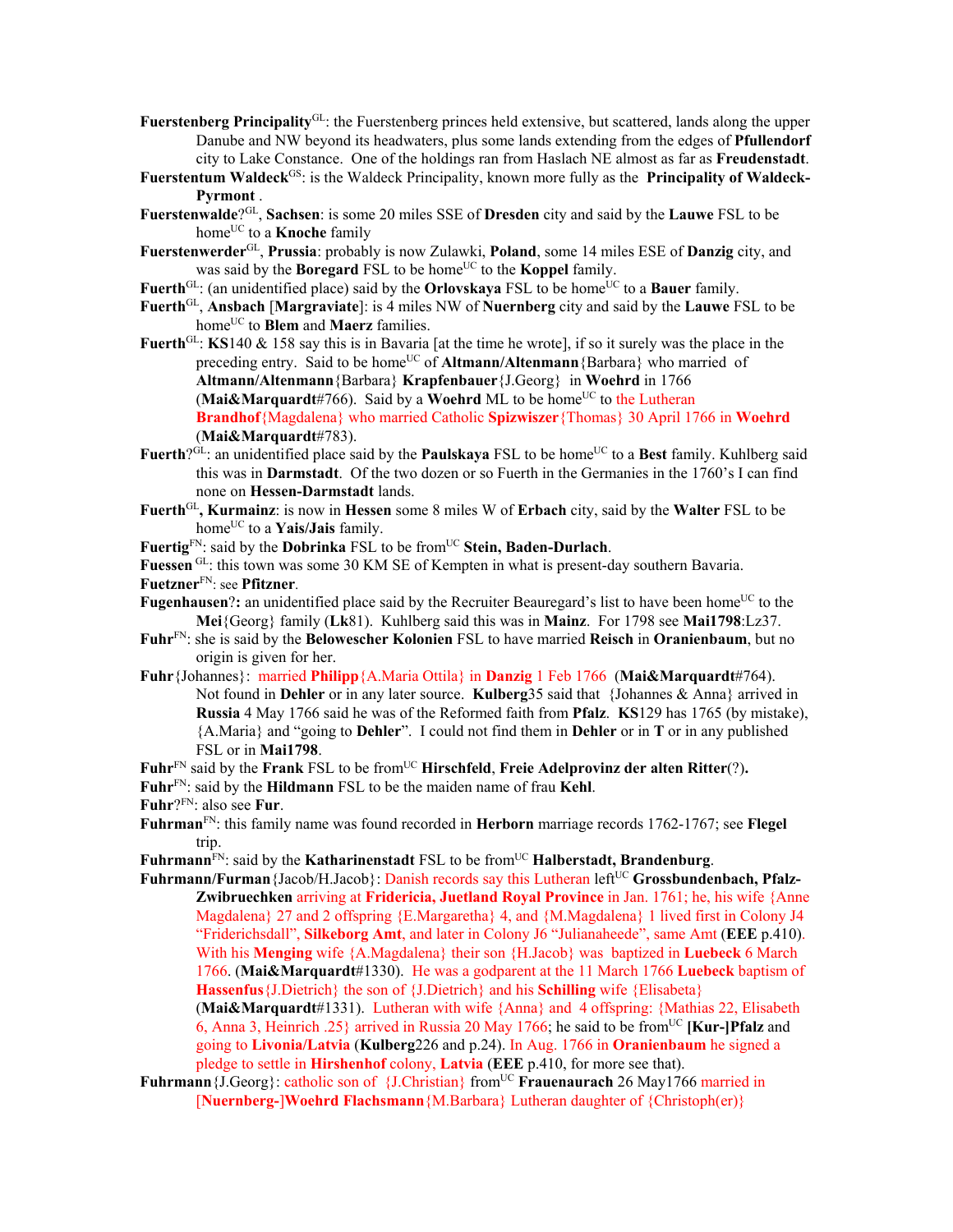(**Mai&Marquardt**#813). Not found in any later source.

**Fulck**{Nicolaus}: from **Erpach**, a daughter was baptized 29 July 1766 in **Luebeck** 

(**Mai&Marquardt**#1327). Not found in either **Kuhlberg** or **T**.

- **Fulda [Bishopric**]<sup>GS</sup>: Fulda city, chartered as a city in 1157, is 53 miles NE of **Frankfurt-am-Main** was the chief city of this country. A very important Abbey was begun here in 744, it grew as an independent country, Fulda Abbey, with its Abbott controlling more and more lands, and in 1752 it became Fulda Bishopric, its Abbot having been made a bishop i.e. prince abbott. Prior to 1803 the only time these lands were secularly controlled was by the Teutonic Knights in 1576-1602. Per **Remmick** its Prince Abbot had very extensive holdings in part in the Rhoen Mountains (all round Fulda city) and in part from **Brueckenau** to **Hammelburg** in Franconia [E of the **Thuengen Barony**]. *None of the following references mention a locality*: Said by the **Boaro** FSL to be home<sup>UC</sup> to a **Lofink** family. Said by the **Boregard** FSL to be home<sup>UC</sup> to a **Richter** and possibly to a **Dietrich** family. Said by the **Grimm** FSL to be home<sup>UC</sup> to a **Mueller** family. Said by the **Hildmann** FSL to be home<sup>UC</sup> to **Glaeser**, **Hammelmann**/**Himmelmann**, Hiltmann/Hildmann, Schumm, and Weissbeck families. Said by the Huck FSL to be home<sup>UC</sup> to a **Rau** family. Said by both Pleve and Kromm versions of the **Jagodnaja Poljana** FSL to be home to a **Lieder** family. Said by the **Kano** FSL to be home<sup>UC</sup> to a **Fey** family. Said by the **Koehler** FSL to be homeUC to **Bien**, **Brescher**, **Dietrich**, **Doering**, **Farger**?, **Gerber**, **Gerk**, **Gerstrung**, **Glitsch**, **Haag**, **Habicht**, **Hessenhauer**, **Koenig**, **Manz**, **Mensing**, **Mohrenhaeuser**, **Mueller**, **Reut**, **Schmidt**, **Schnell**, **Schweitzer**, **Steinbock**, **Weigand**, **Weiss**, **Ziegler**, and possibly **Eckstein**, **Ernst**, **Faulstich**, **Gassner**, **Gerod**, **Hahn**, **Halbich**, **Heidgardt**, **Heil**, **Hess**, **Plock**, **Otterpein**, **Preler**, **Reiss**, **Schaefer**, **Seger**, **Seifert**, **Straubach**, **Voelker**, **Walter**, and **Wolf** families. Said by the **Leichtling** FSL to be home<sup>UC</sup> to a **Kler**? family. Said by a **Luebeck** ML to be home<sup>UC</sup> to a **Schmidt** woman who married in 1766 a **Schneider** man from<sup>UC</sup> the **Darmstadt** area; by 1767 they were in **Mueller** (**Mai&Marquardt**#266). Said by the **Norka** FSL to be home<sup>UC</sup> to a **Krieger** family. Said by the **Pfeiffer** FSL to be home<sup>UC</sup> to **Heil**, **Ifland**, **Imert**, **Koehler**, **Lindner**, **Roeder**, **Schmidt**, and **Schoenfeld** families. Said by the the **Rohleder** FSL to be home<sup>UC</sup> to a **Kimmel/Kemmel** man. Said by the **Volmer** FSL to be home to a **Braun** family.
- Full?<sup>FN</sup>: said by the **Laub** FSL to be from<sup>UC</sup> Stuttgart?, Wuerttemberg.
- **Funck**FN: all filed with **Funk**.
- **Funck/Funk**FN{J.Heinrich}: fromUC [**Hessen**-]**Darmstadt** [**Landgraviate**] married **Mueller**{A.Maria}in **Luebeck** 20 August 1766 (**Mai&Marquardt**#285). Not found in **KS**, **Kulberg** or **T**. By Aug. 1767 they had settled in **Boaro** FSL (#163) which said he was fromUC **Steinfurt**, **Friedberg** (now in Hesse).
- **Funck/Funk**?FN{Johannes}: fromUC [**Hessen**-]**Darmstadt** [**Landgraviate**] married **Stein**{Elisabeth} on 20 Aug 1766 (**Mai&Marquardt**#287). Not found in **Kulberg** or **T**. By Aug 1767 they had settled in **Boaro** FSL#126 which said he was from<sup>UC</sup> **Renskirch**(?). For 1798 see possibly **Mai1798**:Mn3)?
- **Funck**{Catharina}: was a godparent at the **Luebeck** baptism of a son of **Klein**{Jacob} 15 May 1765 (**Mai&Marquardt**#1340). Not identified in any later source.
- Funk<sup>FN</sup>: said by the **Doenhof** FSL to be from<sup>UC</sup> **Runkel, Wuerttemberg**.
- Funk<sup>FN</sup>: said by the **Katharinenstadt** FSL to be from<sup>UC</sup> Sterzhausen.

**Funk/Funck<sup>FN</sup>**{H.Philipp}: from<sup>UC</sup> the **Wetterau** married in **Luebeck** on 10 June 1766 **Becker**{A.Magdal.} (**Mai&Marquardt**#241). Listed in **T**940-941. Not found in **KS**! Arrived in Russia 12 Sept 1766 he hailing fromUC **Friedberg** (**Kulberg**4685). B**y** July 1767 they had settled in Krasnoyar FSL #44 which said he was from<sup>UC</sup> Ulrichstein(?), Darmstadt.

- **Funk** FN: said by the 1798 **Laub** census to be the maiden name of frau **Schmidt** (**Mai1798**:Lb19).
- Funk<sup>FN</sup>: said by the **Neidermonjou** FSL to be from<sup>UC</sup> Rittershausen. For 1798 see Mai1798: Nm17. 36, 43.
- Funk/Funck<sup>FN</sup>{Ernst}: Danish records say this man left<sup>UC</sup> Ittlingen, Ritterlicher Kanton Kraichgau, **Barony of the Barons from Gemmingen** arriving at **Flensburg, Schleswig Royal Duchy** in June 1762; he, his wife {Dorothea} and lived at #40 in Colony G18 "Neuboerm". **Gottorf Amt** and were last registered in **Denmark** in Jan. 1765 (**EEE** p.411, for more see that). Said by the